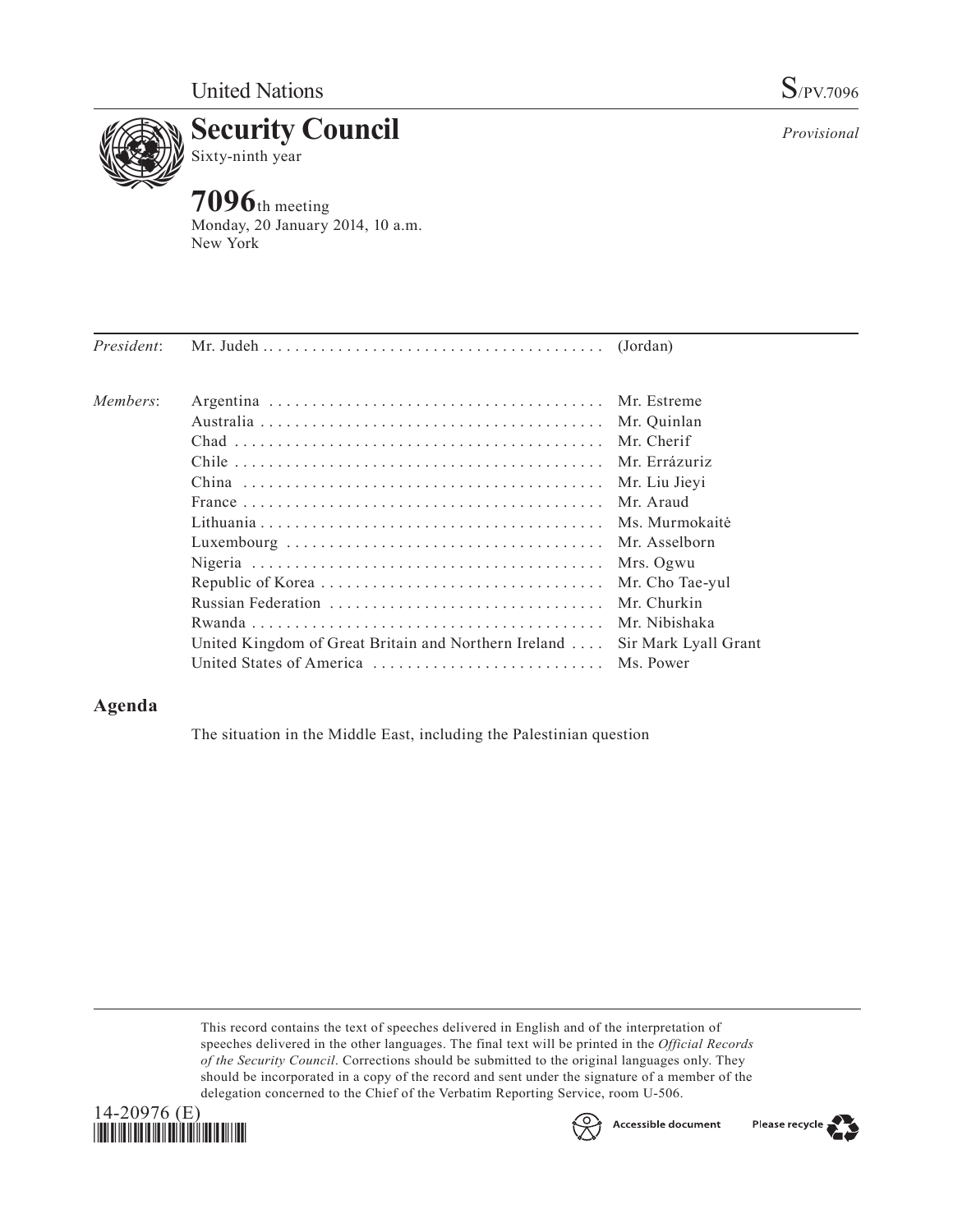*The meeting was called to order at 10.10 a.m.*

## **Adoption of the agenda**

*The agenda was adopted.*

## **The situation in the Middle East, including the Palestinian question**

**The President** (*spoke in Arabic*): I wish to warmly welcome the Secretary-General and the ministers and other representatives present at today's meeting. Their participation is an affirmation of the importance of the subject matter under discussion.

In accordance with rule 37 of the Council's provisional rules of procedure, I invite the representatives of Brazil, Cuba, Djibouti, Egypt, Guatemala, Iceland, India, Indonesia, the Islamic Republic of Iran, Iraq, Israel, Japan, Kazakhstan, Lebanon, Malaysia, Morocco, Namibia, Norway, Pakistan, Qatar, Saudi Arabia, South Africa, Sri Lanka, the Syrian Arab Republic, Tunisia and Turkey to participate in this meeting.

I propose that the Council invite the Permanent Observer of the Observer State of Palestine to the United Nations to participate in the meeting, in accordance with the provisional rules of procedure and previous practice in this regard.

In accordance with rule 39 of the Council's provisional rules of procedure, I invite His Excellency Mr. Thomas Mayr-Harting, Head of the Delegation of the European Union to the United Nations, to participate in this meeting.

In accordance with rule 39 of the Council's provisional rules of procedure, I invite His Excellency Mr. Abdou Salam Diallo, Chairman of the Committee on the Exercise of the Inalienable Rights of the Palestinian People, to participate in this meeting.

I propose that the Council invite the Permanent Observer of the Observer State of the Holy See to the United Nations to participate in the meeting, in accordance with the provisional rules of procedure and previous practice in this regard.

The Security Council will now begin its consideration of the item on its agenda.

I now give the floor to the Secretary-General, His Excellency Mr. Ban Ki-moon.

**The Secretary-General**: I thank you, Mr. President, for organizing this important meeting on the situation in the Middle East.

Before I start, let me say just a few words on the situation regarding the talks on Syria. Participants will be aware of the latest developments concerning the Geneva conference on Syria. Intensive and urgent discussions are under way, and I will have more to say about the situation later in the day. For the moment, let me just appeal again to all involved to keep the needs of the Syrian people foremost in mind.

I have just returned from the region and my fifth visit to Iraq. The country is again facing serious threats to its stability. I discussed my concerns with many Iraqi leaders and urged all sides to remain committed to political dialogue and to uphold respect for the rule of law and human rights. I was reassured by their pledge to hold parliamentary elections as scheduled on 30 April. Today, I reiterate my message to the Iraqi political leaders to fulfil their responsibilities to ensure inclusive dialogue, social cohesion and concrete political progress.

I also visited Kuwait. I am extremely grateful to the many countries that pledged generous funding at the Second International Humanitarian Pledging Conference on Syria. In addition, I had a meeting with the emir of Kuwait, and I am encouraged by the improving bilateral relations between his country and Iraq. We also discussed the implementation of resolution 2107 (2013).

Turning to Lebanon, I commend President Sleiman's leadership in upholding the country's disassociation policy. That is vital to prevent the Syrian crisis from exacerbating tensions in Lebanon, as we have seen with the recent acts of terrorism and bombings. Nine years after the assassination of former Prime Minister Rafik Hariri, last week's opening of the trial of the Special Tribunal for Lebanon is a reminder of the fight to end impunity in Lebanon.

Violations of Lebanon's border with Syria continue, including a worrying escalation of rocket firing and airstrikes into Lebanon's Bekaa region. Refugees continue to cross into Lebanon in large numbers, now totalling over 860,000 — a sixfold increase over last year.

The situation in the area of operation of the United Nations Interim Force in Lebanon remains relatively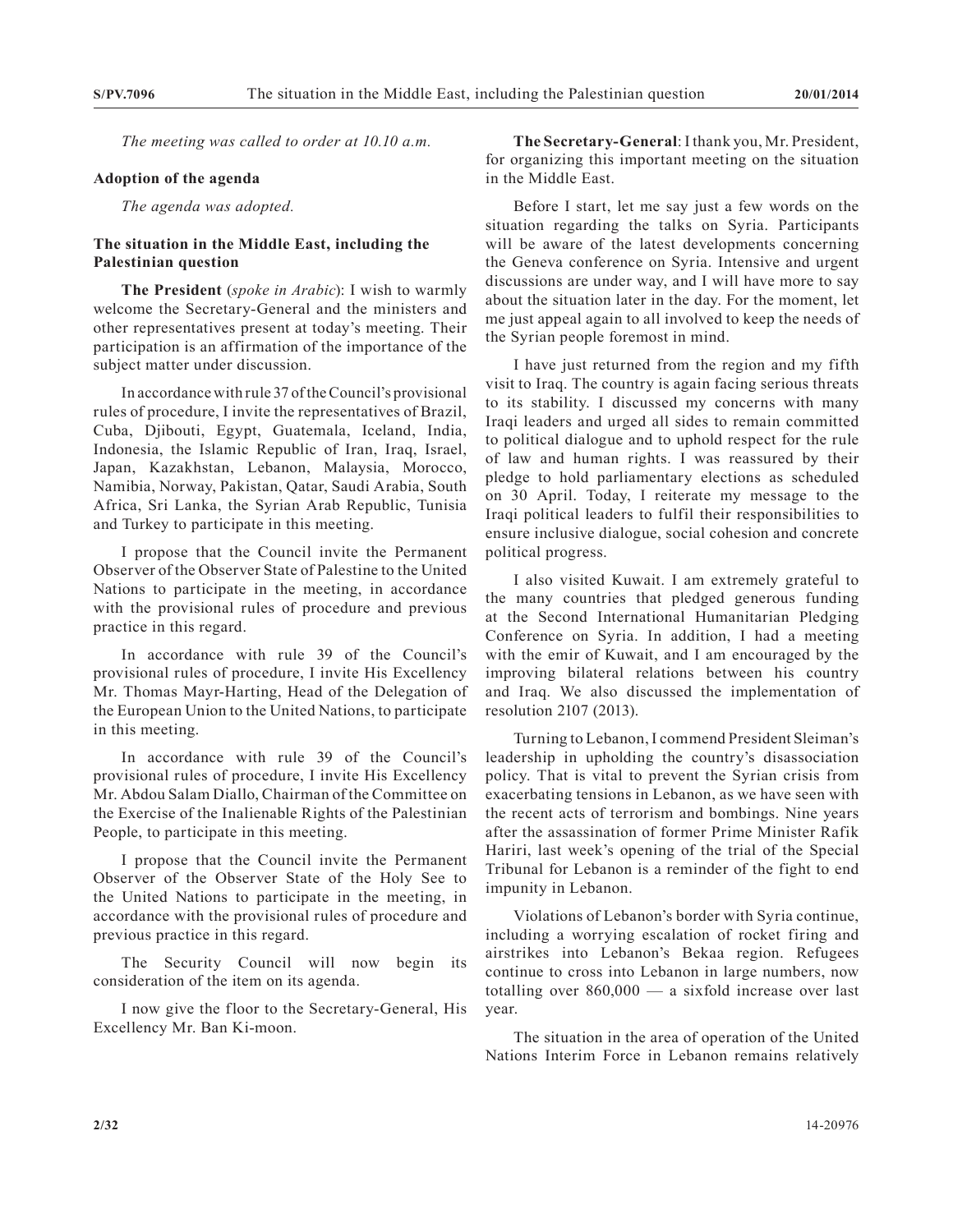stable thanks to the cooperation of the Lebanese and Israeli authorities to contain recent incidents. All must build on the stability that has prevailed along the Blue Line under resolution 1701 (2006).

The Security Council and the International Support Group for Lebanon have called for generous support for the humanitarian response and stabilization efforts, as well as for the Lebanese Armed Forces. The Kingdom of Saudi Arabia has pledged \$3 billion in assistance to the Lebanese army.

I welcome the momentum to form a Government, and encourage all parties to ensure that presidential elections are held on time. The people of Lebanon look to their leaders to work together to steer their country through this difficult time.

The year 2014 will be decisive in helping Israelis and Palestinians draw back from a perilous and unsustainable status quo. United States Secretary of State Kerry has worked diligently to lay out a framework on all core issues to address Israeli and Palestinian aspirations in a fair and balanced manner and to allow for continued negotiations towards a final status agreement. I also pay special tribute to Jordan for its essential role.

Israeli and Palestinian leaders will be required to make bold decisions and painful compromises for peace. They must prepare their peoples for these necessary steps. The failure of political progress could fuel a downward spiral on the ground. I am alarmed by recurrent violence and incitement on all sides, as well as by continued settlement activity, which is illegal under international law. Building settlements is not consistent with building a long-lasting peace agreement. Both parties must act responsibly and with restraint. Gaza also remains a cause for concern. Ultimately, a sustainable two-State solution will require Palestinians to overcome their divisions.

The United Nations Relief and Works Agency for Palestine Refugees in the Near East (UNRWA) will begin 2014 with an expected end-of-year shortfall of \$67 million under its regular budget. I encourage all Member States to explore ways to strengthen their cooperation with UNRWA and provide additional funding, in particular to its regular budget.

I hope that the parties will reach a framework understanding. It must be fair and consistent with principles on all core issues outlined in Security Council resolutions, the Madrid principles — including land for peace — the road map and the 2002 Arab Peace Initiative. Palestinians must be able to realize their legitimate aspirations to statehood, self-determination, dignity and freedom, including an end to the occupation that began in 1967, with a just solution to the plight of refugees and a resolution of the status of Jerusalem. Israelis must be able to live in peace and security within recognized borders, paving the way for their increasing integration in a stable and secure region.

The realization of the Arab Peace Initiative will yield socioeconomic, trade, and security benefits for all the peoples of the Middle East. For Palestinians, a comprehensive peace settlement holds the promise of becoming a fully recognized Member State of equal standing. There is no substitute for negotiations to achieve this end. Only then can the United Nations relationship with Palestine be truly transformed so as to fully implement and complete the Palestinian statebuilding agenda.

For Israel, too, only a negotiated solution will bring security and recognition in the region and beyond. Israel would be in a position to reap the full benefits of all forms of cooperation within the United Nations system. The United Nations and its Members would, in turn, greatly benefit from what Israel has to offer. I do not underestimate the difficulties, but the risks of inaction or surrender are far greater. We face possibly the last attempt to salvage the two-State solution. Quite simply, this is too important to fail.

My message to President Abbas and Prime Minister Netanyahu is clear. If they are prepared to take the bold decisions required, I will push ahead on the positive agenda of peace dividends for both sides and ensure that the United Nations works towards realizing the legitimate aspirations of the Israeli and Palestinian peoples within the framework of a comprehensive regional settlement. We must make the most of the prospect that Secretary Kerry has unlocked in order to see the creation of two States living side by side in peace and security that their peoples so desperately desire and deserve.

**The President** (*spoke in Arabic*): I thank the Secretary-General for his statement. I appreciate his commitment and diplomatic activities. In the light of ongoing events, I understand that he will now have to leave the Chamber. I therefore wish him every success in his good offices today.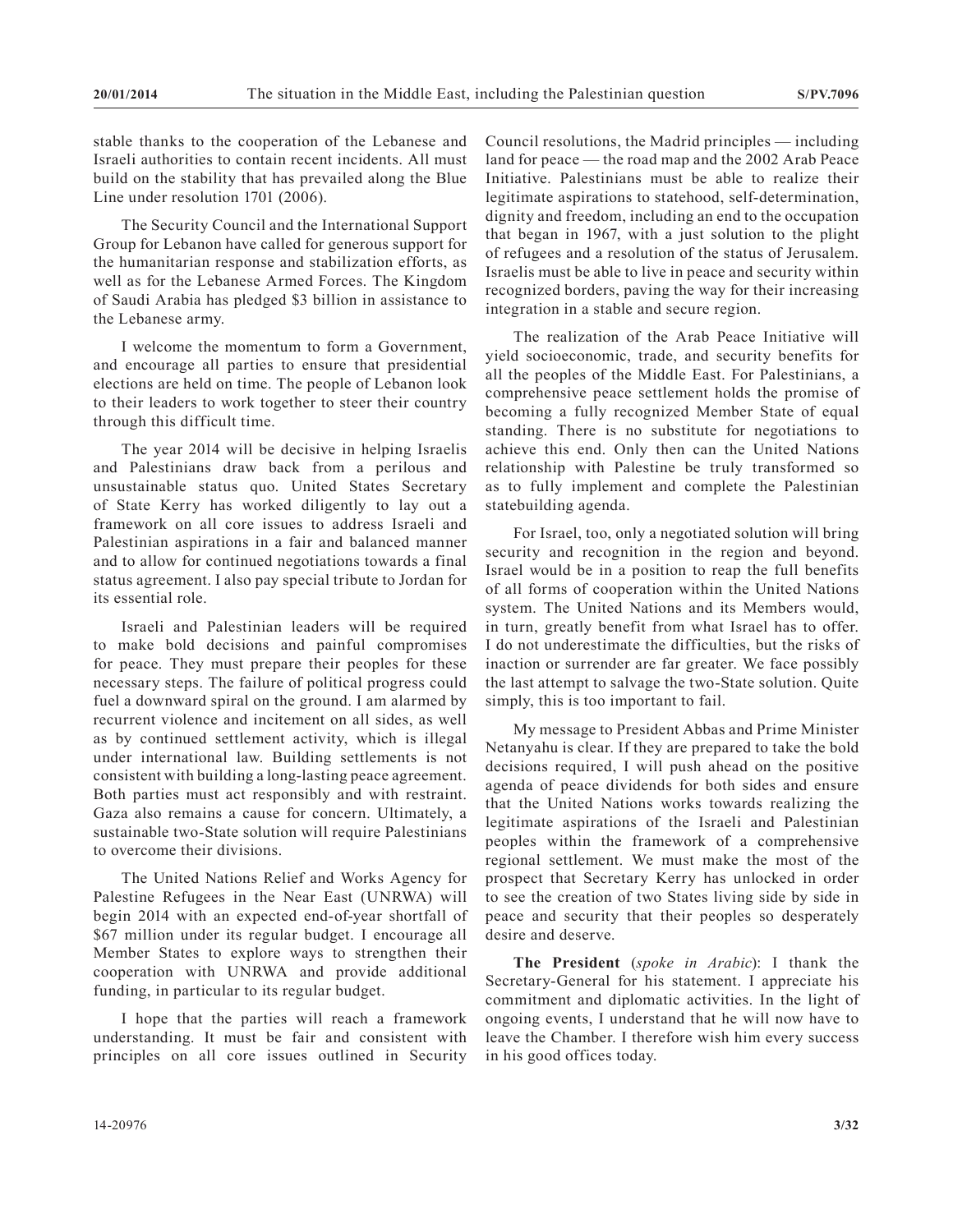I now give the floor to the Permanent Observer of the Observer State of Palestine.

**Mr. Mansour** (Palestine): I thank Mr. Nasser Judeh, Minister for Foreign Affairs of Jordan, for presiding over this meeting, and Secretary-General Ban Ki-moon for his briefing. I reaffirm the State of Palestine's gratitude for the principled efforts they have respectively and consistently exerted for peace and a just solution to the question of Palestine.

It is with immense pride that we see Jordan assume the presidency of the Security Council, and we convey our congratulations and wishes for success during its tenure. Likewise, we extend sincerest congratulations to the other new non-permanent members — Chad, Chile, Lithuania and Nigeria — confident in their adherence to the Charter and abilities to fulfil the serious responsibilities of this organ, including vis-à-vis the Palestinian-Israeli conflict, which is the core of the Arab-Israeli conflict, and the goal of a just, comprehensive solution, which is a matter central to international peace and security.

On this occasion, we also express congratulations to the outgoing members of the Council — Azerbaijan, Guatemala, Morocco, Pakistan and Togo — on the completion of their tenure, and reaffirm our appreciation for the principled positions they have taken regarding Palestine during the Council's deliberations over the past two years. I also welcome the ministers who are among us today to participate in this deliberation.

Today, 20 January, is being observed in the United States in commemoration of the life of the great civil rights leader, Martin Luther King, Jr. Mr. King's wisdom inspired and transformed a generation, changed the course of history, and continues to inspire today. We recall today his declaration that

"[i]njustice anywhere is a threat to justice everywhere. We are caught in an inescapable network of mutuality, tied in a single garment of destiny. Whatever affects one directly, affects all indirectly".

This principle lies at the heart of the United Nations aim to promote peace, security, human rights, development and dignity for all peoples. It is a principle acutely applicable to the injustice that continues to be borne by the Palestinian people — an injustice that has harmed our people, our region and global aspirations to peace, security and friendly relations among nations.

This is why the Palestine question has remained on the United Nations agenda for nearly seven decades. That is why the General Assembly has repeatedly affirmed the permanent responsibility of the United Nations until the question is justly resolved. That is also why the International Day of Solidarity with the Palestinian People is annually observed on 29 November. And it is why the Assembly rightly proclaimed 2014 as the International Year of Solidarity with the Palestinian People.

The grave impact of this conflict — and, conversely, the multitude of benefits that a peaceful solution would have for the Palestinian and Israeli peoples, the Middle East and the international community as a whole — are facts widely recognized. That was recently echoed by United States Secretary of State John Kerry, who continues to expend tireless efforts, along with the Arab Ministerial Follow-up Committee, the Quartet members — the European Union, the Russian Federation and the United Nations — and many countries from all over the globe in support of Israeli-Palestinian negotiations and a peaceful settlement. Secretary Kerry has stated that

"[t]he stakes here are much bigger than just Israel and Palestine. This is a conflict that is felt around the world. It is a conflict that has implications with every leader I have met anywhere in the world as Secretary of State or a Senator.

"And President Obama is determined that the United States of America and his Administration will do everything in our power to exhaust the possibilities of finding that peace."

We recognize and commend that serious engagement by the international community, and we urge that this support be translated into intensified efforts for the achievement of a just, lasting and comprehensive peace during this year. As negotiations are ongoing between Palestine and Israel, the international community and the Council have clear responsibilities and cannot remain on the sidelines. For decades, time, energy and resources have been heavily invested towards the realization of a two-State solution based on the relevant United Nations resolutions, the Madrid principles, the Arab Peace Initiative and the Quartet road map. Now is the time to follow-through on that investment with political will and courage.

The long-standing consensus on the parameters of the solution must be reaffirmed, not set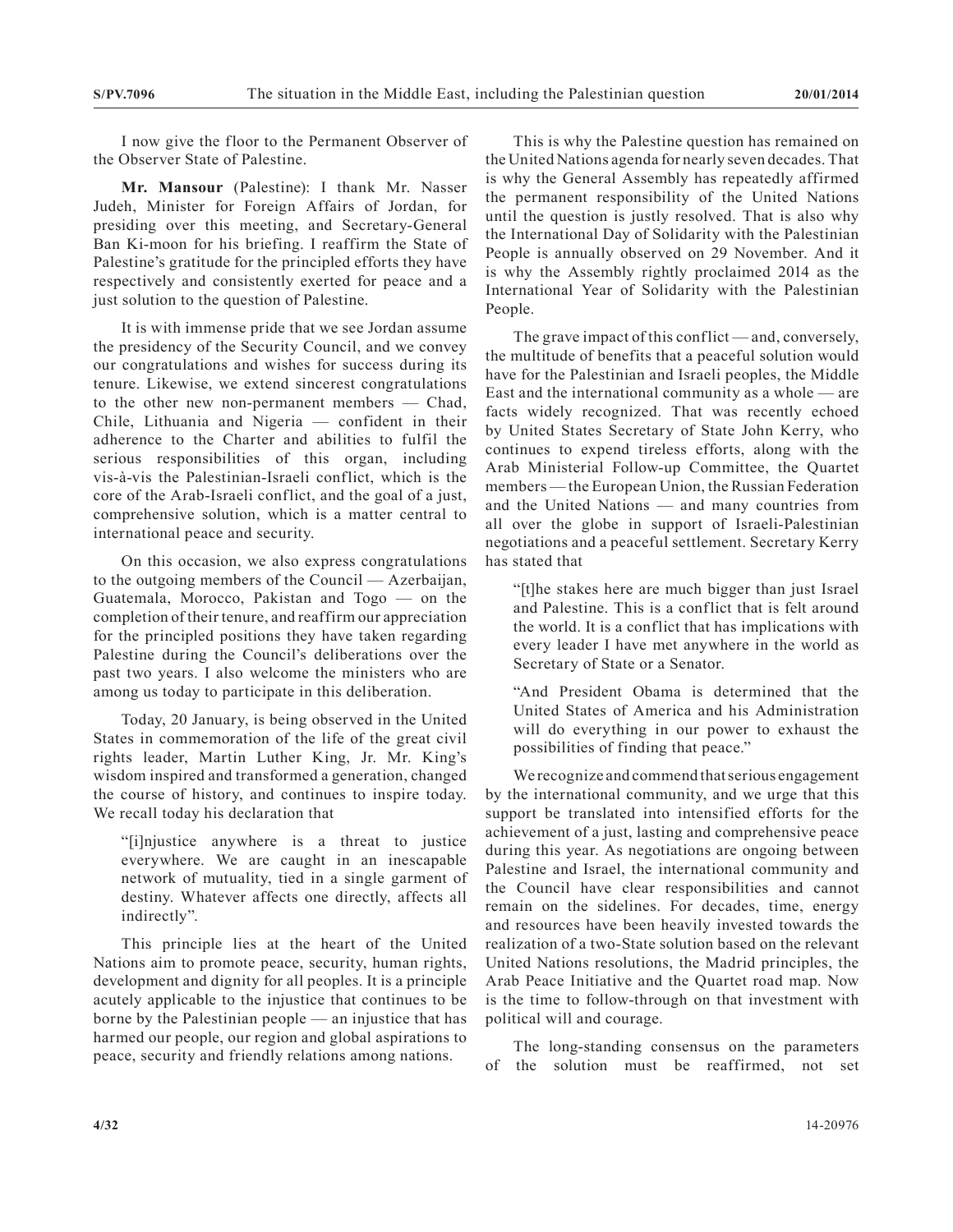aside — completely ending the Israeli occupation that began in 1967; achieving the independence of the State of Palestine, with East Jerusalem as its capital, living side by side with Israel in peace and security based on the pre-1967 borders; and ensuring a just solution to the Palestine refugee problem based on the relevant resolutions, including General Assembly resolution 194 (III).

The Security Council has a duty to ensure respect for its resolutions, which form the backbone of a fair and sustainable solution. The welcomed international pledges to support and ensure the implementation of a future peace agreement are surely based on the premise that this will be a lasting peace, not one that does not survive as more than ink on paper. That requires respect for the principles of a just solution of all core issues — refugees, Jerusalem, borders, settlements, security, water and prisoners. It is vital that the international community stand by those principles and persuade Israel, the occupying Power, to respect them. That is what will facilitate a permanent agreement and guarantee its viability. And, in the immediate present, that is what will foster an environment conducive to credible negotiations, real progress and the ultimate achievement of our collective goals.

On our part, the Palestinian Government and people are committed to peace and justice and are exhausting all efforts, conducting ourselves on the basis of international law, the relevant United Nations resolutions, including those of the Council, the wellknown parameters of the peace process and the agreements reached from 1993 onwards. We have responsibly participated in all stages, rounds and initiatives of the peace process for more than 20 years, including the current negotiations. And we are doing so on the basis of historic compromise and great sacrifice.

Yet the challenges we face on the ground are formidable. Mistrust, cynicism and despair are rising among the Palestinian people, as they continue to witness and endure illegal Israeli practices, which, far from bringing an end to the occupation, are further entrenching it, deforming the two-State solution, impeding socioeconomic development, inflicting vast human suffering and diminishing the hopes that the current peace process will lead to the realization of their freedom and rights.

Since the resumption of negotiations, Israel has announced plans to construct more than 7,600 settlement units, along with the construction under way on thousands more units throughout the occupied State of Palestine, including in and around East Jerusalem. Israel is also continuing the construction of its wall, destroying the contiguity of our land with such illegal colonization measures. Israel is almost daily continuing military raids in Palestinian areas, perpetuating the violent, destructive face of the occupation. Palestinian civilians continue to be killed and injured by the occupying forces. Settler terrorism is rampant. Provocations against Christian and Muslim holy sites, including at Al-Haram Al-Sharif and Al-Aqsa Mosque, in occupied East Jerusalem, persist, inflaming religious sentiments and high tensions.

Moreover, despite the welcomed release of longterm Palestinian prisoners, during 2013 alone at least 4,553 Palestinians, including children, were arrested or detained, adding to the ranks of the more than 5,000 Palestinians currently in Israeli jails. Also, Israel demolished at least 200 Palestinian homes in the past year, forcibly displacing hundreds of people. And the Israeli blockade of the Gaza Strip continues to deepen the isolation, poverty and humanitarian hardships of our people, particularly our vulnerable refugees, whose subsistence has been almost totally reliant on the support of the United Nations Relief and Works Agency for Palestine Refugees in the Near East (UNRWA).

None of that engenders confidence in, or popular backing for, the negotiations. On the contrary, the continuation of Israel's illegal actions and provocative declarations further destabilize the situation and poison the atmosphere, obstructing progress and preventing peace from taking root on the ground and in the hearts and minds of our peoples.

Of course, making peace requires negotiations. But making peace also requires respect for international law and requires a change in mentality, behavior and discourse, consistent with the goals of the peace process and essential for preparing the public for new realities. The negotiations cannot be an objective in themselves or be used as cover to perpetuate the status quo.

There must be an immediate halt to Israel's settlement activities and its attempts to assert control over more territory, whether in Jerusalem, the Jordan Valley or elsewhere, as well as a halt to the arrest of Palestinian civilians, the demolition of homes and the forced displacement of Palestinian families, and all policies of collective punishment against our people,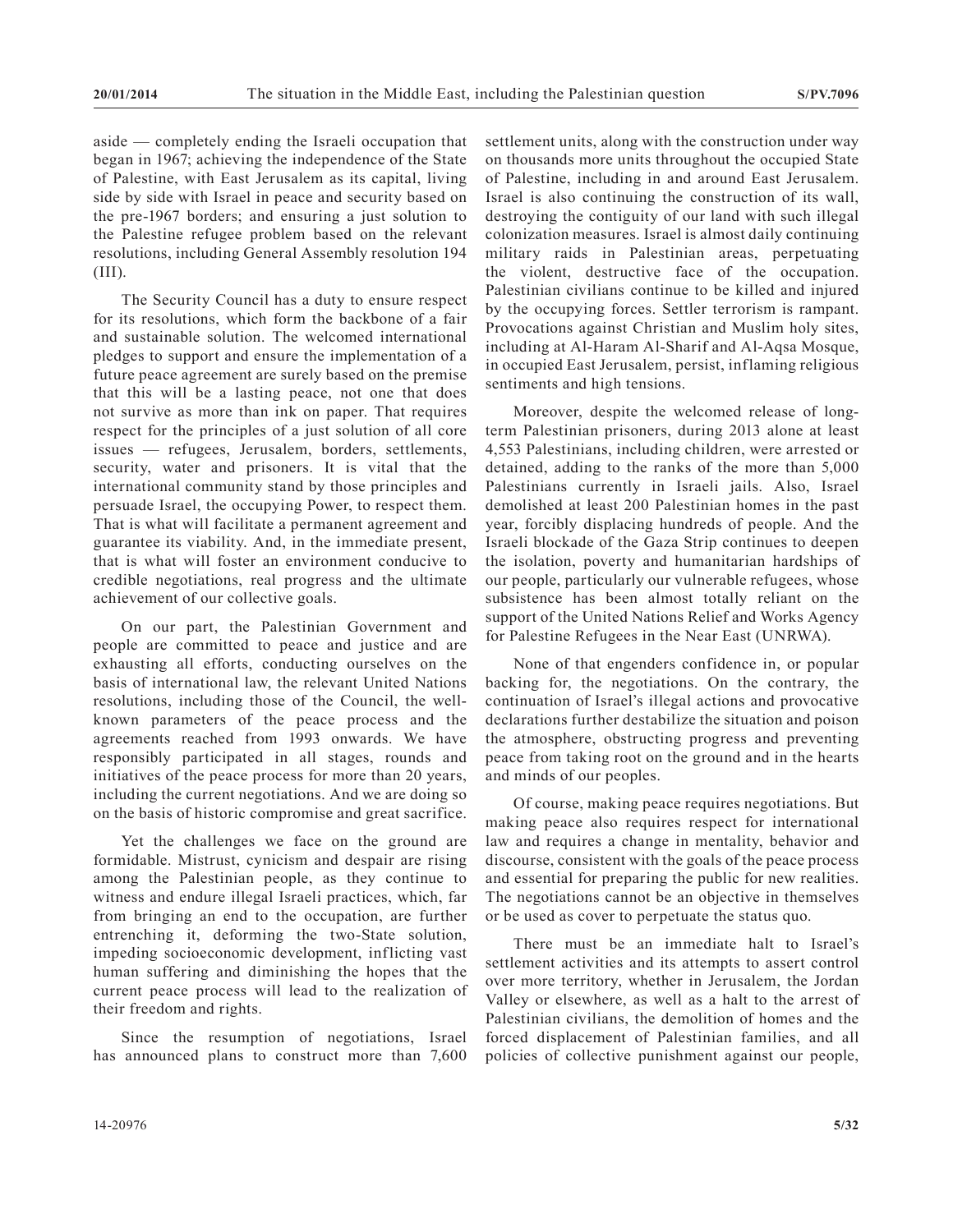including in Gaza. That is imperative for creating trust and an appropriate environment for negotiating an end to the conflict, whereby the independent, sovereign and contiguous State of Palestine and the State of Israel can coexist in peace and security and just solutions can be reached on all outstanding core issues.

A lasting solution must be founded on respect for international law and human rights. Peace and security cannot take root in the absence of those elements, as justice and rights are essential for peace to prevail anywhere. Therefore, in reaffirming Palestine's commitment to a peace based on two States, we reaffirm also our commitment to redressing the injustice borne by our people and fulfilling their national aspirations and rights, including the right to return and the right to self-determination.

The Palestinian leadership is acutely aware of this moment's significance and, despite the Israeli obstructions, is negotiating in good faith. If the opportunity for peace before us is lost, it will not be for a lack of effort by Palestine or by the international community, including the Arab States, whose historic Peace Initiative stands and is backed by intensive efforts, including the support of the 57 member countries of the Organization of Islamic Cooperation. Should Israel choose to persist with colonization, annexation and oppression rather than choosing the path of peace, the response by the international community, including the Council, must be firm and based on the law and the global consensus on the conflict. The message to Israel must be clear: illegal actions entail consequences, and Israel will be held responsible should its actions lead to the collapse of peace efforts and the two-State solution.

Once again, before concluding, I must convey our grave concerns about the tragic situation of Palestinian refugees in Syria. As the conflict rages, our refugees, like other civilians in the country, continue to suffer death, injury, destruction and displacement, even including the starvation to death of children, women and men. The plight of thousands of Palestinian refugees trapped in the Yarmouk camp is shocking and inhumane. It is a humanitarian catastrophe. We urgently appeal for humanitarian access to the camp and to all civilians suffering in the conflict, in line with international law.

This crisis reconfirms the extreme vulnerability of the Palestinian refugees and the need for a just solution to their plight in the context of any peace agreement and

of regional peace. We commend the efforts of UNRWA and other humanitarian organizations that are providing emergency aid to the Palestinian refugees in Syria and to those who have fled to Lebanon, Jordan and other countries. As the Geneva Conference approaches, we appeal for the exertion of maximum efforts to ensure the protection of all civilians in Syria, including the Palestinian refugees, and to find a political solution to end this horrific conflict.

I thank you, Mr. President, and the Secretary-General and the members of the Council, including the Ministers of Luxembourg and the Republic of Korea, for participating in the meeting and for their attention to these important matters.

**The President** (*spoke in Arabic*): I now give the floor to the representative of Israel.

**Mr. Prosor** (Israel): Before I begin, I want to express Israel's condolences on the death of United Nations personnel in Friday's terrorist attack in Kabul. There is no excuse for targeting civilians and United Nations workers.

Allow me to take this opportunity to congratulate Jordan on its election to the Security Council. We thank the Secretary-General, Foreign Minister Judeh, Mr. Jean Asselborn and Vice-Minister Cho Tae-yul for being here today. We also congratulate the new non-permanent members — Chad, Chile, Lithuania and Nigeria — on joining the Council. As ambassadors, they are privileged to represent their countries in the Chamber, and I wish them luck.

The Middle East is known as the cradle of civilization — the birth place of history's greatest empires and three world religions. The region was once admired for its inspiring art, striking architecture and significant innovations. Today, the world looks at the Middle East and sees a region shaken by violence. From the Arabian Sea to the Mediterranean Sea, not a day goes by when we do not read about brutality and bloodshed, or new threats looming on the horizon. Amid that sea of hostility, Israel is an island of stability and democracy. It is a nation in which the majority governs, but the minority enjoys equal rights, a nation that embraces diversity and welcomes diverse opinions, a nation that leads the world in human rights and encourages women to be leaders.

Israel is proud of its democracy and yearns for peace with its neighbours and security on its borders.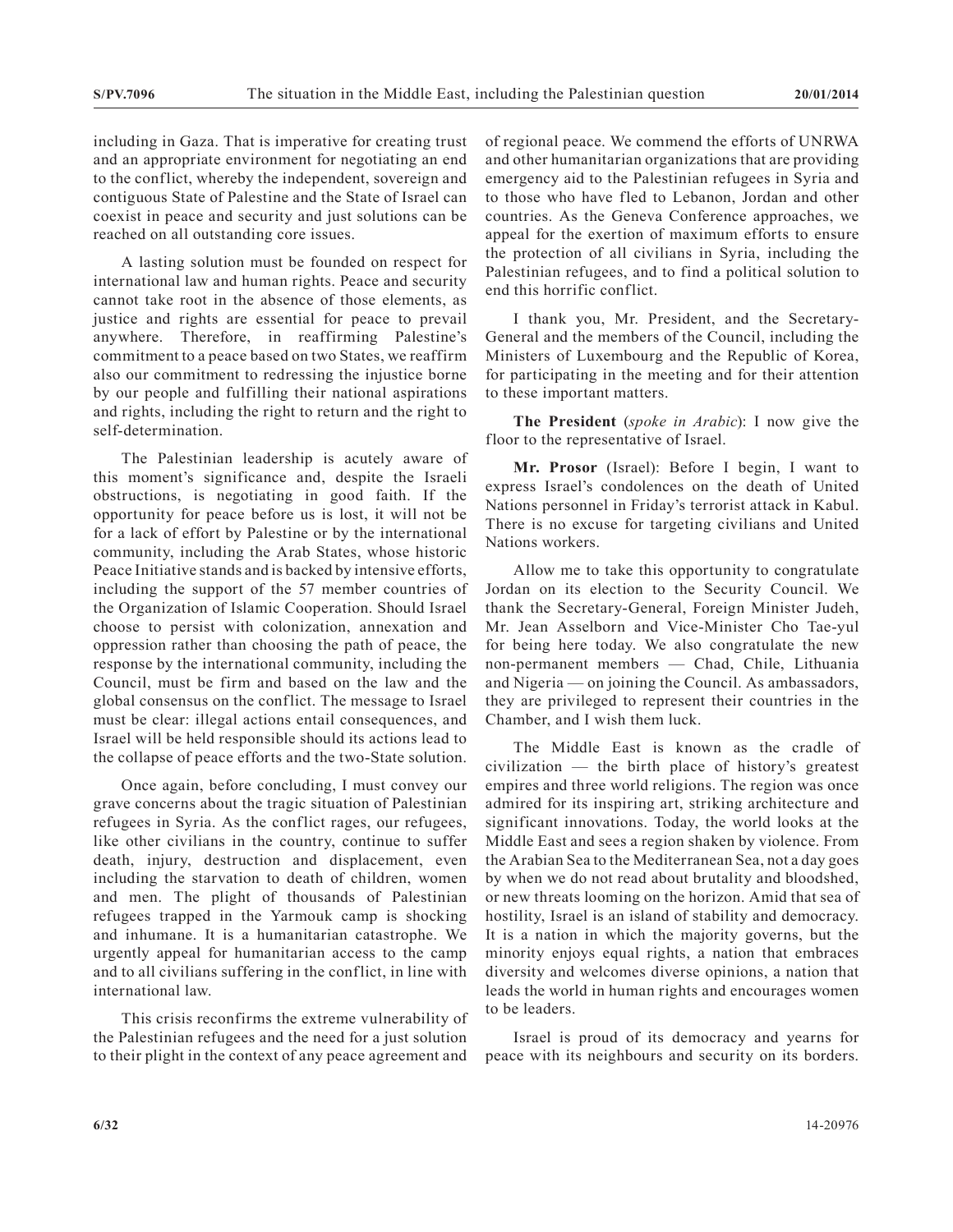The people of Israel are still mourning the loss of their legendary statesman and soldier, Ariel Sharon. He was a fearless leader who knew the heavy price of war and was willing to take bold steps for peace. The State of Israel is still willing to take courageous steps for peace and is committed to serious and meaningful negotiations with the Palestinians. I would like to take this opportunity to thank the United States, in particular Secretary Kerry for his tireless devotion to promoting peace in our region.

Twenty years ago, I recall watching King Hussein and Prime Minister Yitzhak Rabin meet in the Arava Desert to sign the historic peace treaty between our two countries. At the signing, King Hussein said,

"This is a peace with commitment. This is our gift to our peoples and the generations to come."

Fifteen years after his death, King Hussein's legacy of peace lives on. Israelis from across the political and religious spectrum still admire King Hussein's towering morality and his profound belief in the sanctity of life and the dignity of every human being. I and most Israelis will never forget the sight of King Hussein consoling the Israeli families whose children had been killed in a terrorist attack. After learning that a Jordanian soldier had murdered seven Israeli schoolgirls, King Hussein travelled to Israel to visit the homes of the bereaved families. One by one, he sat with the grieving parents, held their hands, offered words of condolence and hugged and kissed them. King Hussein told them,

"I feel that if there is anything left in life, it will be to ensure that all the children enjoy the kind of peace and security that we never had in our times."

That is the legacy that his son, King Abdullah, proudly continues today.

Contrast that picture with a picture from just a few weeks ago. In December, Israel once again made the heartbreaking decision to release convicted Palestinian terrorists in an effort to advance the peace process. The released terrorists were given a heroes' welcome by the Palestinians and embraced by President Abbas. Murderers were met with fireworks and festivities and showered with candies and congratulations. The Palestinian Authority (PA) is rewarding terrorists with tens of thousands of dollars. The motto of the PA's pension plan seems to be "the more you slay, the more we pay." Is that coexistence? Is that tolerance? Is that mutual respect? Grieving Israelis watched as Palestinians celebrated men like Abu Harbish, who threw a firebomb at a bus, murdering 26-year-old Rachel Weiss and her three young children. To everyone in the Chamber I ask, How would you feel if you had to watch your family's murderers being celebrated? Would you call into question the so-called peaceful intentions of your neighbours? President Abbas could learn a great deal from King Hussein of Jordan about demonstrating his commitment to making peace.

Since peace talks began in July, hundreds of examples of Palestinian incitement against Israelis and Jews have occurred. From cradles to kindergartens and from schools to soccer stadiums, Palestinian children are besieged by messages of hate. They are born in hospitals named after violent Palestinian groups, attend schools named after terrorists and are taught from textbooks that equate Zionism with racism. In their free time, Palestinian children play on sports teams named after murderers and watch television programmes that teach that Jews are "our enemies and should be killed."

Rather than condemning that incitement, the Palestinian Authority is amplifying the messages of intolerance. President Abbas' Fatah party regularly displays maps that erase Israel. In one map, for example, the Palestinian flag flies over the entire geographic area of the State of Israel. This map extends from the Mediterranean Sea to the Jordan River and is entitled "Palestine". In a speech on Christmas day, President Abbas declared that Jesus was a "Palestinian messenger" and suggested that Israel was to blame for the exodus of Christians from the Holy Land. That is a blatant attempt to rewrite history and erase any connection between the Jewish people and the land of Israel. Today we are witnessing a mass exodus of Christians from the Palestinian territories and the Arab world because of the constant persecution and discrimination that they face by the Arab States. Abbas's made-up maps and mythical accounts could join the fables of the book *The Thousand and One Nights*.

We have already lost an entire generation to incitement. How many more children will grow up being taught hatred instead of peace, violence instead of tolerance, and martyrdom instead of mutual understanding? The international community must finally confront Palestinian leaders and publically demand an end to incitement.

The glorification of terrorists, combined with unrelenting messages of hatred, are having deadly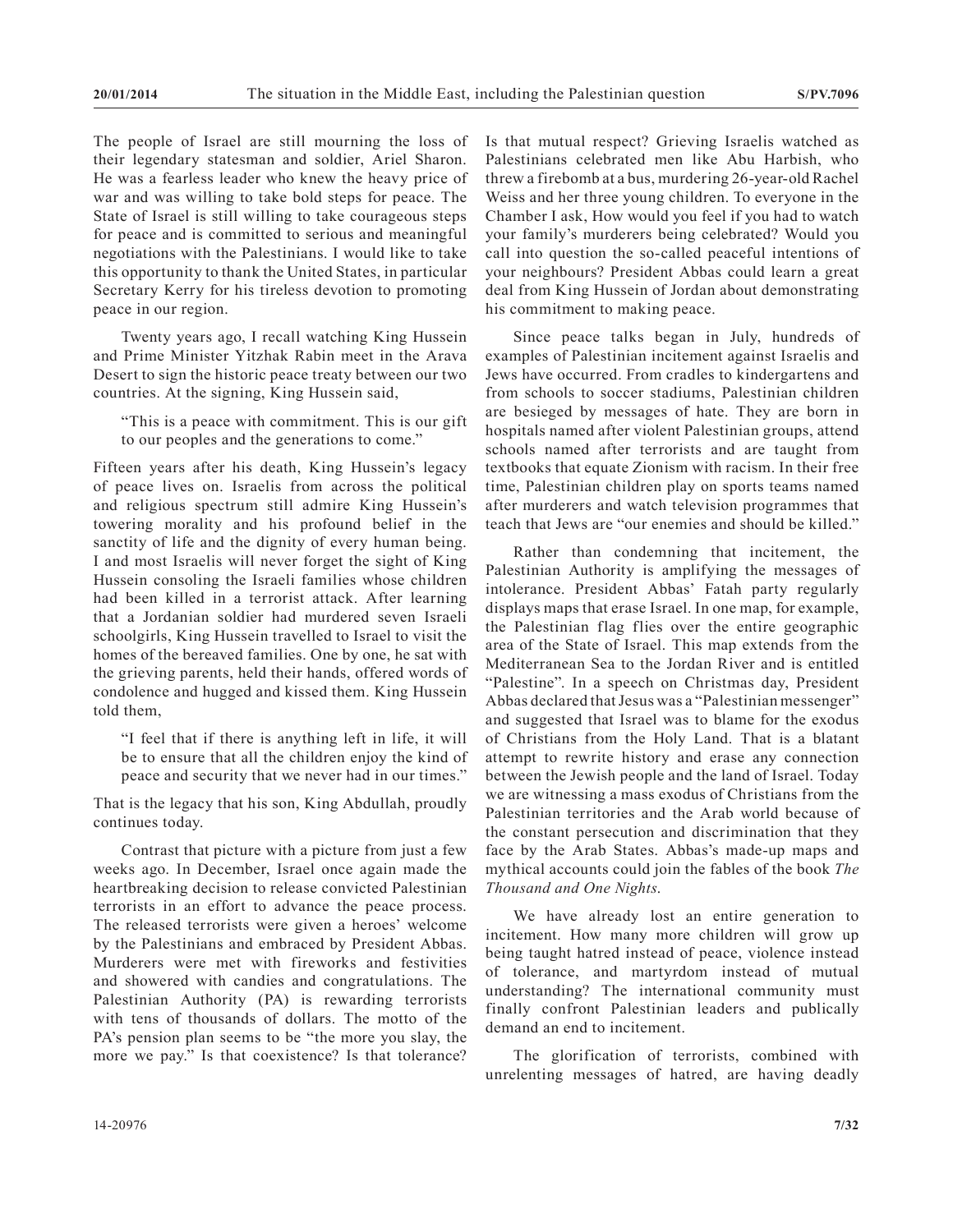consequences. In 2013, there were 1,500 attacks against Israelis, 700 of which occurred after peace negotiations had begun in July. In recent months there has been a sharp increase in terrorist attacks, including the murder of five Israelis. Just last month, a Palestinian sniper murdered 20-year-old Saleh Abu Latif, an Israeli Bedouin civilian. Two days later, a bomb exploded on a civilian bus in a suburb just outside Tel Aviv. Had it not been for the quick thinking of the bus driver and an alert passenger, dozens of people would have been killed. A successful attack could have had disastrous consequences for the peace talks.

In the face of the violence and bloodshed, we have yet to hear President Abbas and the Palestinian Authority utter a single word denouncing those attacks. They even remained silent when it was revealed that one of the bus bombers was, surprisingly, a member of the Palestinian police force. While most police forces have officers that uproot terrorism, that police officer was busy planting bombs.

The Palestinian leadership has yet to learn that real peace requires real commitment. You cannot condemn terrorism to international media and congratulate terrorists on Palestinian media. You cannot victimize others and then insist that you are the victim. And you cannot use this forum to spread destructive messages and then expect constructive results.

How many times have we heard that the Israeli-Palestinian conflict is the major conflict in the Middle East, and that if we solve that conflict we will solve all of the conflicts in the Middle East? Some in this Chamber have even repeated that fiction. Really? The Israeli-Palestinian conflict is the major conflict in the Middle East? Wow. People who say that need an eye doctor to help them to see clearly — beginning, maybe, with the ophthalmologist from Damascus, Bashar al-Assad, who is butchering his people every day. I am sure that is really connected to the Israeli-Palestinian conflict. Shiites fighting Sunnis fighting Alawites; extremist groups battling one another in Libya, Yemen and Tunisia; Al-Qaida forces overrunning major cities in Iraq — all of that is, of course, caused by the Israeli-Palestinian conflict. That is a revelation. The truth is that Israel is an island of stability in a sea of tyranny.

Dr. Martin Luther King, Jr., whose legacy is being celebrated today, once described Israel as

"one of the great outposts of democracy in the world and a marvellous example of what can be

done — how desert land can be transformed into an oasis of brotherhood and democracy. Peace for Israel means security, and that security must be a reality".

I think it should be obvious that the violence and instability afflicting the Middle East have nothing to do with Israel. We must solve the Israeli-Palestinian conflict on its own merits because it is important for us. Solving the conflict is not a prescription for curing the epidemic of violence plaguing the Middle East. Despite what is constantly heard, the core of the Israeli-Palestinian conflict has never been about borders or settlements. The major obstacle to peace remains the refusal of the Palestinian leaders to accept the Jewish State in any border. We will never hear President Abbas or any Palestinian leader utter the phrase "two States for two peoples".

Let me understand that. The Palestinians call for an independent Palestinian State, but want millions of their people to flood the Jewish State. It will never happen. It is a complete non-starter. Many in this Chamber are very vocal in telling Israel what to do, but begin to stutter, mumble and fall silent when it comes to telling the Palestinians what they must do. Each and every one present here must tell the Palestinians that there will never be peace as long as they refuse to recognize Israel as the nation State of the Jewish people and insist on a so-called right of return.

Despite what many believe, Israel dedicates a great deal of its energy and resources to assisting the Palestinian people. Today, more than 100,000 Palestinians earn their living in Israel and their income constitutes more than 10 per cent of the Palestinian gross domestic product. Israel helps generate solutions to energize the Palestinian economy. We transfer millions of dollars in electricity, water and natural gas to power Palestinian homes, schools and hospitals. When a giant storm struck last month, Israel delivered humanitarian aid and water pumps and facilitated the passage of fuel and cooking gas to Palestinians in need.

Yet for every truckload in the name of coexistence, we seem to be feeding a Palestinian opposition that challenges our very existence. It is time for Palestinians leaders to lead; it is time for them to set a course towards coexistence; and it is time for them to build the Palestinian people up, rather than to tear Israel down.

The Middle East is plagued by a reign of tyrants and a drought in leadership. Millions of people have taken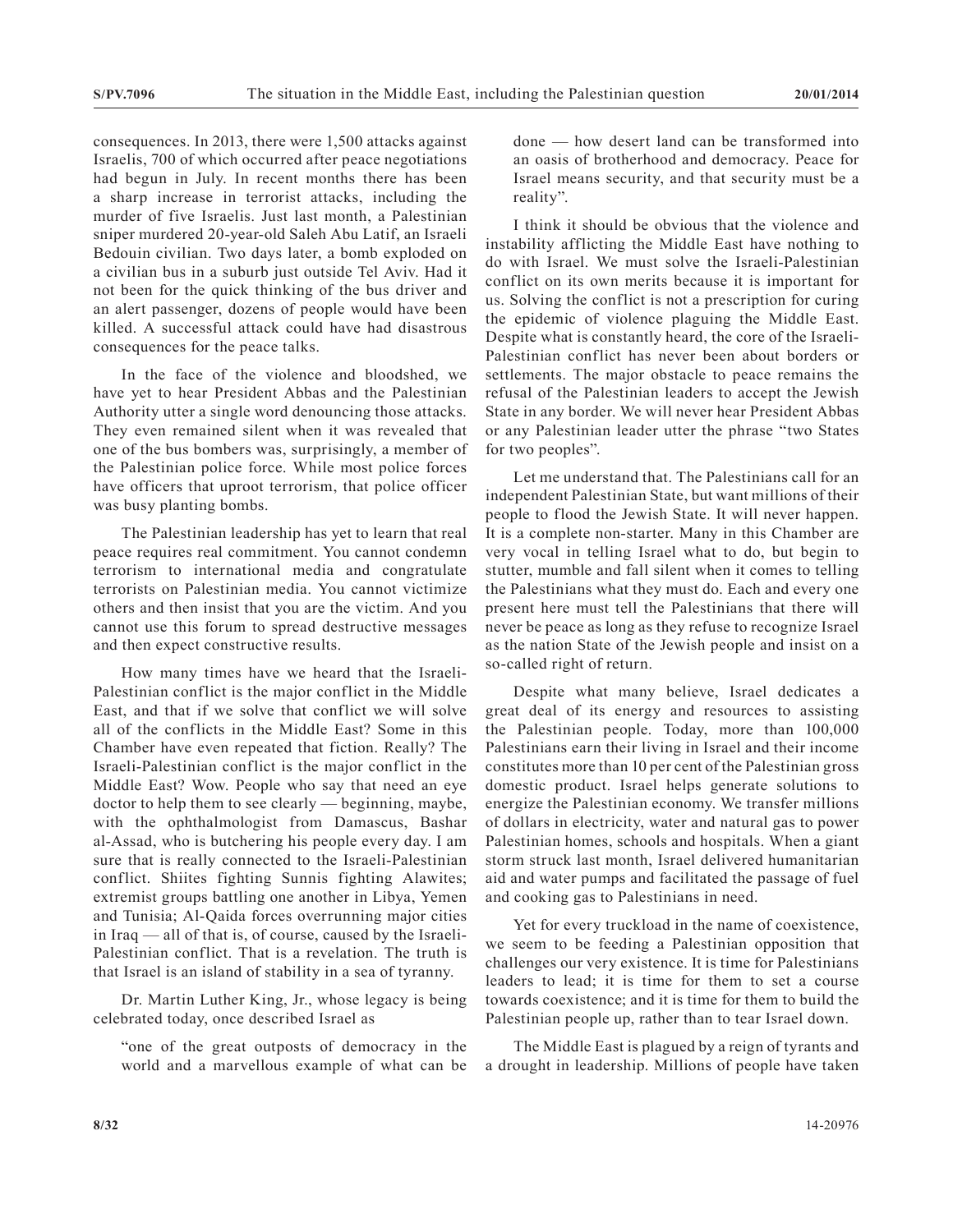to the streets demanding better lives, better economies and greater opportunities. The first peaceful protests in the region were in the streets of Tehran, where the Government brutalizes it citizens and throws innocent people into jail. Many in the international community believed that the new Iranian President would set a new precedent. It has been almost six months since President Rouhani took office, and Iran is still persecuting minorities, imprisoning journalists and targeting political adversaries. The Iranian Government has executed more of its citizens, per capita, than any other Government. Last year alone, the regime executed almost 600 people, including 367 since President Rouhani took office in August.

Iran does not confine its violence and extremism to its own borders. From Buenos Aires to Burgas, Iran is the world's primary sponsor of terror. Just this month, Iranian Foreign Minister Zarif paid tribute, on behalf of the Islamic Republic, at the grave of one of Hizbullah's most notorious murderers. Rather than cleaning house, the new President believes that he can sweep Iran's atrocities under the Persian rug by introducing United Nations resolutions that condemn violence and extremism. Iran's so-called WAVE resolution, entitled "A world against violence and violent extremism" (resolution 68/127), may have made a splash at the United Nations, but messages of intolerance and violence continue to trickle down from the top.

Behind Iran's smiling façade, President Rouhani and Ayatollah Khamenei continue to preach hatred and provoke hostility. Ayatollah Khamenei recently appeared on State television and delegitimized Israel, using disgusting profanity that does not bear repeating. The ink is barely dry on the interim nuclear agreement and Iran is already showing its true colours. It is a regime that crosses red lines, produces yellow cake and beats its citizens black and blue. Meanwhile, some in the international community are willing to serve Iran its yellow cake on a silver platter. Permitting Iran to keep its enrichment capabilities today means that Iran will retain its ability to break out and build a nuclear bomb tomorrow.

Violence is encoded in the Iranian regime's DNA. It does not take a crime-scene investigator to see Iran's fingerprints on the violence erupting in parts of the Middle East.

In the Gaza Strip, Iran backs the Hamas terrorist organization, which uses Palestinian schools, hospitals and mosques to launch rockets at Israeli citizens. We

The international community has yet to find the time to utter even a single word of condemnation of those attacks, attacks that could derail the peace process. It has also yet to condemn Hamas for deliberately exploiting children. Schools in Gaza have become the training ground for the next generation of terrorists. Last week, Hamas graduated 13,000 students from paramilitary camps geared at training children to fight Israel.

In Lebanon, Iran has helped Hizbullah hijack the Lebanese State and transform it into an outpost for terror. For years, Hizbullah insisted that it needed a private army to defend Lebanon against, of course, Israel. Today, that army has sent 2,000 fighters to butcher the Syrian people and shoot rockets into Israel.

Hizbullah has positioned 60,000 missiles and rockets in the heart of southern Lebanon's civilian population. General Hajizadeh, a senior commander of the Aero-Space Forces of Iran's Islamic Revolutionary Guards Corps, recently boasted that Hizbullah had improved its missile capabilities and could now hit and destroy any target in Israel.

Hizbullah intentionally hides those missiles in the basements of homes, in the playgrounds of schools and in the back rooms of hospitals. In doing so, Hizbullah is committing a double war crime: first, by using Lebanese civilians as human shields and, secondly, by targeting Israeli citizens.

The Government of Lebanon cannot continue to ignore what is happening in southern Lebanon, and it can no longer ignore its international obligations under resolution 1701 (2006). Throughout December, armed terrorists fired shots across the Blue Line into northern Israel. In one incident, a member of the Lebanese Armed Forces shot Israeli soldier Shlomi Cohen in a ruthless and unprovoked attack.

It is time for the Council to hold accountable all those who arm, train and harbour terrorists. It is time to speak out against those who callously disregard human life. As we have seen in Syria, the failure to do so has disastrous consequences.

The war in Syria is approaching its fourth year, and the death toll continues to climb. The Syrian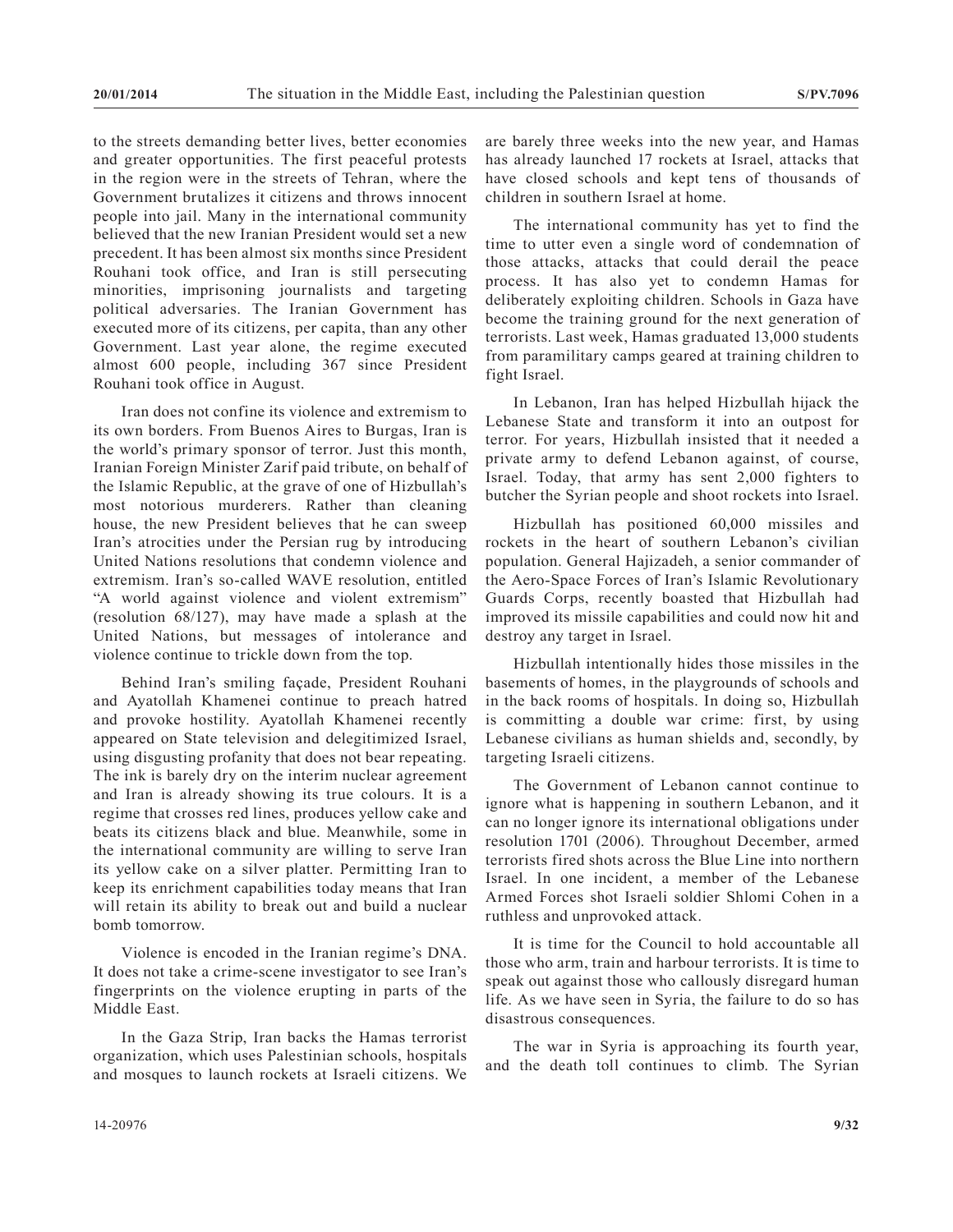Government has resorted to new depths of brutality by dropping barrel bombs packed with explosives, nails and other shrapnel on markets and hospitals. In just a few days, more than 700 people have been killed and over 3,000 injured.

The State of Israel and the Jewish people are deeply troubled by the suffering of the Syrian people and are reaching out to help them. While some in the region are aiding the murderous Al-Assad regime, Israel is providing medical aid.

Sunnis, Alawites and Shiites are running to Israel, the so-called enemy, because they know that Israel will treat anyone without prejudice and regardless of ethnicity, religion or gender. We will continue to lend humanitarian assistance to the victims with open arms and an open heart.

Today, the Middle East stands at a critical juncture. There are two roads before us. The first is the future offered by Iran and Syria, a future of more extremism and greater violence. The second is the road towards equality, reform and stability.

Study after study has shown that there is a clear connection between advancing peace and advancing equal rights. When a woman receives an education, her children are healthier and more likely to get an education. When a woman generates her own income, she reinvests 90 per cent in her family and community. But women can help drive a nation's economy only if they are allowed onto the driver's seat.

As we begin the new year, the international community must call upon Arab leaders to choose the path of progress and abandon the road of repression. Tell them that tyranny will fail, tell them that peace is built on tolerance, and tell them that every man and every woman is entitled to equal rights and equal opportunities.

As Winston Churchill said, "All the great things are simple, and many can be expressed in a single word: freedom ... honour ... hope". The international community must stand on the side of human rights and human dignity. We must speak up and speak out so that the people of the Middle East can finally enjoy freedom, honour and hope.

**The President** (*spoke in Arabic*): I will now make a statement in my capacity as Minister for Foreign and Expatriate Affairs of the Hashemite Kingdom of Jordan.

I am honoured to preside over today's meeting of the Security Council on the item "The situation in Middle East, including the Palestinian question".

First, I would like to take the opportunity to express the Hashemite Kingdom of Jordan's appreciation for the States Members of the United Nations for the confidence they have shown my country by electing it, almost unanimously, as a non-permanent member of the Security Council for the 2014-2015 term. We assure the Council that, God willing, we will prove that we are worthy of that confidence, by working with a spirit of cooperation and harmony with other members of the Security Council, entrusted with the primary responsibility of maintaining international peace and security on behalf of the international community.

The Hashemite Kingdom of Jordan, under the leadership of His Majesty King Abdullah II Bin Al Hussein, has a singular record of accomplishment, for which the entire international community has expressed appreciation. It is a record of relentless and fruitful efforts to promote the purposes and principles of the United Nations: achieving global harmony, peace, justice, security and stability. Jordan has also made remarkable contributions, distinguished by both quality and quantity, to United Nations peacekeeping operations in many regions of the world. I can assure the Council today that we will continue to honour that outstanding track record and will work diligently, with a positive spirit, to build on those achievements.

Unfortunately, the Middle East region continues to be gripped by chronic tensions with repercussions and ramifications that threaten international peace and security. That painful continuing reality has imposed on the Council agenda the tradition of regularly convening a special meeting on the Middle East, because the situation in the region is a constant source of concern owing to its direct impact on world peace.

We have no doubt that the continued absence of a just, lasting and comprehensive peace between the Arabs and Israel is the source of most tensions in the Middle East. Hence the achievement of a just and comprehensive peace would give rise to dynamics that would lead to the elimination of other tensions in the region. The key to a comprehensive Arab-Israeli peace lies in the implementation of the two-State solution, with an independent and fully sovereign Palestinian State established within the 1967 lines, with East Jerusalem as its capital, living in peace and security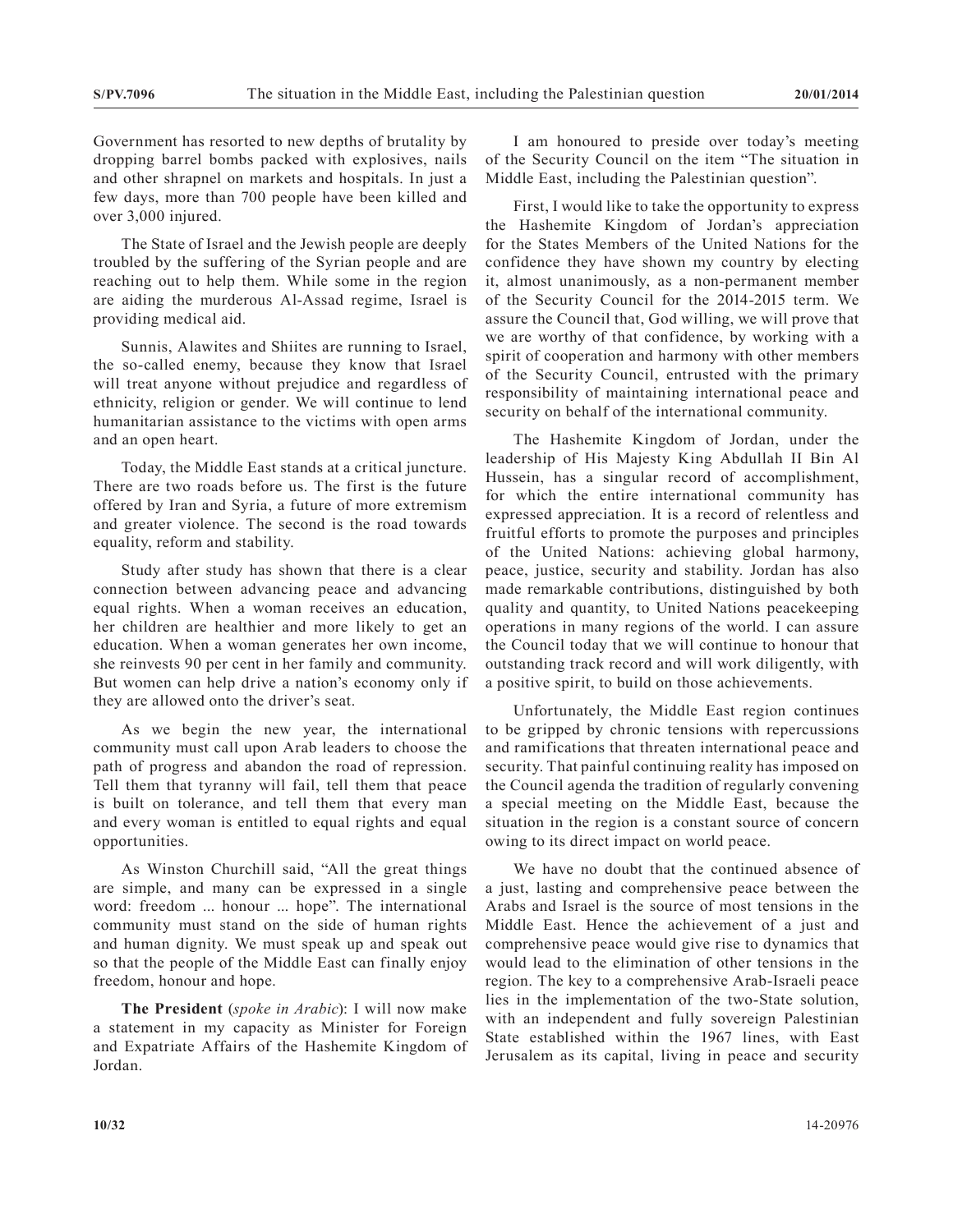and within secure borders with all countries in the region, including Israel. Such a solution should be in line with the relevant terms of reference adopted in this regard, including the numerous resolutions adopted by the Council, such as resolutions 242 (1967), 338 (1973), 1397 (2002) and 1515 (2003), in addition to the Arab Peace Initiative, whose importance has been repeatedly acknowledged by the Council.

Based on that conviction, we support the ongoing, much-appreciated efforts led by the United States and undertaken personally by its Secretary of State, Mr. John Kerry, aimed at reaching a Palestinian-Israeli agreement that adopts the two-State solution and addresses all core issues, namely, refugees, Jerusalem, security, borders, water and settlements, in accordance with the aforementioned international terms of reference and resolutions of international legitimacy. We also deeply appreciate the efforts being made by Secretary Kerry to ensure that an agreement is reached by the bodies directly concerned and not by proxy. We have consistently stressed this issue.

In that context, I deem it imperative to stress that we in Jordan believe that the implementation of the two-State solution and the establishment of an independent and fully sovereign Palestinian State within the June 1967 lines, with East Jerusalem as its capital, constitute a higher interest for Jordan. In fact, all of the core issues directly affect higher, factual Jordanian interests. We are the world's largest host of Palestinian refugees, and most of the refugees on our territory are Jordanian citizens in addition to their status as refugees. The protection and restoration of their legitimate rights, as recognized by the international terms of reference pertaining to the peace process, lies at the heart of our responsibilities.

As a host country, we, in turn, have rights owing to the burdens we have shouldered. Regarding East Jerusalem, His Majesty King Abdullah II is ensuring the maintenance and protection of Christian and Islamic holy sites there, as part of the historical Hashemite custodianship of East Jerusalem. We will continue to play that role and to address all Israeli violations, which continue in defiance of several resolutions issued by the Security Council that stipulate that all Israeli actions in occupied East Jerusalem are null and void and should be halted immediately, and that the Israeli occupation of East Jerusalem must end. Moreover, the world rejects Israel's settlement activity, which is illegal and continues even as we speak. In addition, the issues of security, borders and water directly affect the security of Jordan and its interests.

Accordingly — and although we are not a party to the negotiating process yet are a main party in the context of the process as a whole — let me stress that all agreements on the core issues should take into full account and, indeed, meet Jordan's vital and higher interests. Our unyielding commitment to achieving peace is based on our firm conviction that ending the Israeli-Palestinian conflict would lead to an end to the broader Arab-Israeli conflict, which would, in turn, result in the elimination of many other sources of tension in the region. I cannot fail to point to the tragic humanitarian situation in the occupied Palestinian territories, particularly in the Gaza Strip, and urge the international community to shoulder its responsibilities in that regard.

The tragic, bloody crisis in Syria continues to rage. This bloodshed must stop immediately. Syria must work to end the crisis there, especially since it has spilled over beyond Syrian borders and now threatens regional and international stability. That threat is associated not only with displacement and an influx of refugees into neighbouring countries, but also with the unrestrained flow of people and weapons into Syria's neighbours. That has become an alarming phenomenon that poses a real security threat to some of those countries, the entire region and even beyond, as international peace and security are at stake. We in Jordan are convinced that a political solution is the only way to end this tragedy.

The upcoming international conference to be held in Montreux, Switzerland, is an opportunity that should not be wasted to put this political solution on the right track through the cessation of hostilities. Such a political solution must meet the aspirations of the Syrian people, for which so much blood has already been shed. The envisioned political transition should immediately lead, through a consensus among all parties, to the establishment of an inclusive executive transitional body representing the entire Syrian spectrum. It should have full authority and act immediately to restore social cohesion in Syria, with complete jurisdiction over the entire territory of the country, in a manner that ensures Syria's territorial integrity and political independence. Such a body should also have full control and sovereignty over Syria's weapons arsenals, pave the way for a pluralistic and democratic political system, and work to restore security and stability in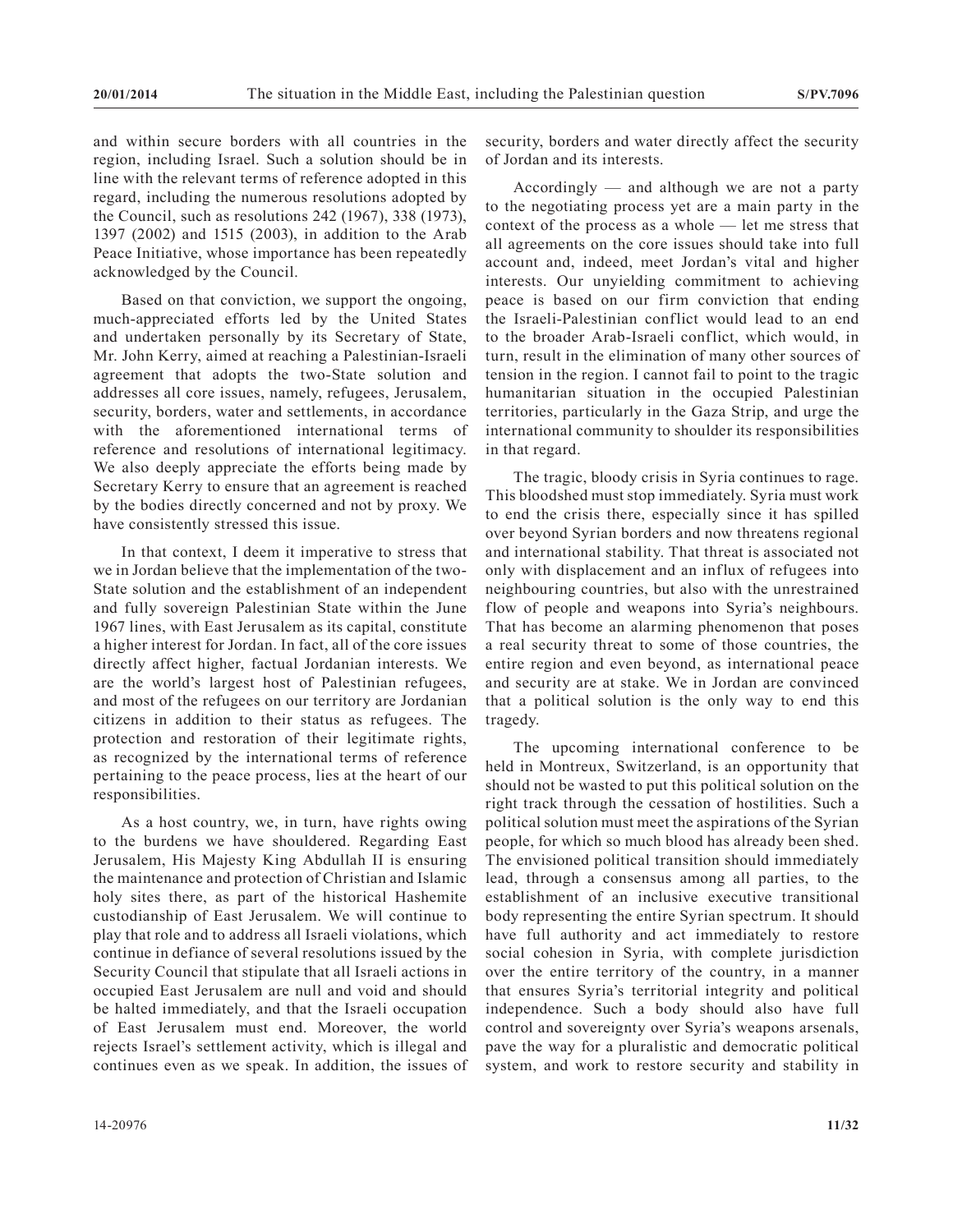order to encourage the return of internally displaced persons and refugees in neighbouring countries, with Jordan at the forefront. As the Council is aware, we are currently hosting about 1.3 million Syrian citizens, including nearly 600,000 who have been refugees in Jordan since the outbreak of the crisis three years ago. We are sharing with those brothers and sisters our already limited resources, with the cost of their hosting estimated at \$1.7 billion for 2013. We anticipate the cost to reach \$2.8 billion in 2014.

We call upon the international community to help us meet the challenge to which we have risen on behalf of humankind. We have previously extended an invitation to the Council to visit the camps so as to get a close look at the situation on the ground. Moreover, I wish to express our gratitude to the State of Kuwait and to the Secretary-General for hosting the International Humanitarian Pledging Conference for Syria. It could be useful for the Security Council to adopt the results of the aforementioned international conference when they are achieved. It would also be useful if it were to adopt a resolution that makes it mandatory for all parties to implement those results. Let me take this opportunity to express our appreciation for all who have made such great efforts to facilitate the holding of this important conference, particularly several States members of the Security Council, namely the initiating countries, the Russian Federation and the United States of America, and others that have played an important role in that regard.

There is no doubt that the unending conflict in the Middle East and the unusual circumstances in some countries of the region are all interlinked because they have been unfolding in a time of war. Such circumstances have produced internal tensions in some countries in our region that in turn have led to practices that have fuelled sectarian, ethnic and religious polarization, opened the door wide to interference by external powers, incited parties against each other and interfered in the internal affairs of some countries in the region, driven by their desire for hegemony and expansion. The result has been a deepened state of polarization that is spilling over into other countries. It poses a real threat to regional and international peace and stability. It is therefore the duty of all to firmly confront violence, extremism and all forms of terrorism, as well as religious, ethnic and sectarian polarization, and to tirelessly work to eliminate the root causes of phenomena that threaten internal and international stability.

Nevertheless, addressing the wave of extremism, sectarian and religious tension and incitement in the region is a challenge to regional security and stability, as its effects can be seen to be spilling over into our neighbouring countries, not just in Syria. It requires us to make concerted efforts to counter such ideas. Building on the Amman Message and the "A Common Word" initiative, and under the guidance of His Majesty King Abdullah II Bin Al Hussein, we in Jordan have embarked on an effort to address those phenomena.

In the context of that effort, an Islamic conference was convened in Amman last summer, at which participants voiced their complete rejection of the use of and incitement to sectarian conflict. It was stressed at the conference that the freedom of opinion and belief and the sanctity of human blood were sacred. The conference rejected the apostatizing approach and the use of such practices in political conflict. The conference was followed by another, entitled "Challenges facing Christian Arabs", at which His Majesty stressed that

"[w]e believe that the protection of the rights of Christians is a duty rather than a favour. Arab Christians have played a key role in building Arab societies and defending the just causes of our Nation [and that] "[w]e support every effort to preserve the historical Arab Christian identity and safeguard the right to worship freely, based on the principle in both the Christian and Islamic faiths that emphasizes the love of God and of neighbour, as embodied in the 'A Common Word' initiative".

Finally, I thank the Council again and reiterate that Jordan, as the world has always known it to do, will continue to work hard and earnestly for the development of cooperation and cordial relations between the countries of the world and its peoples. It will pursue its approach and mission to enhance international security and peace and counter isolationism, despair and hatred. Jordan will tirelessly work to promote harmony and respect among all nations and peoples, cultures and civilizations. That will bring us together under the umbrella of humanity, which is an ideal that will yield the greatest benefits to all.

I now resume my functions as the President of the Security Council.

I give the floor to the members of the Council.

**Mr. Asselborn** (Luxembourg) (*spoke in French*): Allow me to congratulate Jordan on its election to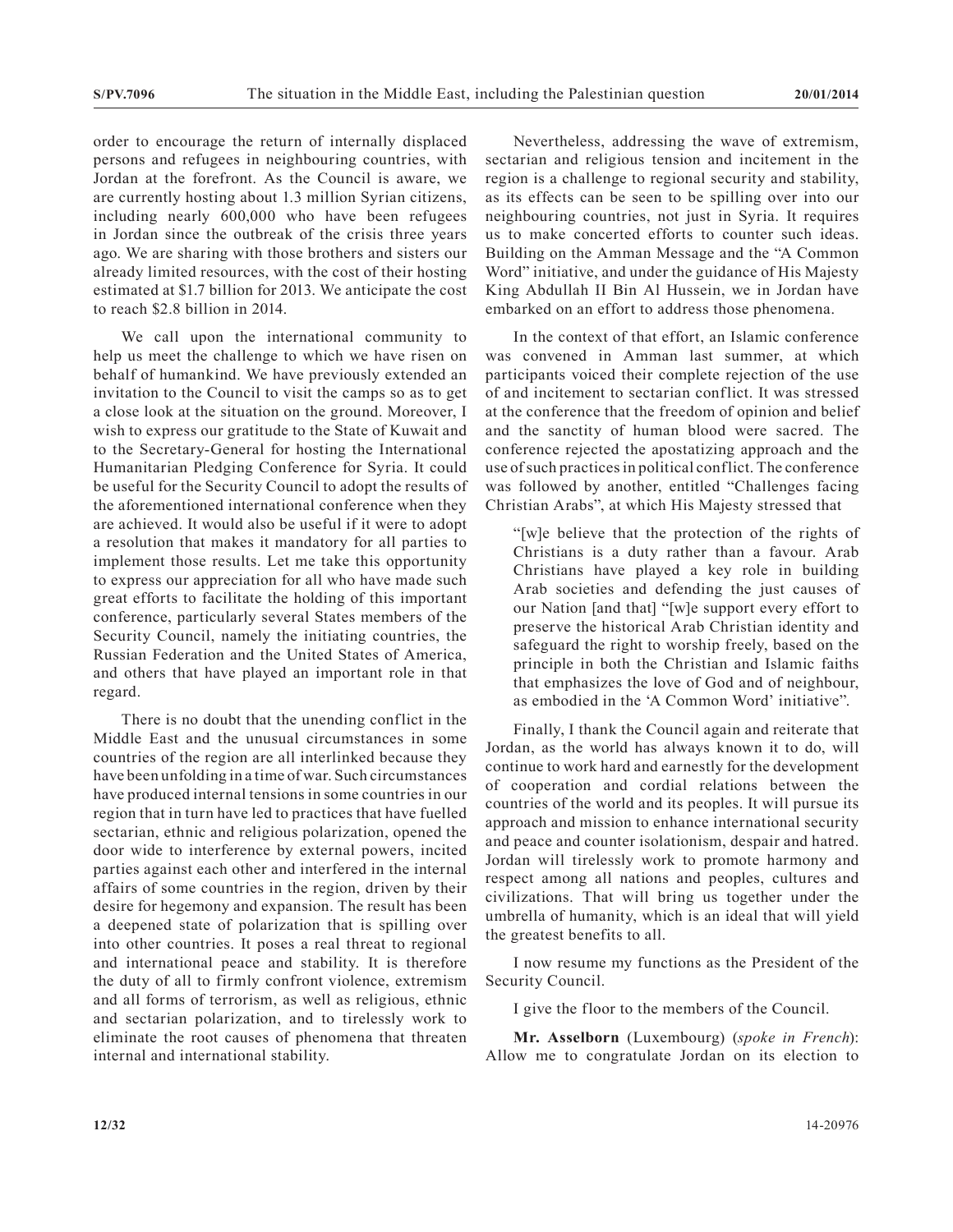the Security Council, and on its assumption of the presidency of the Council for this month, at a particularly important juncture for the Middle East. Your presence among us, Mr. President, highlights the significance of this open debate, at the beginning of a crucial week for efforts to end the conflict in Syria, the impact of which represents a very heavy burden for your country and the other neighbouring countries of Syria, above all for Lebanon.

I thank the Secretary-General for his briefing. I also thank the Permanent Observer of the State of Palestine and the Permanent Representative of Israel for their statements.

First, I would like to address the Middle East peace process. There is today a historic opportunity to build peace between Israelis and Palestinians. The announcement six months ago of the resumption of negotiations was an important first step. It is now our shared responsibility to support the efforts of the United States and the indefatigable commitment of Secretary of State John Kerry in order to help the parties take the difficult yet indispensable decisions to realize the vision of the long-term interests of the Israeli and Palestinian peoples. To succeed, the negotiations process requires a favourable political environment and measures that strengthen mutual trust. Some steps still need to be taken. Unilateral acts that feed the logic of distrust must cease.

The year 2013 ended on a positive note, with Israel's freeing of a third group of 26 Palestinian prisoners. However, we remain deeply worried about the pursuit of the Israeli settlement policy, which is illegal under international law and represents a real threat to peace and goes against the principle of good faith negotiations. Nobody will believe that the efforts to achieve peace can succeed if settlement activities continue, if the Gaza blockade persists, if the separation wall keeps on grabbing Palestinian land, and if the destruction of Palestinian infrastructures intensifies.

We are also highly worried by the continuing rocket attacks launched by certain Palestinian factions from the Gaza strip against Israeli territory. Nothing justifies that blind and unacceptable recourse to violence, which clearly does not serve the Palestinian cause. We must end every kind of provocation and respect the borders of the Palestinian people and the security of the Israeli population; both are closely intertwined.

The American initiative is probably the last chance to end the occupation, implement the two-State solution based on the borders of 1967 and create a sovereign, independent, democratic, contiguous and viable Palestinian State, living side by side in peace and security with Israel, with Jerusalem as the capital of both States. We must take advantage of this opportunity, and Luxembourg will continue to engage with its European Union partners to contribute to the ongoing efforts, in close cooperation with key stakeholders, the Quartet and the countries of the region.

The Secretary-General has just recalled the objective of the second Geneva Conference on Syria, which starts the day after tomorrow in Montreux — the cessation of hostilities, an end to all violence and the beginning of a political settlement on the basis of the full and comprehensive implementation of the 30 June 2012 Geneva communiqué (S/2012/523, annex). That must lead to the establishment of a transitional governing body exercising full executive powers and formed on the basis of mutual consent. We welcome the decision taken on 18 January by the Syrian National Coalition to attend the second Geneva Conference. I can only encourage the Syrian National Coalition to maintain the courageous position it has taken. I also call on Iran to commit to playing a constructive role to put an end to the Syrian conflict by explicitly signing onto the implementation of the Geneva communiqué of 30 June 2012 and the establishment of a transitional governing body exercising full executive powers, as called for in the Secretary-General's letter of invitation. The authorities in Damascus must now allow the Syrian people to take their destiny into their own hands, and they must stop rejecting the principles of a political transition, which were agreed in the Geneva communiqué.

The needs and rights of all Syrians must be taken into account — in particular those of the Syrian women, who, together with the children, have borne the brunt of the repression since it started. With others, Luxembourg is working towards the full participation of women in the political transition process in Syria, in accordance with resolutions 1325 (2000) and 2122 (2013). In order for the negotiations process to lead to lasting peace, it is indeed important that, from the beginning, women are empowered to make their voices heard and express their point of view, share their experiences, their concerns and their specific needs.

The humanitarian and security challenges can be resolved only through a negotiated political settlement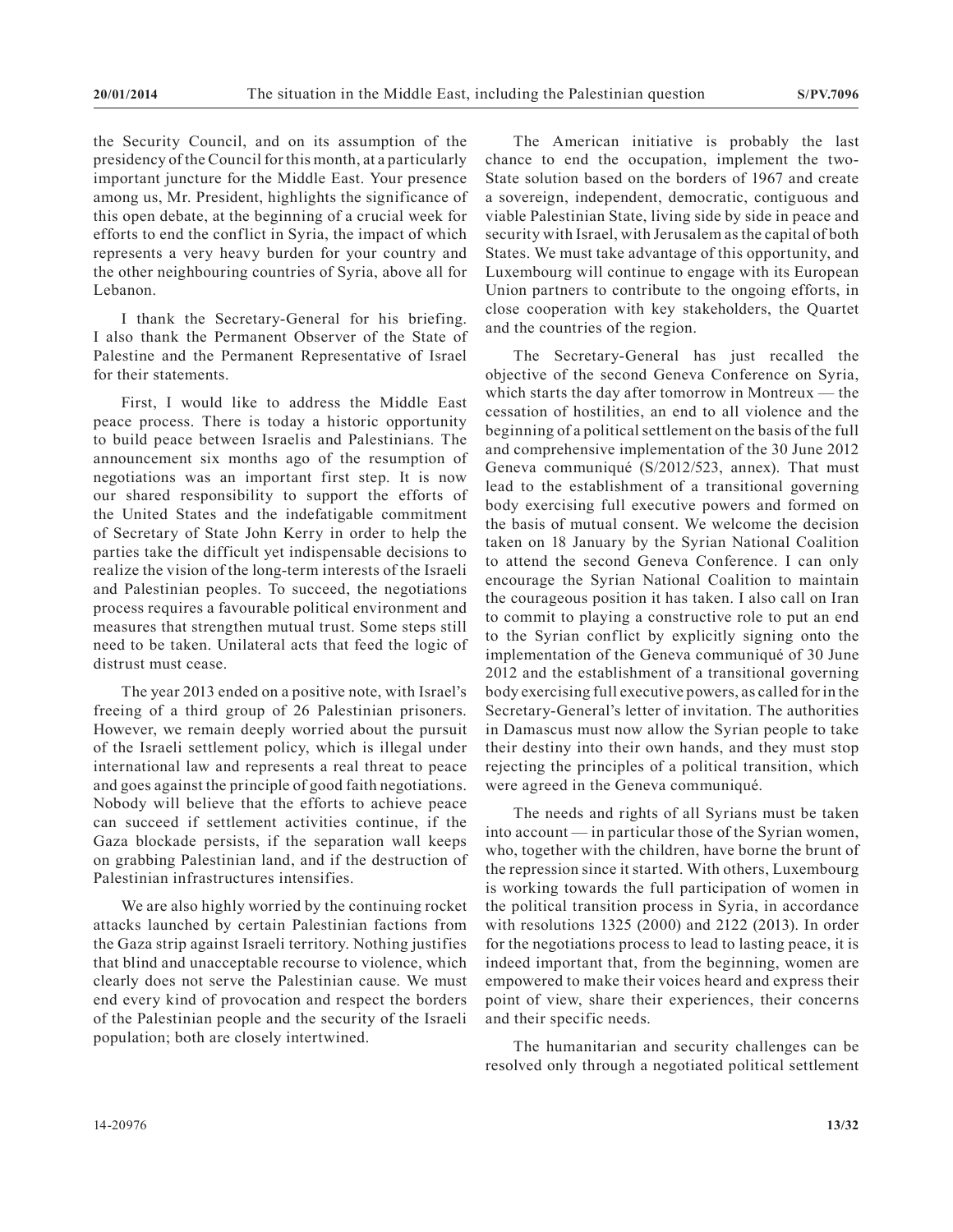of the crisis. Faced with the spiral of violence that threatens the region, however, we cannot wait for the conclusion of a future political process, and we cannot turn a blind eye to the long list of war crimes and crimes against humanity, which bring Syria each day closer to its destruction. Given the bombing of hospitals and schools, the deliberate and indiscriminate attacks against civilians and medical and health-care workers, the targeting of pharmacies, the use of starvation as a weapon of war to pressure the people of Ghouta, the sieges and massacres, and the use of chemical weapons, Scud missiles and barrel bombs, nothing seems to be off-limits any more in Syria and a climate of total impunity prevails. In the face of those horrors, I want to repeat here what we have been saying for a year: the Council must refer the situation in Syria to the International Criminal Court.

The humanitarian crisis has reached catastrophic proportions. We know this. More than 9 million Syrians, about half the population of the country, are in desperate need of emergency aid, in particular those who are trapped in besieged and hard-to-reach areas. Confronted with that crisis, the world is mobilizing: more than \$2.4 billion in assistance was pledged at the second conference held in Kuwait City on 15 January. I personally participated in that conference to announce a new contribution of Luxembourg representing an increase of more than 60 per cent compared to our pledge of 2013.

Unfortunately, the pledged aid will not be able to achieve its aim if there is no progress in terms of humanitarian access on the ground. Without immediate, safe and unhindered access, the survival of half the Syrian population is at stake. The same goes for the Palestinians trapped in Yarmouk. The Syrian people cannot be content with a few localized and fragile ceasefires, or the liberation of a few political prisoners. It cannot be content with concessions made here and there by the authorities in Damascus when it is in their strategic or political interest. The authorities must respect their obligations and they must implement the demands of the Council. Without significant progress in terms of access, the Council will need, in our opinion, to assume its responsibilities and adopt a humanitarian resolution.

I shall conclude my statement by addressing the situation in Lebanon. In the past months, the number of deadly attacks have multiplied. I will mention only the attack in Beirut on 27 December 2013, which cost the life of former Minister Mohamad Chatah, a man of dialogue. That is a very worrying sign of the growing impact of the Syrian conflict on the security and stability of Lebanon. The very clear message sent by the Council in its presidential statement of 10 July 2013 (S/PRST/2013/9) and in the numerous press statements that followed remains more than ever valid today. That message calls on all those who disregard the Baabda Declaration to put an end to their actions, which threaten the model of unity in diversity that is Lebanon.

In that regard, I would like to reiterate our support to Lebanon, its institutions and its policy of dissociation. Finally, I welcome the opening, on 16 January, before the Special Tribunal for Lebanon of the trial in absentia of four members of Hizbullah accused of assassinating former Prime Minister Rafik Hariri in 2005. I hope that the trial will mark the beginning of the end of impunity for the crimes committed in Lebanon.

**Mr. Cho Tae-yul** (Republic of Korea): First of all, I would like to express my deep appreciation to you, Mr. President, for your devoted efforts in organizing today's open debate. Let me also extend my sincere thanks to Secretary-General Ban Ki-moon for his comprehensive briefing.

During the final weeks of 2013 and the beginning of the new year, critical developments have transpired in the Middle East at a steady pace. Some are positive, giving us cause for cautious optimism, while others present uncertainties and concerns. The great Syrian poet Adonis once wrote, "To whom do these distances belong that separated us and that now bind us?" Indeed, disagreements and differences among us are the very origin of the challenges we face. At the same time, such differences also highlight our interconnectedness and push us towards a renewed resolve to address the problems before us.

We welcome the second Geneva Conference on Syria, to be convened later this week. As a participant, the Republic of Korea will play its due part in order to achieve meaningful progress. We would like to commend the efforts made by all parties who made the conference possible.

In nearly three years of fighting, the conflict has resulted in more than 120,000 deaths, 2.3 million refugees and 6.5 million internally displaced persons. Comprehensive and action-oriented peace talks are now an absolute necessity, and an unconditional ceasefire and expanded humanitarian access are urgently needed.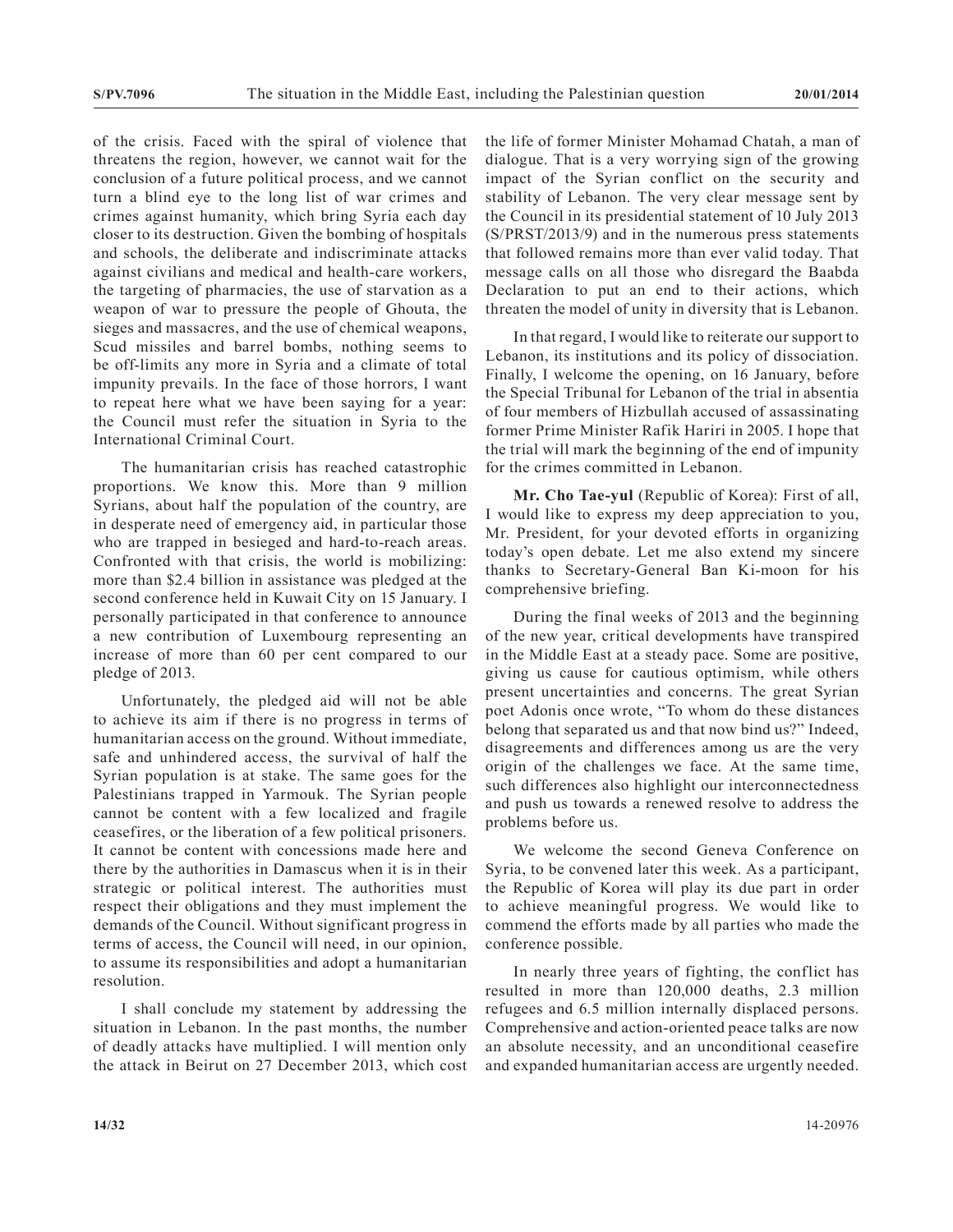From now on, every second is of infinite value, and we must seize the moment to stop further human suffering. Recently, there has been a brutal campaign waged by the Syrian Government with the use of heavy weapons, such as barrel bombs, in densely populated areas. We condemn such attacks and urge the Syrian Government to halt that indiscriminate killing. Clashes between predominantly foreign Al-Qaida-affiliated groups and local opposition forces are also a matter of deep concern. We are deeply troubled by the reports of massacres, mass graves and forced religious conversions.

On the other side of recent developments, we welcome the continued progress made in the implementation of resolution 2118 (2013). We commend the joint efforts by the United Nations and the Organization for the Prohibition of Chemical Weapons to eliminate Syria's chemical weapons, even in the face of an incredibly challenging environment. Together with the outcome of the humanitarian aid donor conference held in Kuwait last week, those are good signs that our joint efforts are making progress. I sincerely hope that such efforts will provide the basis for the success of the second Geneva Conference.

Another worrying example of the spillover from the Syrian conflict is the recent attacks against the city of Fallujah in Iraq, which were perpetrated by the Islamic State of Iraq and the Levant. The Republic of Korea is deeply concerned about the increased human losses and the worsening humanitarian situation in that area. We encourage the Iraqi Government to continue its close cooperation with local leaders to fight back the extremist militia. We hope that Iraq will achieve lasting peace and stability through an inclusive political process and reconciliation.

The escalating violence in Lebanon is also of serious concern to many of us in the Chamber. The Republic of Korea strongly condemns the recent spate of terrorist attacks in Beirut and Hermel. The attack on the Iranian Embassy in Beirut, the assassination of the former Minister Mohamad Chatah and the targeted attacks on civilians in south Beirut are all a reflection of the continued spillover from the Syrian conflict into Lebanon. The Korean Government urges all parties in Lebanon to respect the disassociation policy and to refrain from any involvement in the Syrian crisis, in accordance with their commitments as set out in the Baabda Declaration.

The Republic of Korea also extends its support to the United Nations-backed Special Tribunal for Lebanon, which convened last week in The Hague. We hope that the perpetrators of the 2005 terrorist attack that killed former Prime Minister Rafik Hariri and 21 others will be brought to justice. We view the Special Tribunal as a historic opportunity to combat impunity in Lebanon.

It is an indisputable fact of life that the prompt and long-overdue settlement of the Middle East peace process constitutes a foundation for peace and stability in the entire Middle East region. In that regard, the Korean Government commends Israel and Palestine for remaining committed to peace negotiations, and notes with appreciation the continued efforts of the United States Government to make progress in the right direction. We believe that working towards an agreed framework that establishes concrete guidelines to deal with the core issues will lead to the much-needed breakthrough in the ongoing peace talks.

At the same time, we sincerely hope that the continued settlement activities and the demolition of Palestinian buildings will come to an end. We condemn the continued rocket attacks on Israel from Gaza, which threaten the fragile peace. It is also important that security in the West Bank improve in order to foster the necessary confidence and enable the negotiations to move forward.

We all know that, in today's ever interconnected world, no single country can enjoy peace and stability in separation from the rest of the world. That is why the international community must work together in dealing with regional conflicts. The Republic of Korea would therefore like to emphasize the importance of sustained efforts to promote peace and stability in the Middle East. In that regard, it is imperative that the Security Council, which bears the primary responsibility for the maintenance of international peace and security, play its due role, serving to forge a united voice.

**The President**: I would like to say that, as we mark Martin Luther King Jr. Day today, Dr. King's message of peace, equality, freedom and justice resonates across the globe to this very day.

**Ms. Power** (United States of America): The Middle East has often been prey to the turbulence of conflicting forces, but rarely have we seen efforts towards peace and the staggering human costs of war so vividly and so simultaneously evident. That contrast is especially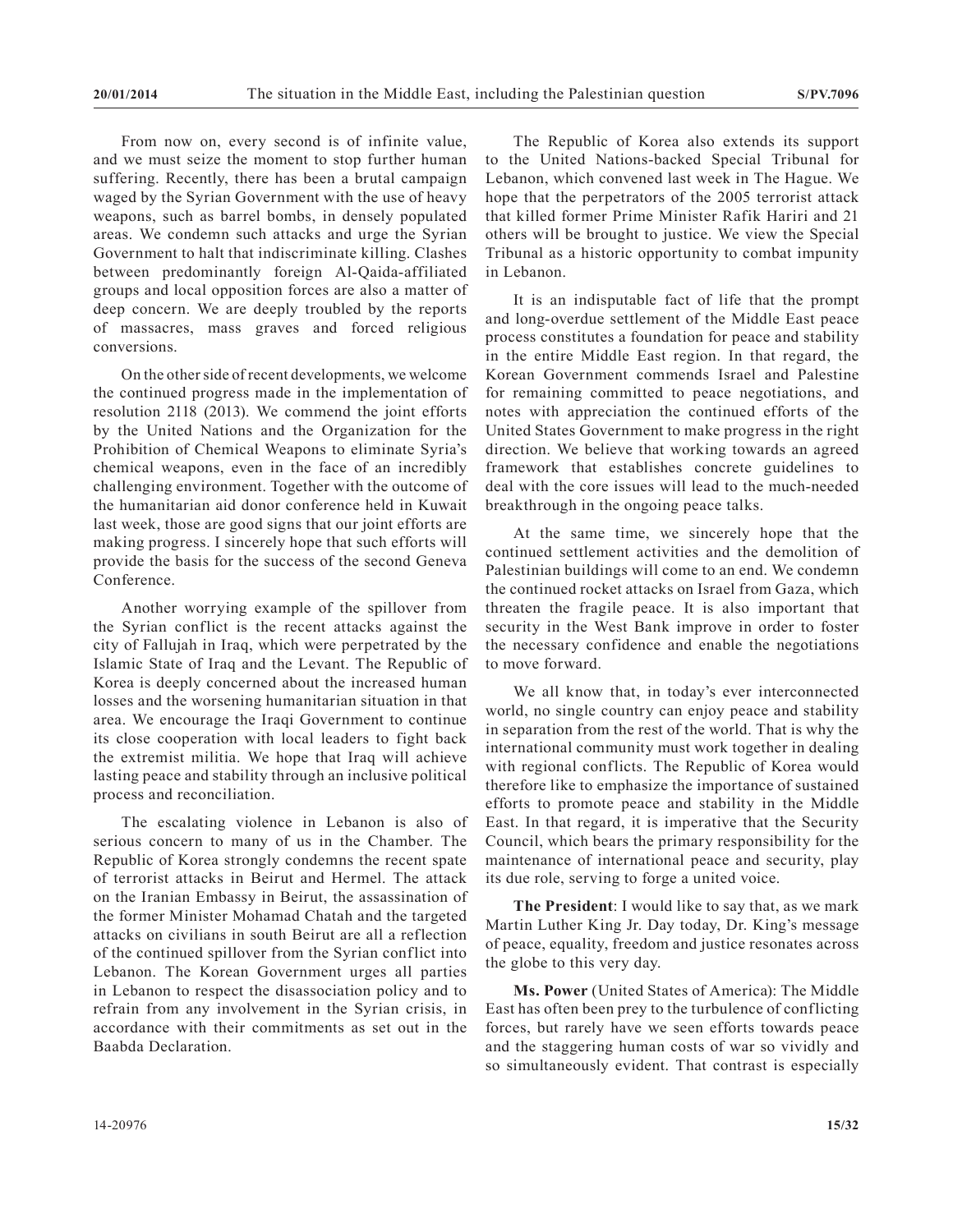striking in Syria, where diplomatic initiatives have intensified against the backdrop of an ever-more brutal civil war.

The best way to begin to bring that war to an end is through the second Geneva Conference on Syria, scheduled to start in Switzerland on Wednesday. My Government has been working closely with the international community and the Syrian opposition coalition to prepare for that Conference. We welcome the coalition's courageous decision this past weekend to participate in the talks, the purpose of which is to ensure the implementation of the Geneva Action Group communiqué (S/2012/523, annex). That document calls for the establishment, based on mutual consent, of a transitional governing body with full executive authority, including over military and security entities. It is vital that all participants in the opening ministerial meeting and in subsequent talks support that core goal.

As of this morning, however, Iran has yet to demonstrate its willingness to subscribe to the full implementation of the Geneva communiqué, which is a minimum requirement for participation in the peace process.

The Syrian Government's recent and deadly bombing campaign, including the use of Scud missiles and barrel bombs in the Aleppo and Damascus suburbs, provides further demonstration of the Al-Assad regime's cruelty and of the fact that there is no military solution to the conflict. That is why we are so focused on a negotiated political transition of the type to be discussed in Geneva.

The urgency of diplomatic progress is highlighted by the deepening of the humanitarian crisis created by the war and by the Syrian Government's failure to implement the Council's presidential statement of 2 October 2013 (S/PRST/2013/15).

In recent days, the Syrian regime has seemingly agreed to improve humanitarian access to besieged areas, but we have not seen evidence of meaningful implementation on the ground. For months, communities, including Yarmouk, East Ghouta, Daraya, the Old City of Homs and Moadamiya, have been besieged and cut off from food and medical supplies. It is not just the case that food cannot get in; people — starving people, desperate people — cannot get out. On the very rare occasions that evacuations from besieged areas have been organized, the regime has taken inhabitants away

to be screened. In many cases, the whereabouts of those individuals are unknown and remain unknown today.

East Ghouta is an egregious example of Syrian obstruction. It is an area where international chemical weapons inspectors were allowed access but where 160,000 civilians remain cut off from humanitarian aid. Pro-Al-Assad snipers regularly target residents attempting to travel through checkpoints. The Government has blockaded fuel supplies, and residents have electricity for only a couple of hours per day. A young child even died of carbon monoxide poisoning because his family had been compelled to burn firewood inside their house to keep warm. Let us be clear: if inspectors can obtain access to East Ghouta, so too should the providers of medicine and food.

Yarmouk provides another tragic example. It has been under constant siege since July 2013. Recent reports of more than a dozen malnutrition-related deaths among children and other Palestinian residents are horrifying and should shock the conscience of all of us. We received reports from the United Nations in recent days that the United Nations Relief and Works Agency for Palestine Refugees in the Near East was finally able to carry in a small amount of food parcels — 200 parcels, which will feed 1,000 people for one month. There are 18,000 people in Yarmouk who are under siege, lacking food and medicine. It is devastating to imagine how starving people will divide up the food parcels. Humanitarian providers who managed to deliver those food parcels literally had to dodge sniper fire.

Although the regime is primarily responsible for denying humanitarian access, some opposition groups have also been culpable in such communities as Nubal, Zahra and Foua'a. That is unacceptable. The deliberate blocking or withholding of life-giving aid by any party cannot be justified and must stop now before more innocent people die.

The plight of Syrian civilians and refugees is heartbreaking and makes last week's conference in Kuwait all the more important. The United States pledged \$380 million in new funds to help tackle the crisis, bringing our total commitment since the fighting began to more than \$1.7 billion. We welcome the new pledges from other donor nations, as well as the international community's renewed commitment to assisting the Syrian people and the neighbouring countries that are providing a safe haven for refugees.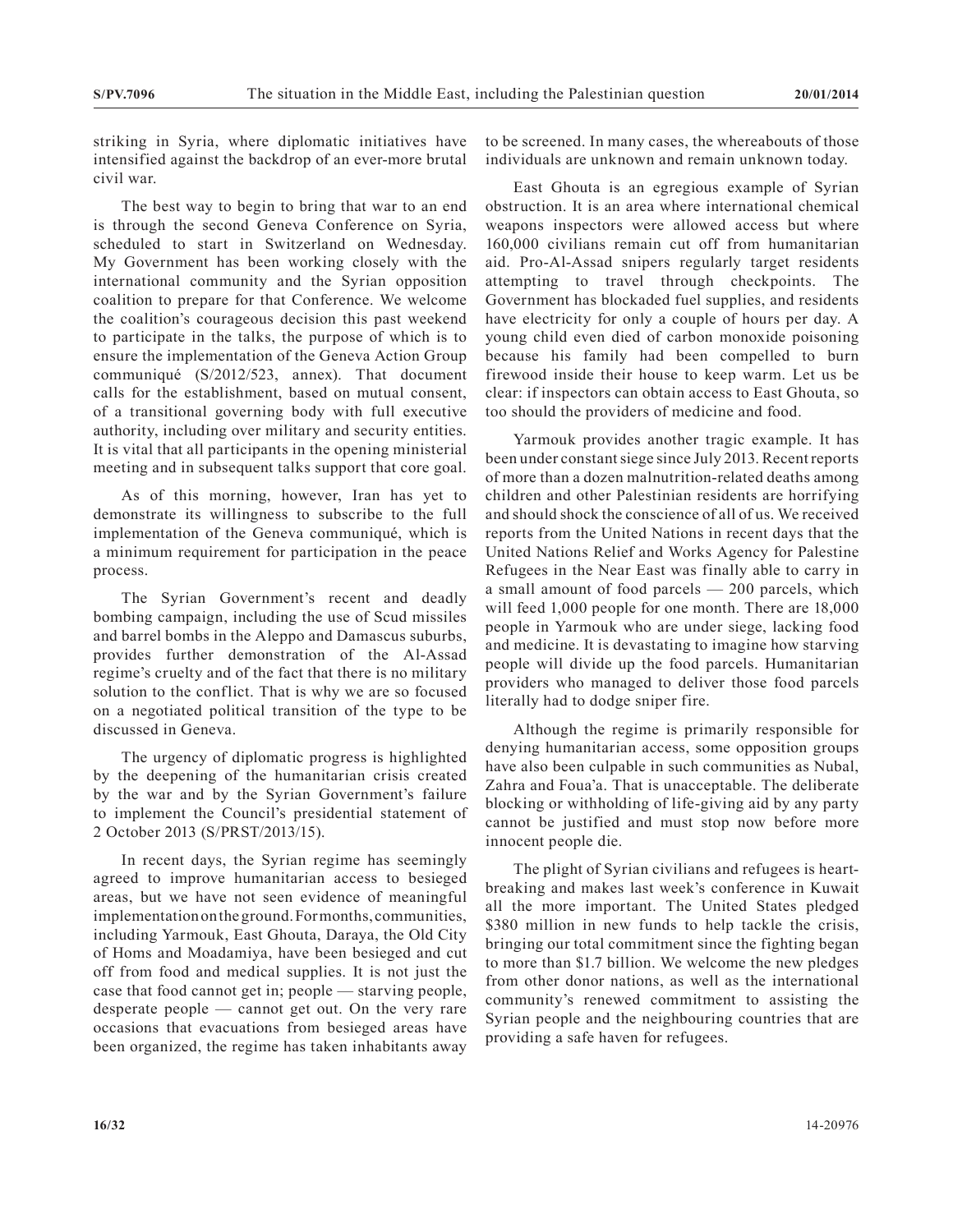In the brief period before the second Geneva Conference, it is critical that we make concrete progress on humanitarian access issues. We must also do everything that we can to halt the violence. To that end, we call urgently on all parties to agree on local ceasefires and to move ahead with prisoner releases.

We commend your country, Jordan, Mr. President, for sheltering some 600,000 refugees, and we recognize the enormous economic and social toll the conflict has taken on your country. Jordan has opened its doors for an emergency situation, and we know that that is draining its domestic resources. The international community has an obligation to ensure that Jordan's generosity does not become an unsustainable burden on its population.

In Lebanon the situation has grown even more perilous, as the Syrian war has exacerbated the security, financial and social pressures faced by the nation's leaders. More than 1,600 Lebanese communities bear the burden of hosting more than 900,000 refugees from Syria. My Government continues to help Lebanon tackle its massive challenges via the recently established International Support Group for Lebanon. We urge other donors also to provide aid that is consistent with International Support Group priorities. A stable and united Lebanon with strong democratic institutions is in the best interests of the Lebanese people and of citizens throughout the Middle East. In that context, we encourage the formation of a new Cabinet to address the country's security, economic and humanitarian challenges and to meet its international obligations.

The Syrian civil war has contributed to rising sectarian violence and political friction inside Lebanon. As has been said, the assassination, on 27 December 2013, of the widely respected former finance minister Mohamad Chatah was an outrage. The 2 January suicide bombing in southern Beirut's Haret Hreik neighbourhood killed 5 people and wounded many more. Meanwhile, sporadic violence has continued for weeks in Tripoli and near the Syrian border.

In that respect, we note Saudi Arabia's commitment, announced last month, to provide generous amounts of additional aid to the Lebanese Armed Forces (LAF). We will continue to partner closely with Lebanon's security services, which have a pivotal role to play in support of Lebanon's security and sovereignty. We condemn the violence, urge all parties to exercise restraint, and commend the LAF for its efforts to stem the violence.

The Lebanese Government's policy of disassociation from the Syrian conflict, as enshrined in the Baabda Declaration, must be upheld.

It is equally vital that all relevant Security Council resolutions be implemented, including resolutions 1559 (2004) and 1701 (2006), which call for the disbandment and disarmament of all militias in Lebanon. The United States strongly condemns the 29 December 2013 rocket attack that was launched from Lebanese territory into Israel.

Finally, we welcome the start of the trial before the Special Tribunal for Lebanon of four persons charged with the assassination of former Prime Minister Rafiq Hariri and others who were killed in the bombing. That trial is a positive step towards justice and away from the acceptance of impunity for political violence, and we commend the Lebanese Government and other donor countries for supporting the Tribunal.

Turning to the subject of Middle East peace, the United States is continuing its efforts to assist the Israelis and Palestinians in reaching a final status agreement that recognizes two States for two peoples, living side by side in peace and security. Secretary of State Kerry returned to the region earlier this month in support of a proposed framework that addresses all core issues. As the parties consider the difficult decisions ahead, the United States remains convinced that the benefits of peace for both sides can best be achieved through the kind of process in which we are presently engaged. Accordingly, the United States reiterates its view that all parties should refrain from actions that might undermine the atmosphere required for ongoing negotiations. Steps that diminish trust, such as continued settlement activity, only feed scepticism on both sides.

Further, we are deeply troubled by the escalation of violence leading to civilian casualties. We condemn rocket attacks from Gaza into Israel and the attempt to kill civilians by placing a bomb on a public bus in Tel Aviv. We are also seriously concerned about the humanitarian situation in the Gaza Strip, and urge all parties to cooperate in expanding access for people, goods and humanitarian supplies.

The consistent support of peace efforts by key partners is essential. We particularly welcome the European Union's generous pledge last month to provide unprecedented political and economic support for Israel and the Palestinians in the context of a final status peace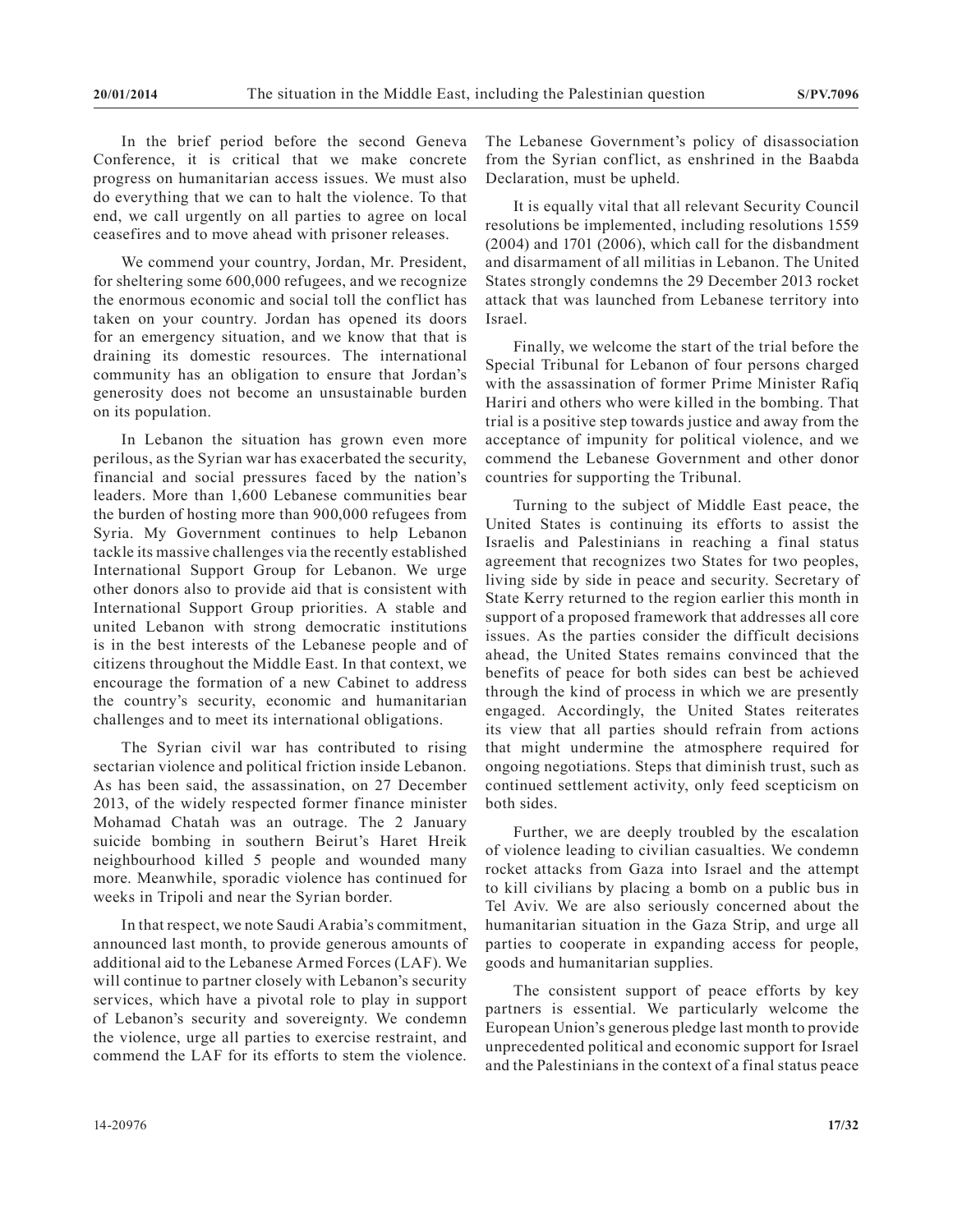agreement. We are gratified as well by the decision of the League of Arab States, whose representatives met with Secretary Kerry in Paris on 12 January, to reaffirm its commitment to those negotiations.

Finally, on Iraq, I thank the Secretary-General for reporting on his recent visit and would like to commend the United Nations Assistance Mission for Iraq and the United Nations High Commissioner for Refugees for their efforts to ensure the delivery of aid to the people of Anbar province. The United States strongly condemns the attacks carried out by forces affiliated with Al-Qaida in Anbar and elsewhere in Iraq. Their brazen attempt at destabilization cannot be allowed to succeed. As the Council made clear in its recent statement,

"no terrorist act can reverse the path towards peace, democracy and reconstruction in Iraq, which is supported by the people and the Government of Iraq and the international community" (*S/PRST/2014/1*).

In that spirit, we are encouraged by the cooperation being shown by Iraq's Government, its national security forces and local tribal leaders in trying to restore stability, resist terrorist aggression and ease the hardships faced by Iraqi civilians.

I, too, note that today is a national holiday in the United States. Martin Luther King Jr. taught the citizens of my country and people everywhere to pursue justice and the resolution of differences by peaceful means. In his words, "returning violence for violence multiplies violence, adding deeper darkness to a night already devoid of stars". The wisdom in that warning is always and everywhere relevant, but never more so than now in the Middle East, where peace initiatives demand our support amid the anguish of continued conflict.

**Mr. Quinlan** (Australia): I thank you, Mr. President, for your presence here today. We acknowledge Jordan's efforts to promote a Middle East peace, and we thank Jordan for bearing such a difficult burden in sheltering so many of those who have fled the Syrian conflict. I also thank the Secretary-General for his briefing.

We all know that 2014 will be a critical year — maybe a decisive year — for the Middle East peace process. The final status negotiations under way offer the best chance for peace in the region, and Australia of course fully supports those negotiations towards a just and lasting two-State solution, with Israelis and Palestinians living side by side in peace and security within internationally recognized borders. We appreciate United States Secretary of State Kerry's perseverance and the effective engagement of all parties in the negotiations. Great courage and statesmanship will be required in equal measure to achieve peace, and we offer our full support to Prime Minister Netanyahu and President Abbas at this critical juncture in the negotiations. For this best chance to succeed, we call on both parties to avoid any provocative actions that would undermine confidence in the talks. Australia itself stands ready to assist in any way it can to support the negotiations.

At the same time, we remain deeply concerned at the growing impact of the Syrian conflict on peace and stability in the region. We welcome the efforts of the Secretary-General and the United Nations to start a process this week that will hopefully lead to a political solution based on the principles agreed at the first Geneva conference in 2012. Australia has accepted the Secretary-General's invitation to participate. The goal of the the second Geneva Conference on Syria must remain the establishment of a transitional governing body with full executive powers, as agreed in the Geneva communiqué (S/2012/522, annex). We urge the Syrian Government and the Syrian National Coalition to participate constructively, and countries with influence to lend their full support to the process. The Syrian parties should also heed the Secretary-General's insistence that their delegations to the Conference include broad and substantial representation of women.

We are concerned by the increasing presence in Syria of groups with links to Al-Qaida. Those organizations have no place in Syria's future, and existing Council sanctions against them must be implemented by all States.

The recent admission by the Office of the United Nations High Commissioner for Human Rights that the situation on the ground in Syria is now so bad that it can no longer update its estimates of the conflict's death toll is a chilling fact. It is obvious that a political process that can bring an end to this conflict is desperately needed. The urgency of the humanitarian crisis was underscored last week by the discussions in Kuwait, where States met to discuss the unprecedented appeal by humanitarian agencies. We welcome the pledges that were made, and urge that they be swiftly honoured and coordinated closely with the United Nations.

We are also pleased to have been able to make our own contribution to the joint mission of the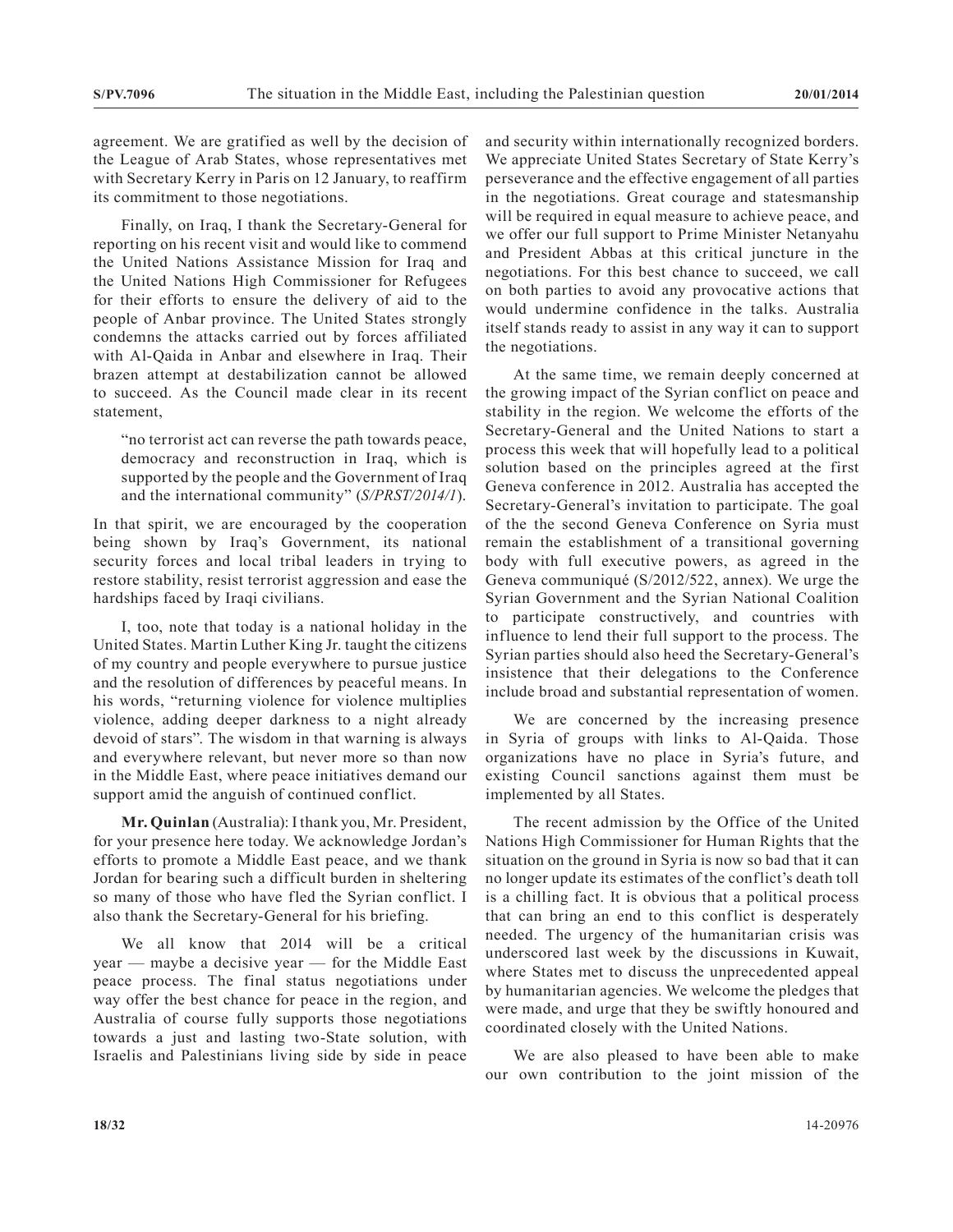Organization for the Prohibition of Chemical Weapons and the United Nations and its vital work in removing all chemical weapons from Syria. We must not allow that work to be delayed, and Syria itself must meet its obligations to eliminate all elements of its chemical weapons programme.

Foreign Minister Asselborn has just described the terrible magnitude of the humanitarian crisis. We endorse his comments. It is imperative that humanitarian assistance reach people in need. We again call on the parties to the conflict to adhere immediately to the provisions of the Council's presidential statement S/PRST/2013/15 of October 2013 regarding access for humanitarian workers and supplies. We are especially concerned about the large numbers of civilians still trapped in besieged towns. All parties to the conflict must ensure that humanitarian supplies can get through, including through the development of urgent local ceasefires. Those States with influence with the parties should reinforce this message in accordance with the work plan agreed in the high-level group on humanitarian challenges in Syria convened by the Office for the Coordination of Humanitarian Affairs.

As we know, the conflict has had a hugely destabilizing impact on Syria's neighbours. One year ago, neighbouring countries were host to over half a million Syrian refugees. Today, the number is almost 2.5 million — more than 10 per cent of Syria's population. The Council must be conscious of the fact that Jordan, Lebanon, Turkey and Iraq are all shouldering enormous burdens as part of the conflict. That underlines the need for continued efforts by the Council on Syria.

In Lebanon, the destabilizing effects of the conflict are all too apparent, given the recent spate of car bombings, including the assassination of the former Finance Minister and the attack on the Iranian Embassy. We commend the efforts of the Government of Lebanon and the Lebanese Armed Forces to maintain security and urge all parties to adhere to President Sleiman's policy of disassociation from the Syrian conflict. Lebanon's political parties need to work together and form a Government quickly, so that Lebanon's challenges can best be addressed.

In concluding, we condemn the violence perpetrated in western Iraq in recent weeks by the Al-Qaida-linked Islamic State in Iraq and the Levant and its associates. We must continue to support the ongoing anti-terrorist efforts of the Iraqi Government, together with tribal leaders, in combating that aggression. Resolving that threat will be important so as to ensure that there is no delay in the 30 April electoral timetable. Timely credible elections will help to facilitate an inclusive political dialogue in Iraq. Such an inclusive dialogue is essential. We encourage Iraq's various community leaders to continue to work together to achieve that and to resolve the country's challenges.

**Mr. Estreme** (Argentina) (*spoke in Spanish*): At the outset, allow me to express Argentina's satisfaction at seeing you, Sir, preside over this meeting of the Security Council at such a critical time for the Middle East. I would like to convey to you my country's thanks in particular for being here with us today.

I would like to talk about two issues: the Syrian crisis and the Israeli-Palestinian conflict. With regard to Syria, Argentina welcomes the progress made in the recent weeks and days, in particular the meeting of senior officials of the United States, the Russian Federation and the United Nations, which opened the way for the convening of the second Geneva Conference on Syria. As we are all aware, it is a historic opportunity to put an end to the conflict in Syria. The process that will begin there will not be easy. Given the extent of the hostility among the parties and the amount of violence and mutual distrust, reaching agreements will be an extremely difficult task. We appeal to all parties to avoid any action that could undermine the process of the Conference. In that context, we endorse the call by the Secretary-General for a ceasefire, allowing the United Nations to support peace talks between the Syrian Government and the anti-Government forces.

In order for the second Geneva Conference on Syria to be successful, the regional and international actors supporting both parties in the dispute must be fully convinced that only a political solution is possible. As we have said on other occasions, Argentina believes that peace in Syria depends, to a large extent, on what key regional or international actors do or fail to do. All those that have a decisive influence on the parties must play a role in support of the process, without which it will be difficult for the second Geneva Conference on Syria to succeed. We also appeal to all parties to commit to the negotiating process in order to put an end to a conflict that has now lasted for more than 33 months, caused great loss of life and threatens to destroy Syria.

In that context, allow me to say that we are greatly concerned about the activities of the rebel groups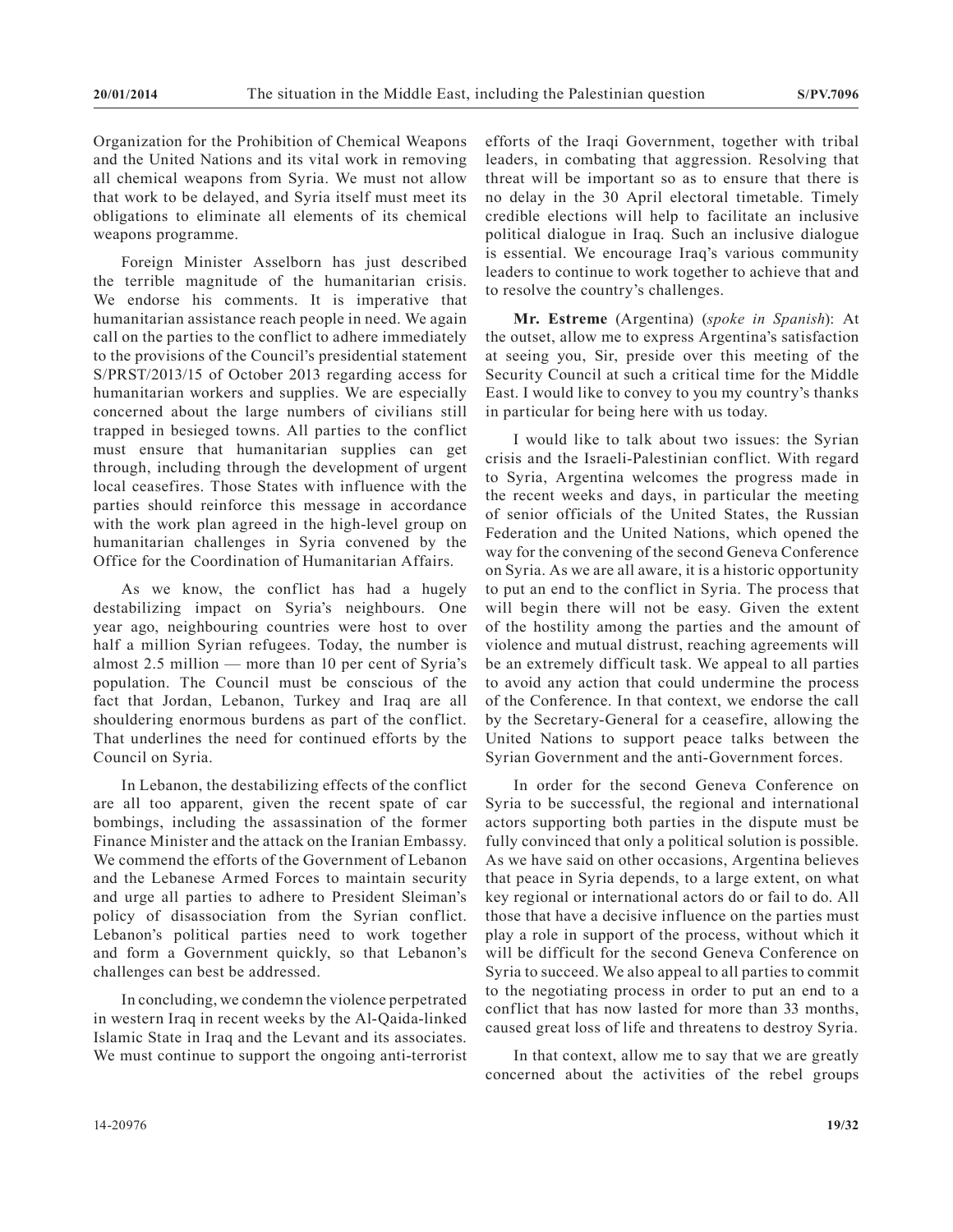that maintain links with Al-Qaida, not only because of the serious terrorist threat but also owing to their effect on the rest of the region, which could become a serious threat to regional stability and international security. In addition, we reiterate that the continuing supply of weapons to both sides in the dispute has been instrumental to the increasing militarization of the conflict. We insist that the provision of arms to the parties must stop. There is no doubt that the weapons in Syria are being used to commit violations of human rights and international humanitarian law.

We welcome the progress made in implementing resolution 2118 (2013) with regard to chemical weapons. We in particular welcome the ongoing progress made in eliminating the chemical weapons programme of the Syrian Arab Republic. That is an indication that the close cooperation between the United Nations and the Organisation for the Prohibition of Chemical Weapons continues to be fruitful and that the Syrian Government continues to cooperate with the United Nations Joint Mission in the Syrian Arab Republic and its objectives and upholds its commitment to meet its obligations.

With regard to ending the second phase and for the next phase, the strong commitment and support of the international community, including the Security Council, are required. We reiterate that it is essential, in that regard, that those States with influence on the parties, in particular the opposition groups, use that influence to promote the success of the Mission and, in particular, to call for ensuring the safety and neutrality of the Mission and its staff.

We must also reiterate our concern about the loss of human lives as a result of the Syrian conflict. The vast majority of those lives have been lost owing to the use of conventional weapons by both the Government and the armed opposition. Argentina firmly condemns the deaths of an unacceptable number of civilians.

We are deeply concerned about the humanitarian situation of half of the Syrian people, who are in urgent need of help. In that regard, we welcome the results of the recent donor conference, held in Kuwait. The continuing impediments to access for humanitarian aid make the civilian population even more vulnerable and exacerbate their already distressing living conditions. We call on all parties to allow access to humanitarian aid in accordance with international law and, in particular, international humanitarian law.

Another distressing element of the Syrian conflict is the flow of refugees to neighbouring countries and the serious humanitarian situation that those countries face as a result. I would like express our gratitude to the Government and people of Jordan for their commitment and their efforts to provide assistance and safety to those fleeing the conflict. Argentina is convinced that the war crimes, the crimes against humanity and the serious violations of human rights cannot remain unpunished. We therefore reiterate that the Security Council must consider referring the situation in Syria to the International Criminal Court.

Argentina views with cautious optimism the fact that the Palestinians and Israelis are continuing to participate in the negotiations on the peace process. However, progress is slow and extremely difficult. We believe that, in order to make greater progress, it is necessary to move forward on the basis of the long and broadly agreed principles, without questioning the parameters of the two-State solution enshrined in international law and supported by the vast majority of the international community. Two States on the basis of the 1967 borders, with the agreed land swaps, Jerusalem as the future capital of the two States, the necessary security arrangements and a fair solution to the refugee issue should be the foundation for any negotiation.

Furthermore, although gestures have been made, such as the release of Palestinian prisoners prior to the Oslo Agreement, there continue to be other developments that are completely incompatible with the peace process, exacerbate the lack of trust and do not help towards creating favourable conditions for dialogue. Those include, in particular, the recent announcements of illegal settlements on the West Bank and in East Jerusalem, the approval by the Ministerial Committee for Legislative Affairs of the State of Israel of a bill for the annexation of the Jordan Valley, the marked increase in attacks by Israeli settlers against Palestinians and the missile launches from the Gaza Strip and the resulting military responses, as well as the continual rhetoric of confrontation. We call on the parties to renew their commitment to the peace process and to abstain from all action that may undermine efforts to move forward in the pursuit of a lasting peace.

In conclusion, I would like to say that the coming months will be decisive in ending an occupation that has lasted more than half a century and violates international law. It also is morally reprehensible, politically unacceptable and strategically unviable.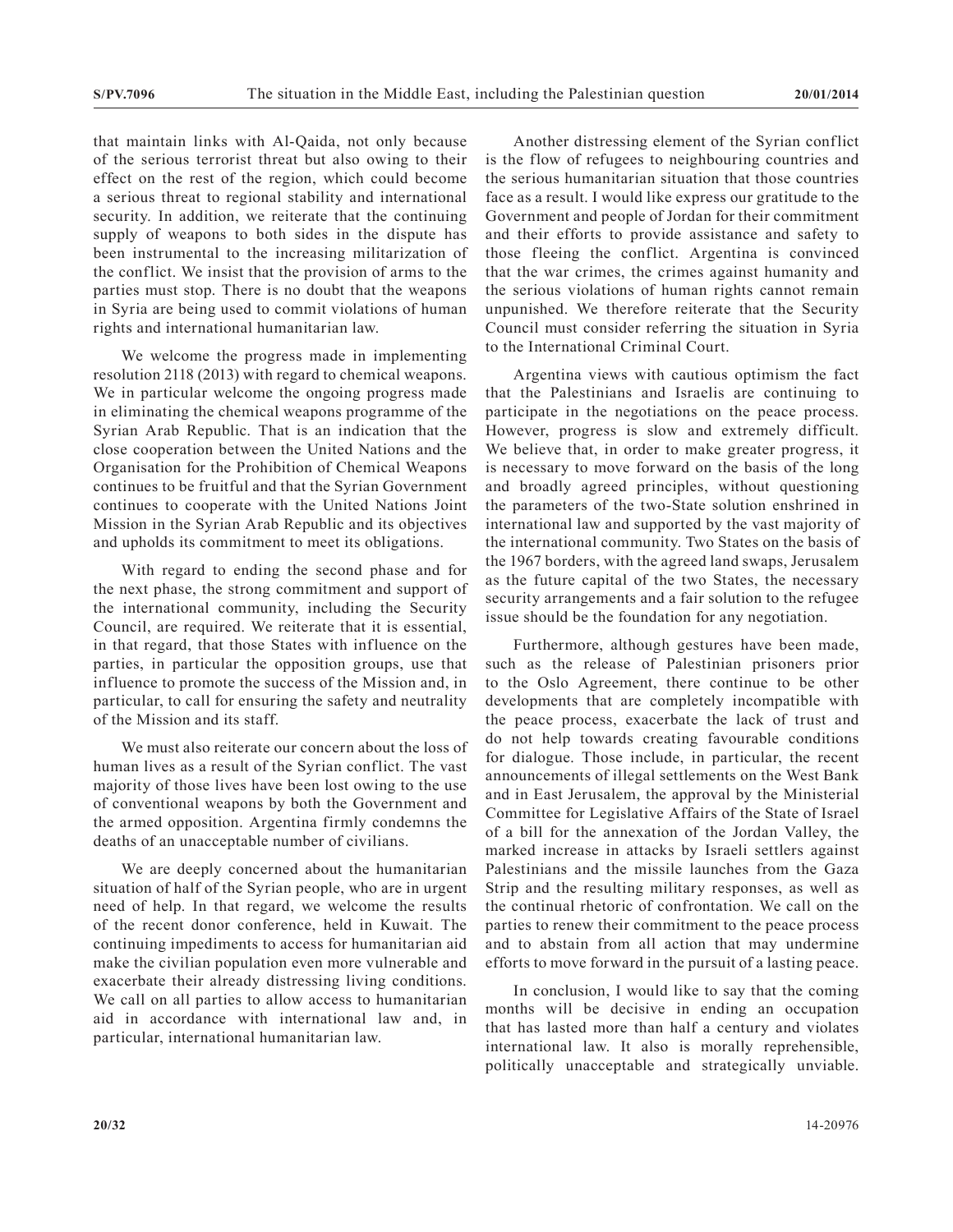Argentina wholeheartedly believes in the importance of the international community's meaningful assistance in the negotiations. The lack of progress or a new failure in that effort might seriously harm the two-State solution, with serious consequences. In that connection, we reiterate our belief that the Security Council must pronounce itself on the situations I have mentioned, take concrete steps to complement the negotiations and show the way towards a two-State solution — for example, by accepting Palestine's request to become a State Member of the United Nations, as a follow up to General Assembly resolution 67/19.

It is for the Council, in compliance with its obligations, to send out clear messages, and not to remain indifferent in the face of actions that undermine regional and international efforts to provide a solution to the conflict.

Ms. Murmokaitė (Lithuania): I would like to thank you, Foreign Minister Judeh, for convening this meeting. I also thank the Secretary-General for his update on the situation in Middle East.

In Syria, the total destruction of the country's economic and social fabric, displacement and starvation, increasing fragmentation, sectarianism and the spread of extremism are the price of the Government's failure, three years ago, to respond to its people's peaceful demands for reforms. The effects of the war in Syria are felt throughout the region, with neighbouring countries struggling to accommodate the refugee flows, and Al-Qaida affiliates and other extremists using the crisis for their ends. The failure to put an end to the extraordinary human suffering and continuous massive violations of international human rights and humanitarian law in Syria is deeply troubling. We note the ongoing efforts, under extremely challenging circumstances, aimed at the removal of chemical weapons from Syria, and take note of the Syrian Government's reassurances that it is fully committed to the process.

At the same time, we stress that further delays in the removal of chemical weapons, including the most dangerous chemical agents, must be avoided. All necessary equipment is in place. It is now up to the Syrian Government to ensure that all chemical materials are delivered to the port for removal. All parties to the conflict have the responsibility to make sure that the task is carried out on time and without incidents. Furthermore, progress on the chemical-weapons track

must be accompanied by tangible and sustained progress on the humanitarian track. Let us not forget that civilians in Syria continue to die from the indiscriminate use of heavy weapons, aerial bombing, including incendiary barrel bombs, and mortar shelling. We condemn in the strongest terms the ongoing violations of international humanitarian law and strongly urge all the parties to the conflict, in particular the Syrian authorities, to live up to their legal obligations to protect civilians.

We also urge the warring parties to take all the necessary measures to provide safe and unhindered humanitarian access throughout the country, ensuring the full and immediate implementation of the Security Council presidential statement of 2 October 2013 (S/PRST/2013/15). We note the fact that some supplies to places that have been sealed off for months, including Camp Yarmouk, were allowed through in the past few days. However, as Under-Secretary-General Valerie Amos stressed in her latest report, such exceptions should become the rule. We commend the United Nations Office for the Coordination of Humanitarian Affairs and other international humanitarian actors for their efforts, under very difficult circumstances, to provide relief assistance to the suffering population. Lithuania has contributed before, and will continue to do so, in response to the humanitarian needs of the Syrian people.

In a couple of days, the second Geneva Conference on Syria will offer a window of opportunity to end this devastating war. We strongly urge all parties to fully commit to the dialogue and prove that commitment by their actions. The only solution to the conflict is a genuine political transition in Syria, based on the full implementation of the Geneva communiqué (S/2012/522, annex). Syrian women must be part of that solution. Their active participation must be ensured at all stages of negotiation, reconciliation and peacebuilding.

Let me turn briefly to Syria's neighbourhood. In recent weeks, Lebanon has been shaken by a series of terrorist attacks. Rocket fire and cross-border strikes from Syria have caused casualties and are adding to the tensions in the country. We appeal to the Lebanese people to preserve their national unity, and appreciate the policy of disassociation from the Syrian crisis. We welcome the opening of the Hariri assassination trial at the Special Tribunal for Lebanon. It is essential that those who commit acts of terror be held to account. Impunity cannot be allowed to continue.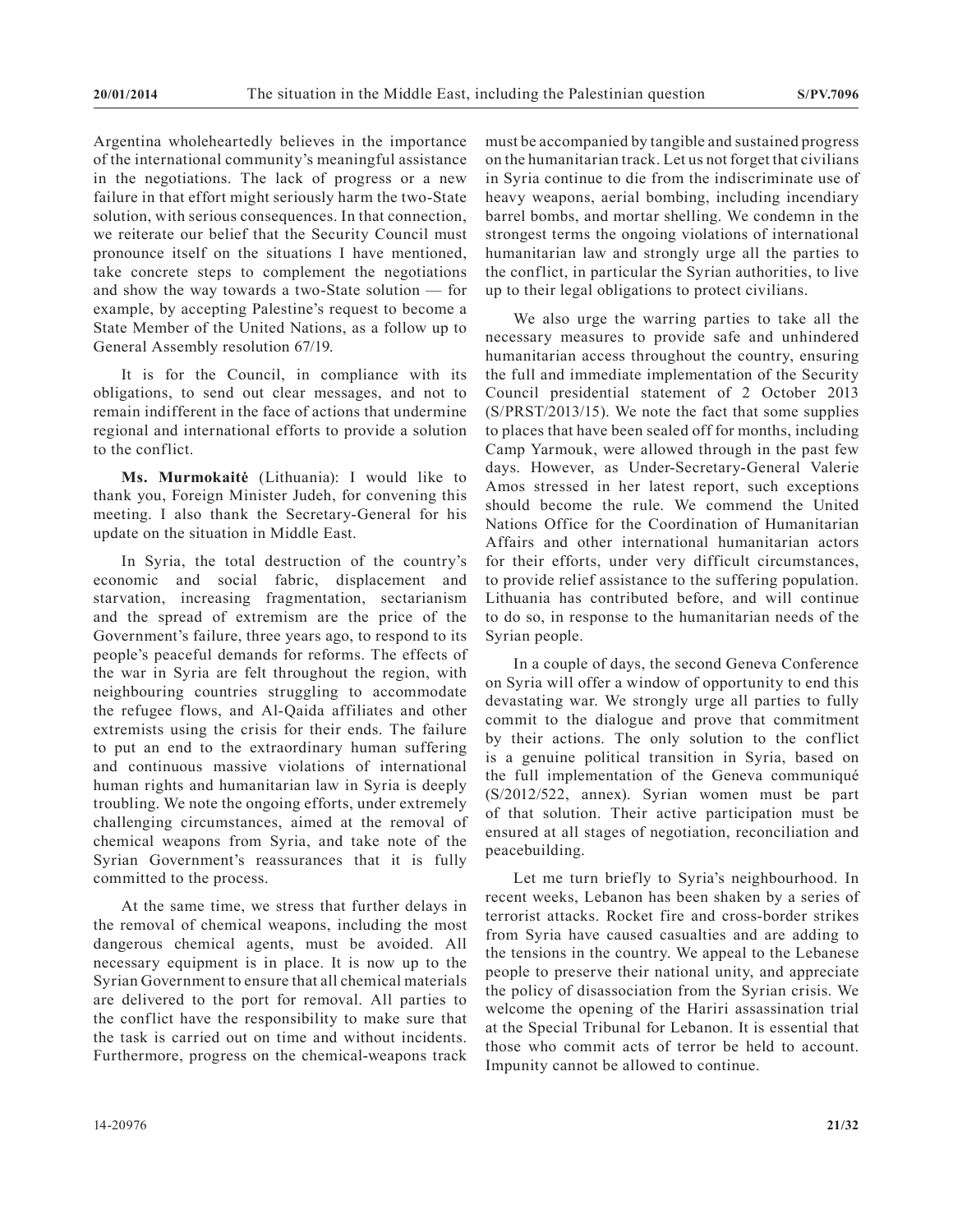The recent attacks in Anbar province and elsewhere in Iraq, which claimed multiple lives, remind us of the gravity of threat posed by terrorism. We express our support to the Government of Iraq in countering that threat. We appreciate the efforts of Iraqi security forces, local police and tribal leaders aimed at defeating Al-Qaida affiliates. At the same time, we stress the importance of continued national dialogue and an inclusive political process to ensuring the country's long-term stability and security. We look forward to the holding of free and fair elections in April.

Let me now turn to the Middle East peace process.

Lithuania strongly supports the current United States-backed direct peace negotiations and commends the personal involvement and commitment of Secretary of State John Kerry. We applaud the political courage and statesmanship shown by both Prime Minister Netanyahu and President Abbas. That is a unique opportunity for a breakthrough in the peace process, which could lead to a viable two-State solution and enable Israel and Palestine to live side-by-side in peace and security. It is crucial, therefore, that both parties — Israel and Palestine — refrain from any unilateral actions that could undermine the negotiations. In that context, new settlement announcements by Israel could potentially be very damaging and could derail the process. Rocket attacks from Gaza to Israel and the deteriorating humanitarian situation in Gaza are both a great concern and do they not contribute to the peace process. We underline the importance of the Arab Peace Initiative in achieving peace in the Middle East. All the relevant parties should do everything possible to ensure that those negotiations succeed. Together with our European Union partners, we look forward to working with everyone to achieve a lasting success.

**Mr. Errázuriz** (Chile) (*spoke in Spanish*): I would to congratulate and thank you, Mr. President, for presiding over this open debate. I also thank the Secretary-General for his briefing.

Two decades after the signing of the Oslo Accords between the State of Israel and the then Palestine Liberation Organization, the transitional provisions have given way to a status quo that unfortunately continues to this day. Thus, after 20 years of progress and setbacks in the negotiations, there is still no sign of the desired two-State solution reflecting the principles established in the pertinent United Nations resolutions to allow the creation of an independent and sovereign

Palestinian State, living side by side in peace and security with the State of Israel, within secure and internally recognized borders. The peoples of Israel and Palestine and their future generations deserve no less.

Chile recognized the State of Palestine in 2011. In that same year, it supported Palestine's full membership in UNESCO. Subsequently, in 2012, we were a sponsor of General Assembly resolution 67/19, which accorded Palestine the status of a non-member Observer State at the United Nations. We view that policy as a contribution to the peace, as it strengthens the capacities of the Palestinian State.

Owing to the foregoing, Chile welcomes the fact that the parties resumed direct negotiations under United States auspices last August. In particular, we welcome the personal commitment shown by Secretary of State John Kerry, who has visited the region on numerous occasions. In order for the negotiations to move forward, the parties must strengthen dialogue and build trust. That requires ongoing actions and the avoidance of unilateral acts that undermine or destroy confidence. The release of hundreds of Palestinian prisoners is pointless if, at the same time, Israel announces the construction of thousands of homes in the settlements located in Palestinian territory, in contravention of international law.

It is also necessary to more strongly condemn the attacks affecting the civilian population of Israel, and measures must be taken to avoid provocative acts and incitement. I take this opportunity to reiterate my country's condemnation of all terrorist acts, in whatever form and whatever their motivation. Terrorism has no place in the world.

Chile supports the Palestinian reconciliation process between Fatah and Hamas, agreed in Doha and Cairo in 2012. We believe that the Islamic Resistance Movement must renounce the use of arms and recognize Israel's right to exist. Chile will continue to encourage the constructive, consistent commitment of Palestine and Israel to the current peace negotiations aimed at achieving a just and lasting peace in accordance with international law. It is our hope that that will be possible.

The conflict in Syria is of particular concern, as it has caused over 100,000 deaths. Regrettably, in nearly three years, the Council has been unable to adopt a resolution that, it was hoped, would end the tragedy. Nevertheless, the adoption of resolution 2118 (2013)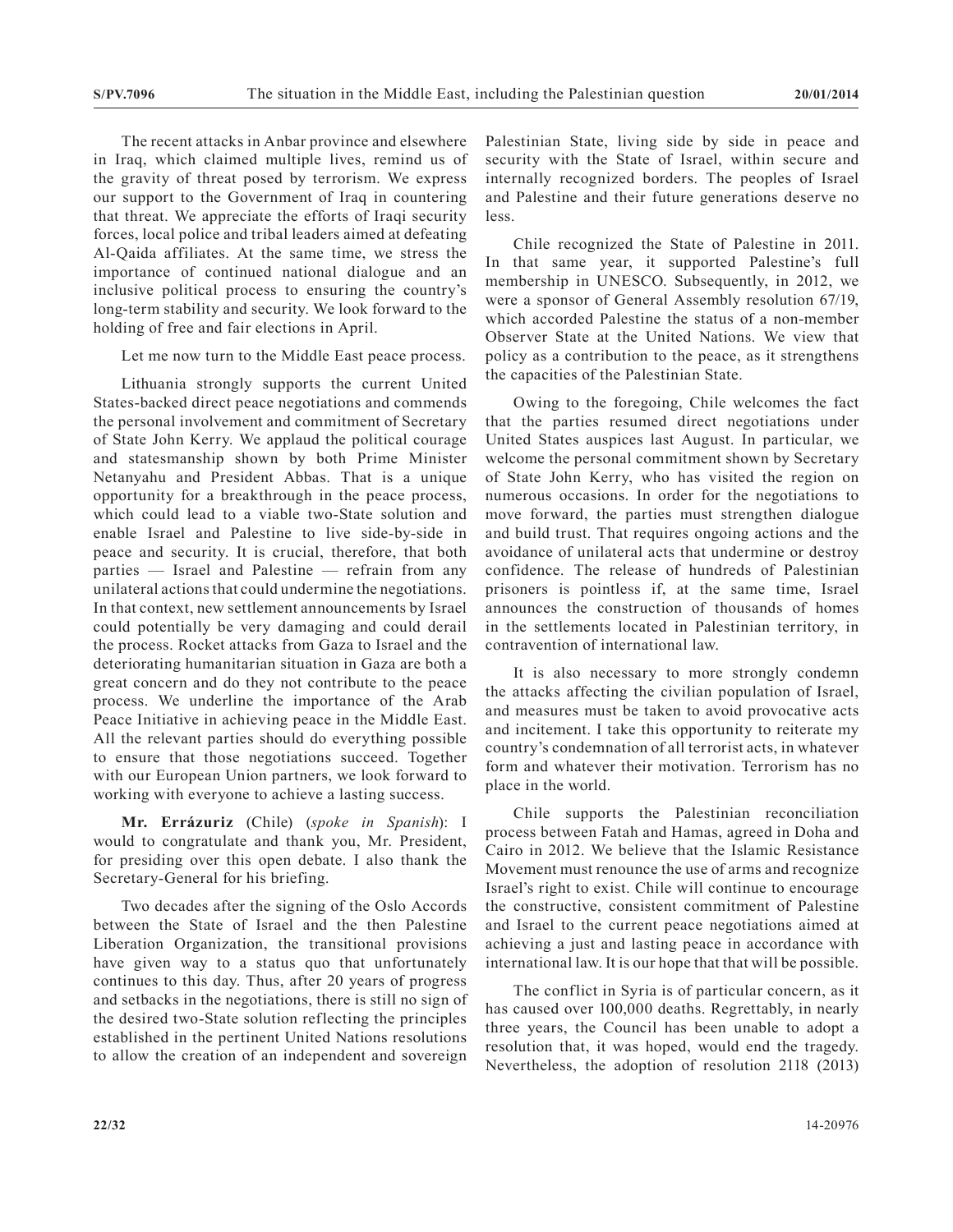marked a turning point. Thanks to the joint work of the Council and the Organization for the Prohibition of Chemical Weapons, progress has been made towards destroying the Syrian chemical arsenal through an unprecedented effort of the international community. However, it should be recalled that that is only one aspect of the conflict, in which conventional weapons have caused the most victims. Our country therefore reiterates that the provision of military supplies to any of the parties must halt in order to avoid exacerbating the conflict and the suffering of the civilian population.

The humanitarian crisis requires the Security Council to make every possible effort to call on the parties to the conflict to fulfil their obligations in relation to international humanitarian and human rights law, while guaranteeing the protection of civilians and the rapid and unimpeded access of humanitarian personnel. We call for the urgent implementation of the Security Council's presidential statement S/PRST/2013/15 of 2 October 2013. The International Humanitarian Pledging Conference, held in Kuwait, which dealt with humanitarian and refugee assistance, represents a step in the right direction.

Chile supports the efforts made by Secretary-General Ban Ki-moon and Joint Special Representative Lakhdar Brahimi towards the convening of the second Geneva Conference on Syria and hopes that that meeting will generate momentum for a political agreement. The participation of all international actors in a position to influence the parties is necessary in order to ensure a political agreement. For their part, the parties must agree not to undermine the principles of the Geneva communiqué of 30 June 2012 (S/2012/523, annex), whether or not they participated in that meeting. It is our hope that the parties will implement humanitarian measures to address the critical situation and efforts towards the building of mutual confidence in order to achieve the necessary political agreement. We reiterate the importance of women being represented at every level in the debates on the Syrian Arab Republic in order to ensure that their concerns are be duly considered and acted upon.

The deterioration of the security situation in Lebanon is reflected  $-$  inter alia  $-$  in the clashes between pro-Al-Assad and anti-Al-Assad demonstrators in Tripoli, the attack on the Iranian embassy, the assassination of former Minister Mohamad Chatah and the recent bombing in the southern Beirut suburb of Haret Hreik and the town of Hermel. Chile appeals

to the Lebanese political leaders to promote the agreements needed to ensure the country's institutional functionality. In addition, it is important to encourage Lebanese society to implement the dissociation policy established in the Baabda Declaration.

We believe that it is the will of the international community to support Lebanon by promoting stability, sovereignty and territorial integrity, especially now that the Special Tribunal created to try the suspects in the assassination of former Prime Minister Rafik Hariri has started its hearings, which form a crucial element of the task of combating impunity.

Chile maintains far-reaching ties with communities in the Middle East and stands ready to join with the international community in mapping out the road to peace and progress for the inhabitants of the region.

I conclude by thanking all of those that have welcomed my country upon its election as a non-permanent member of the Council.

**Mr. Churkin** (Russian Federation) (*spoke in Russian*): We are pleased to welcome you today, Mr. Minister, as President of the Security Council. We also congratulate Jordan on its assumption of the presidency of the Council.

The General Assembly has designated the year 2014 the International Year of Solidarity with the Palestinian People. The Russian Federation shares the Secretary-General's belief that the year represents an important stage in achieving the two-State solution and stands ready to make every effort to ensure that it becomes a reality. However, as in any quarrel, the resolution of this out-dated dispute must be worked out by the conflicting parties. We are carefully following the Palestinian-Israeli settlement process, including attempts — first and foremost by the United States of America — to bring the parties towards an agreed framework to define the future principles of the final status solution.

Russia is in favour of a comprehensive, equitable, long-term settlement to the Palestinian-Israeli conflict, based on the well-known international framework of the establishment of an integral, independent Palestinian State within internationally recognized borders, existing in peace and security with all of its neighbours. Naturally, any solution must be acceptable to both sides; imposed or inequitable solutions will not last long. We continue to actively participate in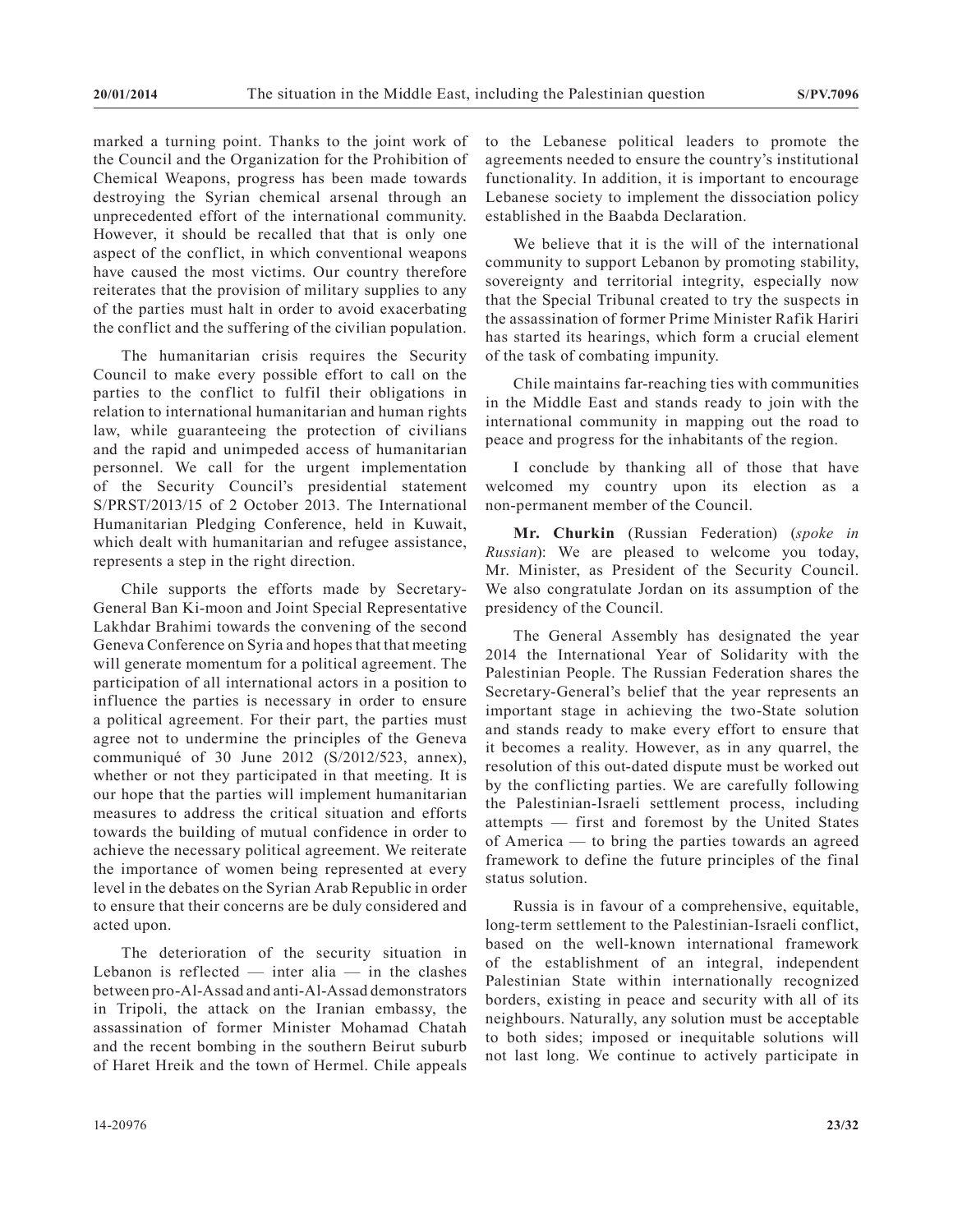negotiations between the Palestinians and Israelis on a bilateral or multilateral basis and, especially, within the framework of the international mediators of the Middle East Quartet.

In that context, we note the scaling-up of efforts at the level of Special Representative, in which context the most recent meeting took place in Paris on 12 January. We believe that that meeting was most useful. It is our continuing belief that the Quartet's efforts should also draw upon the work of the League of Arab States. In our contacts with Palestinians and Israelis, we continue to urge both sides towards substantive negotiations on all final status issues. In two days, my country will welcome the President of Palestine, Mr. Mahmoud Abbas, to Moscow.

We are extremely concerned regarding the situation on the ground. Settlement construction continues, effectively annulling even small good-will gestures, such as the freeing of Palestinian detainees who had been in Israeli prisons since the signing of the Oslo accords. We are also concerned about continuing raids by the Israeli military in the West Bank, which have resulted in the killing and wounding of many Palestinians, as well as rampant settler violence.

According to the Office for the Coordination of Humanitarian Affairs, the number of Palestinians evicted from homes that were demolished by Israel in 2013 totalled 1,100, representing a 25 per cent increase over the previous year. We also adamantly condemn the launching of rockets against Israeli territory, whatever justification might be presented. Security breaches along the Gaza Strip must cease. All of these aggravating incidents are far from conducive to the holding of negotiations.

The situation in the Gaza Strip is not improving; on the contrary, the isolation of Gaza from the rest of the world is growing, which only exacerbates the negative social, economic and humanitarian consequences. The problem of Gaza should be resolved comprehensively, including through the full lifting of the Israeli blockade and the restoration of a united administration in the Palestinian territories. We remain convinced that bridging the existing Palestinian split on the basis of the Palestinian Authority's platform and the Arab Peace Initiative would be in line with the aspirations for peace for Israel and Palestine. Achieving a comprehensive Palestinian-Israeli solution — and, even less likely, consolidating its results — will clearly be impossible without Palestinian unity.

We attach great significance to the launching of talks between the Government of Syria and the opposition, with the constructive assistance of the international community. We support the Secretary-General's responsible and principled approach in issuing an invitation to participate in those efforts to all those who could directly have an influence on the situation in Syria, including Iran. Not ensuring the participation of such key players would be an unforgivable error. Those who would call into question that need are clearly not interested in an equitable resolution of the Syrian crisis. We call upon the National Coalition of Syrian Revolutionary and Opposition Forces, which has decided to attend the Conference, and invite it to cease the practice of imposing preconditions. We find it unfortunate that the opposition delegation does not include the participation of patriotic groups of internal opponents, such as the National Coordination Committee and a number of leading Kurdish groups, which constitutes an attack on the credibility and the representative nature of the opposition.

We would nevertheless like to note the intention and full readiness of the Syrian Government to send to Switzerland a representative and a fully mandated delegation. We also note other measures taken by Damascus, such as its response to the Russian appeal concerning the humanitarian situation. That pertains to the delivery of humanitarian goods in residential areas in Guta and other areas, including Damascus and Aleppo. In that regard, we have seen a willingness to exchange civilians taken hostage by fighters in exchange for prisoners in Government prisons. The practical implementation of those measures requires cooperation by the armed opposition in ensuring safe access for humanitarian goods. We hope that the Government, which has stood ready to do that, will be met with similar steps by the opposition. We expect that the pledges made in Kuwait will be honoured soon. It is important that the United Nations streamline the contributions and distribute the various types of assistance that have been offered.

We continue to work tirelessly to bolster inter-Syrian dialogue to finally put an end to the bloodshed, to stop making Syria into a hotbed of international and regional terrorism, to ensure conditions for peace and calm, and to ensure that the country retains its sovereign territorial integrity and as a secular and an independent State where all rights of ethnic and interreligious groups are ensured.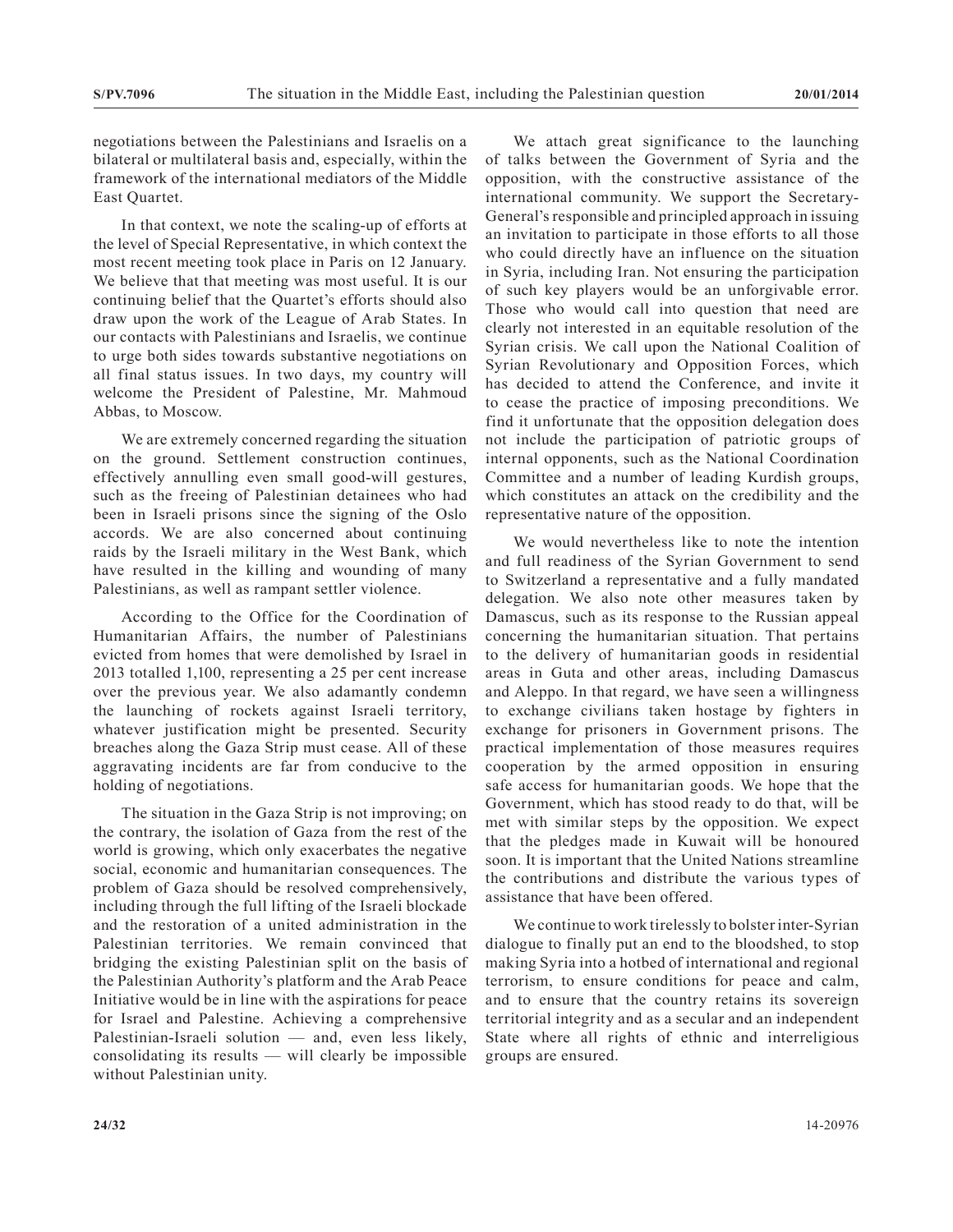**Mr. Araud** (France) (*spoke in French*): I would like to thank Secretary-General Ban Ki-moon, the representative of the State of Israel and the Permanent Observer of the State of Palestine for their statements.

I shall touch on several points — the Israeli-Palestinian peace process and the situation in Syria — before saying a few words about Lebanon.

In the Middle East, everything must be done to ensure that the efforts of the United States Secretary of State are crowned with success. France lends its full support to the efforts of the United States, particularly those of the Secretary of State, to drive forward the negotiations that are under way. The parametres for a solution are well known and have been set forth in several Security Council resolutions. The eventual acceptance by the parties of an initiative by the United States on a framework for the negotiations, broadly outlining a resolution to the conflict, could constitute significant progress towards a definitive peace agreement. Twenty years after Oslo, any interim formula must be discarded.

In order to ensure progress in the current efforts, the parties must refrain from any gesture likely to undermine the process, particularly as far as settlements are concerned. Along with its European partners, France has condemned the publication of a call for proposals by the Israeli authorities, on 10 January, to build more than 1,800 homes in East Jerusalem and the West Bank, following the approval given on 5 January to build new homes in the settlements of Ofra and Karnei Shomron in the West Bank. The French President called on the Israeli authorities to totally and finally halt the settlements when he visited Israel and Palestine from 17 to 19 November 2013.

In its conclusions of 16 December, the European Union presented the details of the unprecedented special privilege partnerships that would be offered to the parties in the event of a definitive agreement, which is of course the goal of the current efforts. That partnership would cover economic, political, security and social aspects, thereby allowing for stronger cooperation between the European Union an the two States, bolstering and helping with the construction of the Palestinian State and promoting trade and economic and human development in the region.

On Syria, gGiven the suffering of the people and the destruction of the country, fatalism must not prevail. We hope that this week will prove a decisive

one. The second Geneva Conference on Syria will begin in Montreux on Wednesday, 22 January. France and its international partners have done everything in their power to assist the National Coalition of Syrian Revolutionary and Opposition Forces to prepare for that important Conference. We should welcome the decision taken this weekend in Istanbul by the Syrian opposition to participate in the Conference under the aegis of the National Coalition.

That decision was not an automatic one. The ongoing brutal repression, especially in Aleppo; the fact that civilians are caught in the fighting; the lack of humanitarian access to areas under the control of the opposition, in which Yarmouk is one of the most tragic examples; and, finally, the provocative statements about maintaining President Bashar Al-Assad in power at all costs in the midst of presidential elections, which no reasonable person would recognize as legitimate; and the outrageous reply from Mr. Mouallem to the Secretary-General's invitation to the Conference — everything has been done by the regime to deter the opposition from participating in that exercise.

The Secretary-General's invitation to the second Geneva Conference on Syria was unambiguous. The goal of the Conference is the full implementation of the Geneva communiqué (S/2012/523, annex), namely, the establishement of a transitional Government with full executive powers, including, of course, over the armed forces and the security services. We are in agreement in acknowledging that this document is a reference point for a political solution in Syria. The attempts by the regime to impose its interpretation on the second Geneva Conference on Syria will not fool anyone.

When it comes to Iran, it must be clear to everyone that any participation in the second Geneva Conference on Syria is conditional to the explicit acceptance of the mandate laid down in the invitation letter to the Conference from the Secretary-General, to which I have just referred. One cannot claim to support a political process out of the crisis in good faith while rejecting the goal and the parametres. In that connection, the questions raised by the Syrian National Coalition are legitimate and should be answered.

Although this is obvious, I would also remind the Council that those with blood on their hands — those who bear responsibility for the crimes committed in the course of more than two years — must not play a part in the political transition. We wish to see those matters brought before the International Criminal Court.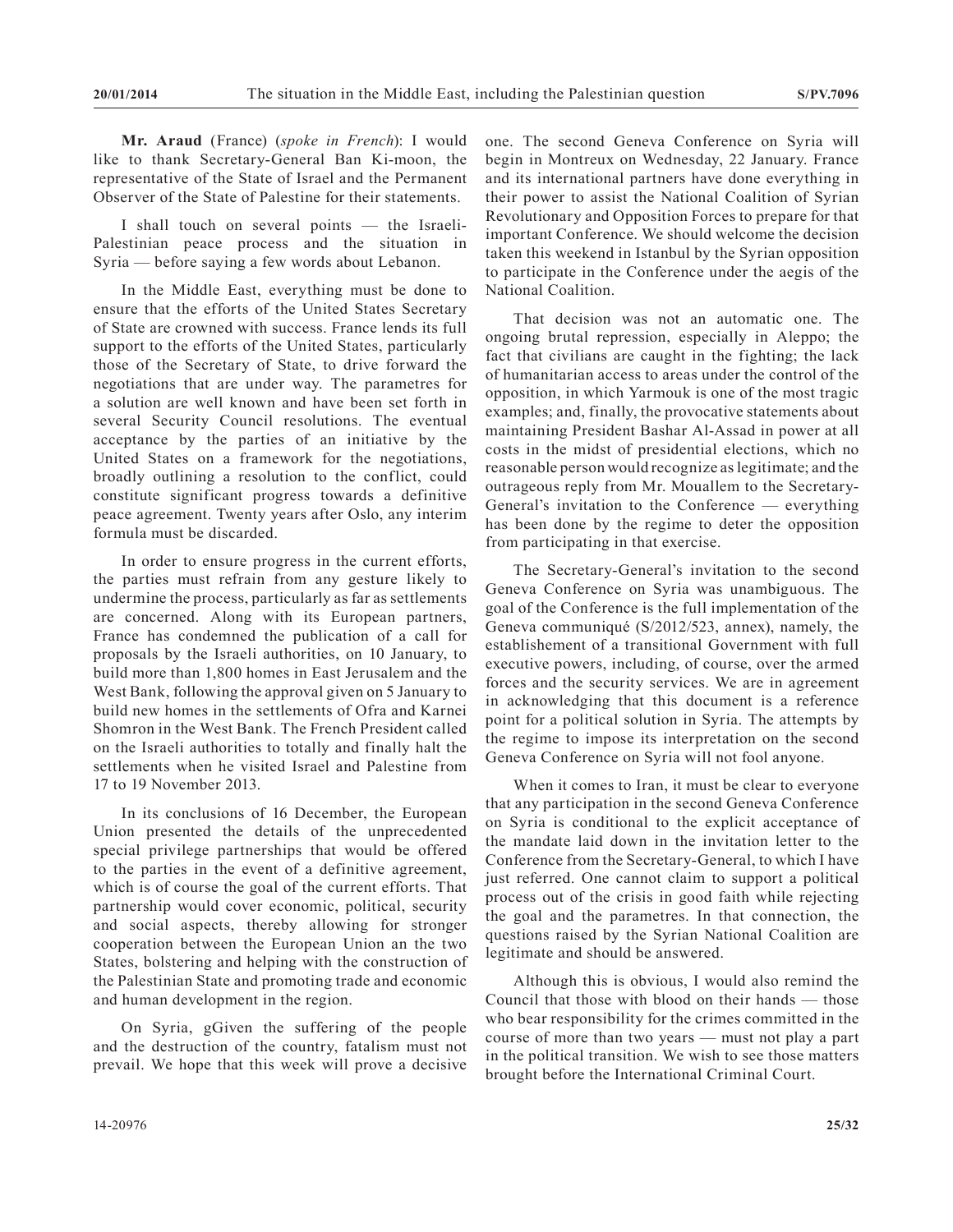Against that backdrop, we must also send a message of support to Lebanon. We support the determination of the Lebanese authorities to protect themselves from the political repercussion of the Syrian crisis, in line with the Baabda Declaration of June 2012, as they combat all forms of terrorism and commit to combating impunity. The opening of the trial at the Special Tribunal for Lebanon marks a decisive stage in combating impunity for terrorist acts.

Lebanon urgently needs a Government capable of taking decisions, given a political, economic and social situation increasingly fraught with difficulties. It must also be able to count on functioning institutions that can help with the influx of almost 1 million refugees from Syria. We must continue to mobilize to support that country, particularly within the context of the International Support Group for Lebanon.

**Mrs. Ogwu** (Nigeria): I would like to warmly welcome you, Mr. President, and to congratulate you on Jordan's assumption of the presidency of the Security Council for the month of January. I wish also to thank the Secretary-General for his briefing, which has provided us with a wealth of insights into the current situation in the Middle East.

Our intervention will focus on three aspects: peace between Israel and Palestine; Syria; and Lebanon. We believe, first, that the immediate attainment of peace between Israel and Palestine is central to the normalization of the situation in the Middle East and also of vital importance to global peace and security.

I take this opportunity to reiterate Nigeria's support for a two-State solution that would allow Israel and Palestine to live together side by side in peace and security. Peace between Israel and Palestine, we believe, will not only have a beneficial impact on both countries, but also constitute the key to peace in the Middle East as a region.

On 29 July 2013, direct final-status talks between Israel and Palestine resumed after a long hiatus. We commend the efforts of the United States Government and Secretary of State John Kerry's personal commitment in restarting the talks. The international community can lend momentum to this effort by supporting the current peace process.

We note that a period of nine months was decided upon within which a comprehensive settlement of all outstanding issues would be reached. We are now in the sixth month, and we urge all parties to make greater strides in their efforts towards the attainment of peace.

The United State-brokered peace talks are now at a critical stage. The recent announcement of the Israeli Government's plan to build 1,400 housing units in Jewish settlements in East Jerusalem and the West Bank may not be helpful to the peace process. We urge Israel to reconsider this plan, which is capable of derailing the peace talks.

Nigeria is not unmindful of the need to guarantee Israel's security and continued existence as a sovereign State. It is for this reason that we support the comprehensive discussion of all final-status issues so as to leave no room for continuation of the conflict, which has lasted far too long for any side's comfort or interest. We encourage both sides to carefully examine the United States plan for security arrangements, with a view to moving forward towards the adoption of an accord that would address those proposals.

We also note that the members of the Quartet met at the highest level on 27 September 2013 and reaffirmed their determination to lend effective support to both parties. We wish to stress, however, that efforts to strengthen the Palestinian economy and build Palestinian institutions should be seen as supportive of the peace process and not necessarily as supplanting it. We believe that priority must be given to the establishment of an independent and sovereign Palestinian State.

We note and welcome the meeting held in Amman between King Abdullah II and Prime Minister Benjamin Netanyahu last Thursday, 16 January, to discuss the peace process and seek ways to move it forward. We encourage such exchanges as confidence-building measures and transparent attempts in the search for lasting peace in the Middle East.

Concerning Syria, while we welcome the progress recorded in the elimination of the country's chemical weapons under the supervision of the Organization for the Prohibition of Chemical Weapons/United Nations joint mission, we urge the world not to lose sight of the ongoing civil war in the country, which has claimed over 100,000 lives and displaced millions of people, both internally and across Syria's borders. The humanitarian dimension of the Syrian crisis remains a matter of great concern to Nigeria, especially considering the fact that millions of children are reported to be among the victims.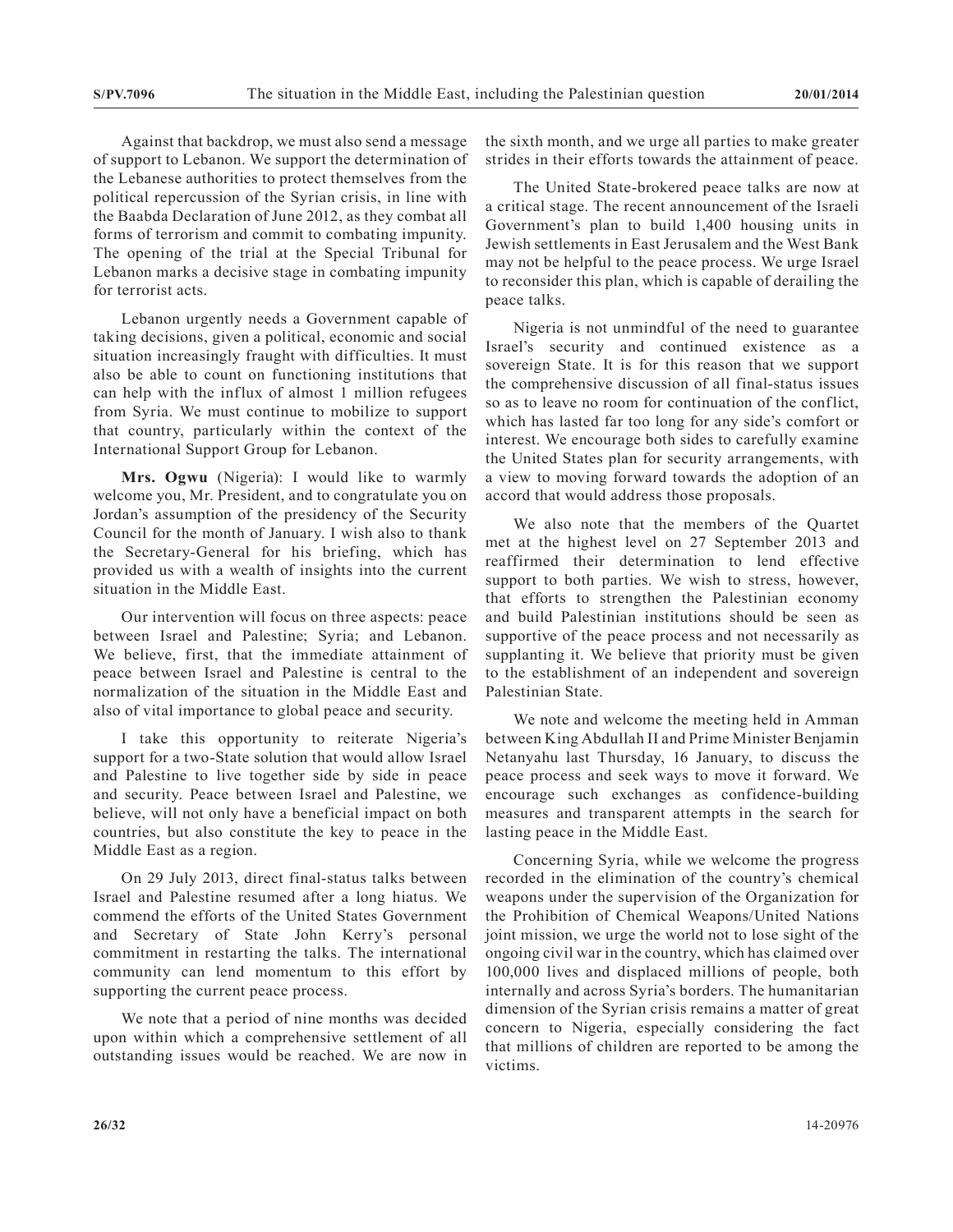The gender dimension of the crisis is also of concern to us. We are deeply disturbed by reports of women being increasingly targeted for assault and violence, particularly in refugee camps, where they are supposed to feel safe and, indeed, protected. We deplore and condemn such acts of violence against women and would like to see the perpetrators brought to justice. The hardship and indignities that Syrian women face in the refugee camps deeply diminish our humanity, and we call on all sides in the conflict to ensure, at all times, the safety and dignity of women embroiled in the crisis.

Today the need for the return of peace to Syria is more urgent than ever. It is our hope that the second Geneva Conference on Syria, scheduled for this week, will create the conditions necessary to attain that much-desired objective. We encourage all parties to the conflict to participate in the Conference without preconditions. We reaffirm our stance that there can be no military solution to the Syrian crisis. Only a political solution attained through a transparent and inclusive process can lead to peace in Syria. Nigeria's desire is to see, in the very near future, a peaceful, prosperous, united and democratic Syria taking its rightful place in the world.

Turning to Lebanon, we are unequivocal in our condemnation of the recent spate of terrorist attacks, which left several Lebanese citizens dead and dozens injured. Such attacks threaten the peace and stability of the country and add another dimension to an already difficult security situation. President Sleiman has stated that immunizing Lebanon against such attacks will require solidarity between the leaders and the people. We urge the people of Lebanon to unite and stand firm with their leaders against any attempt to inject despair and disunity into the body politic. Attacking innocent and defenceless people will not in any way address the political differences of the parties or, indeed, advance the unity and progress of Lebanon. Only honest dialogue and recourse to peaceful means can prove beneficial and long-lasting in the attainment of any political agenda.

**Sir Mark Lyall Grant** (United Kingdom): Mr. President, I welcome your Foreign Minister's presence in the Security Council today, and I should like also to thank the Secretary-General for his statement and the representatives of Palestine and Israel for their contributions to this debate.

As we enter 2014, we are at a moment of opportunity for the Middle East peace process. Entering back into direct negotiations last year was a bold step forward. It was a welcome move towards peace in a troubled area. It is the responsibility of all of us here to support the parties, led by the United States, to capitalize on this opportunity.

My Government continues to put its full support behind Secretary Kerry and his team, and we urge the Israeli and Palestinian leaderships to continue their admirable focus and commitment.

This year started on a positive note, with the implementation of Israel's brave decision to release the third tranche of Palestinian prisoners. The United Kingdom firmly believes that such steps, despite their difficulty, are important to achieving a lasting peace and security.

However, we are very concerned by Israel's decision to announce further settlement-building in East Jerusalem and the West Bank. My Government condemns these announcements and considers such actions as a serious threat to peace. We urge Israel to avoid any further illegal settlement activity and to reverse the advancement of plans. The United Kingdom has also been clear that for this process to be a success, the people on the ground, both Israelis and Palestinians, need to see the real and tangible benefits of peace. We therefore remain deeply concerned about the 663 Palestinian-owned homes and livelihood structures demolished in Area C and East Jerusalem in 2013. Demolitions and evictions are harmful to the peace process and in all but the most limited circumstances are contrary to international humanitarian law.

Reports of price tag attacks, including on a mosque in Deir Istiya village on 15 January, are also of serious concern. We condemn such acts and urge the Israeli authorities to bring those responsible to justice. We are also concerned about rocket fire from the Gaza Strip into Israel and, in particular, condemn the rockets fired at Ashkelon on 16 January in violation of international law. All parties must respect the 12 November ceasefire agreement in full. The people of Gaza and Israel will only lose from further violence.

There will be difficult decisions in the months ahead, but we urge all those involved to keep their shared goal in mind — a negotiated two-State solution leading to a sovereign, viable and contiguous Palestinian State living in peace and security alongside a safe and secure Israel. The United Kingdom stands ready to do its part. That is why we strongly back the European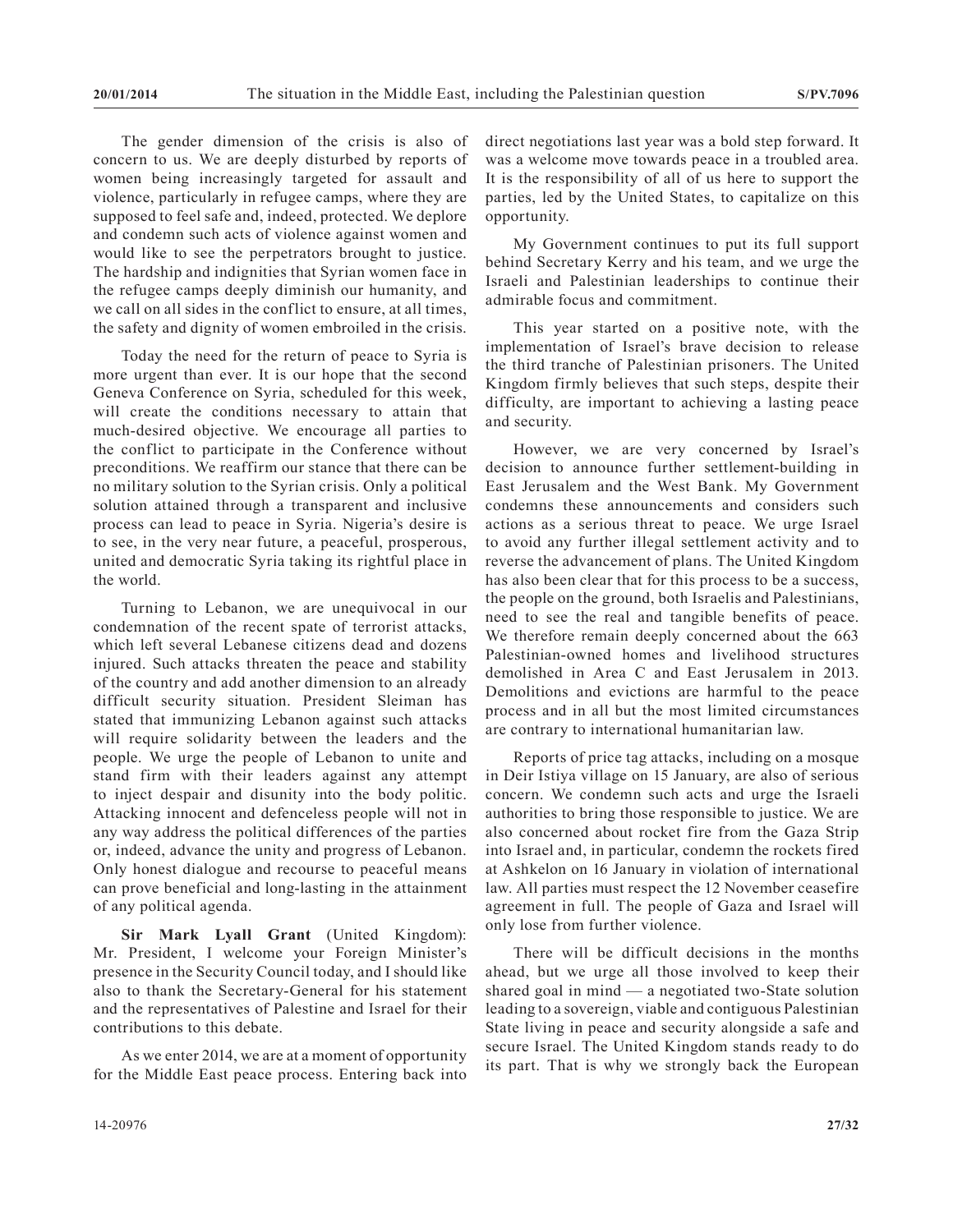Union's readiness to offer an unprecedented package of political, economic and security support to both parties in the event that a final status deal is reached.

On Syria, the Secretary-General has made clear that the aim of this week's second Geneva Conference on Syria is to assist the Syrian parties in ending the violence and achieving a comprehensive agreement for a political settlement, implementing fully the Geneva communiqué (S/2013/523, annex), while preserving the sovereignty, independence and territorial integrity of Syria. As the permanent members of the Council agreed on 30 June 2012, and as was endorsed by the full Security Council in resolution 2118 (2013) last September, that means agreeing to the establishment of a transitional governing body in Syria with full executive powers formed by mutual consent to meet the aspirations of the Syrian people.

Yesterday, the Secretary-General announced that he was extending an invitation to Iran to attend the opening of the Conference at Montreux on the basis that it acknowledges that the Conference's purpose is the full implementation of the original Geneva communiqué. If the Iranians are to attend, it is now vital that their Government confirm publicly and clearly that they share that understanding. We have also urged the United Nations, as mandated by the Security Council in many resolutions, including resolution 2122 (2013) of October 2013, to ensure a full role for women in the Syrian peace negotiations.

It is important to remember that those negotiations will be a process, not a single event. We should not underestimate the formidable challenges ahead, and we must not lose sight of the desperate situation that Syrian civilians are facing on a daily basis. The Syrian Observatory for Human Rights now puts the death toll at over 125,000 people. In Aleppo and across all of Syria, we have seen the regime continue to attack its own civilian population with barrel bombs. That indiscriminate bombardment is yet another war crime on the part of the regime, and Al-Assad and those around him should have no doubt that the world will hold them to account. The situation in Syria should be referred to the International Criminal Court.

The humanitarian crisis has reached catastrophic proportions. Eleven million Syrians are in desperate need of urgent assistance, particularly in besieged and hard to reach areas. It is an unparalleled crisis, and the world needs to respond accordingly.

We welcome the \$2.4 billion of pledges made at the Kuwait pledging conference last week. My Government announced a further pledge of \$163 million in humanitarian assistance, bringing our total contribution to nearly \$1 billion — the largest sum that the United Kingdom has ever committed to a single crisis. The funding is going towards meeting the basic life-saving needs of Syrians affected by the conflict, both inside Syria and in Jordan, Lebanon, Turkey and Iraq. We pay tribute to those neighbouring countries, including Jordan, for the burden they are carrying to help alleviate the suffering of the Syrian people.

But increased funding can make a difference only if there is progress on access and protection for humanitarian actors in Syria, where 21 United Nations staff members remain in Government detention and 47 humanitarian workers have now been killed. Progress on implementing the Council's presidential statement of 2 October 2013 (S/PRST/2013/15) remains extremely limited. It is unacceptable that humanitarian organizations are being deliberately obstructed by the regime from delivering aid. The regime has shown that it can facilitate access for chemical weapons inspectors; it needs to show the same commitment to ensuring aid reaches those most in need.

**Mr. Cherif** (Chad) (*spoke in French*): Mr. President, we warmly welcome you to the Security Council and congratulate you on your country's assumption of the presidency of the Council.

I would like first of all to commend the Council for its initiative to include the situation in the Middle East on its agenda and for the constant interest it has shown in that question. I would also like to thank the Secretary-General for his briefing and the representative of Israel and observer of the State of Palestine for their statements. I would also like to welcome all delegations that have joined the list to speak in the Council today.

When talking about the situation in the Middle East, the Israeli-Palestinian conflict comes first to mind despite the seriousness of the Syrian crisis and its impact on its neighbouring countries such as Lebanon. Regarding the Israeli-Palestinian conflict — which, given its enduring nature, complexity and regional implications, remains a major concern of the international community — we, like many others, believe that in the absence of a final, just and equitable solution that will guarantee security for Israel and an independent and viable State for the Palestinians,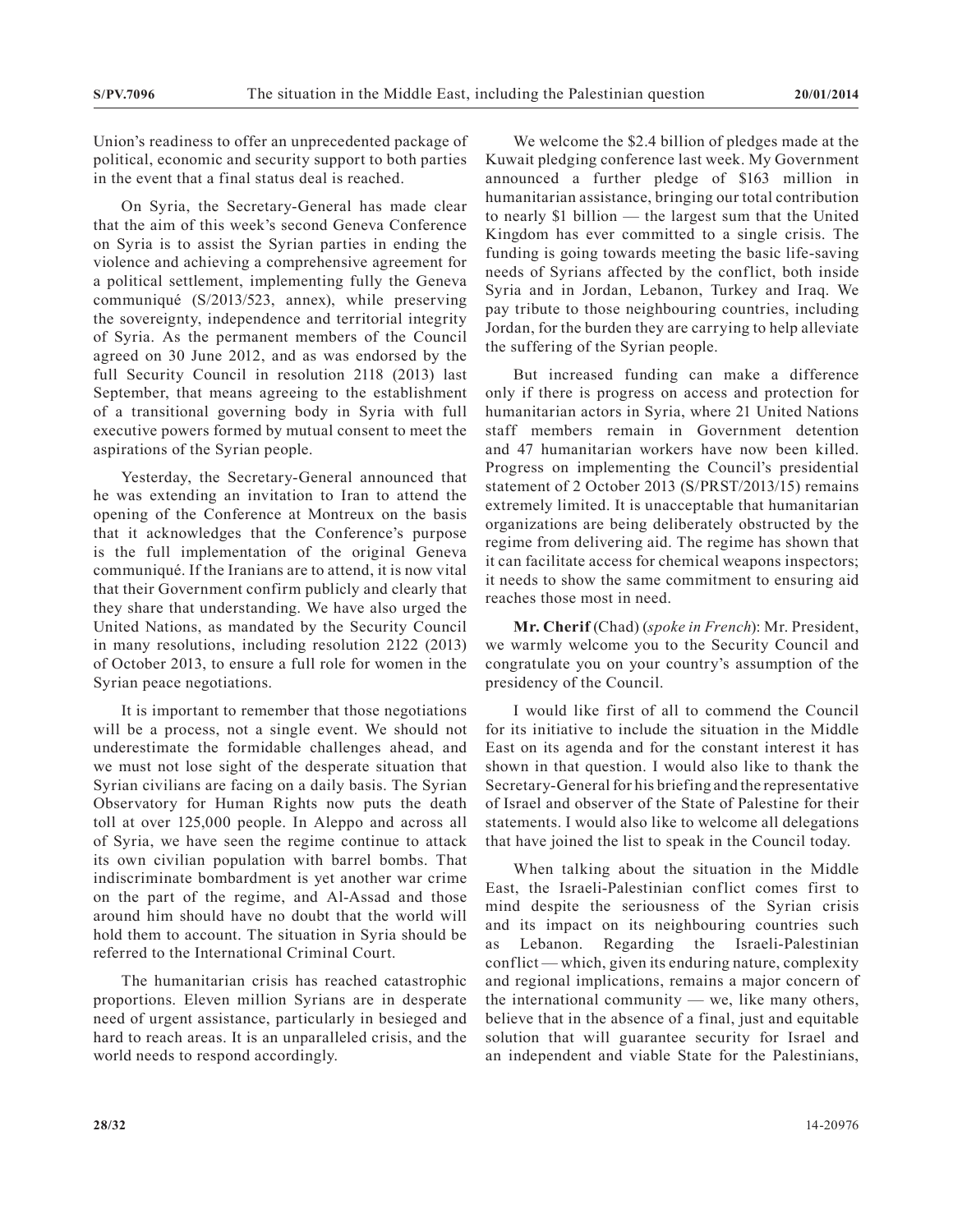it would be difficult to claim that an effective and lasting peace has been achieved in the Middle East. In that regard, legal frameworks and possible potential solutions to conflicts having disastrous consequences that have lasted for far too long are already contained in the relevant Security Council resolutions, the Madrid principles, the Quartet road map, the Arab Peace Initiative of 2002 and existing agreements between the two parties.

Therefore, Palestinians and Israelis must make greater efforts to continue negotiations to reach a comprehensive resolution of all issues inherent in final status that will put an end to the occupation and conflict. These include the issues of territory, security, the status of Jerusalem, refugees, settlements and water, all of which should be based on the principle of two States living side by side, where each party recognizes the legitimate right of the other to live in peace and security. In our humble opinion, only a negotiated, just and lasting settlement is likely to enable the Palestinian people to regain their basic rights and the Israeli people to live in peace and security within the borders of 1967.

The option for peace is naturally incompatible with the continued colonization of the occupied territories, the continued blockade of Gaza, air strikes on civilians and rocket attacks against innocent Israeli citizens. Those actions not only undermine the peace process but also undermine the efforts of the international community, which is working towards the two-State solution.

For us, it is clear that the time has come to recognize a State of Palestine alongside the State of Israel. We must have the courage to take that step as it is essential to advancing peace between the Israeli and Palestinian peoples. In that regard, we welcome the General Assembly decision in resolution 67/19 to grant to Palestine non-member observer State status in the Organization and UNESCO's decision to admit Palestine as a member. In any event, we welcome and encourage the efforts of the international community in general, and of the United States of America, in particular, to revive direct negotiations between the two parties to the conflict. Those efforts, however laudable, are insufficient in and of themselves; both parties must still demonstrate a genuine political will to overcome the current impasse so that a new impetus can be given to negotiations.

We therefore urgently call on the entire international community, including the United Nations, the European Union, the League of Arab States, as well as States with influence on both parties, to further encourage the State of Israel and the Palestinian Authority to take steps to build mutual trust in order to resume direct negotiations.

We are deeply troubled by the situation in Syria. It calls on us all to act because the current situation is particularly serious. We do not have the right to let an entire population fall to its demise. The use of chemical weapons, which speaks to a dramatic escalation of the civil war in that country, is an affront to the human conscience and the ideals that led to the founding of our Organization. While we welcome the process to destroy Syrian chemical weapons launched following the agreement between the United States and Russia, my country would like to see those who have used those weapons identified and brought before an international tribunal.

Moreover, we are horrified to see Syria deteriorate to this point and to see Syrians kill each other with such violence. The international community must spare no effort in stopping that tragedy. The alleged serious violations of human rights and international humanitarian law, the bombing of civilians and summary executions must be categorically condemned and the perpetrators — whoever they may be — must be prosecuted. We also express our dismay at the atrocities committed by terrorist groups linked to Al-Qaida and the Islamic State of Iraq and Levant, which are exacerbating the situation with their fierce fighting, leading to hundreds of deaths, not to mention the abuses of which they are guilty.

Given that chaos, we hope that the second Geneva Conference on Syria, scheduled to begin on 22 January, will provide an appropriate solution to the Syrian crisis by bringing together all segments of Syrian society and meeting the legitimate aspirations of the Syrian people. Chad hopes that the Syrian National Coalition does not backpedal on its courageous decision to take part in the Conference.

We strongly hope that the Conference can stop the cycle of violence and provide a lasting solution to the Syrian crisis. If the negotiations at the second Geneva Conference lead to a solution to the crisis, which we dearly hope for, the international community must immediately start thinking about support measures for Syria in its reconstruction and peacebuilding efforts.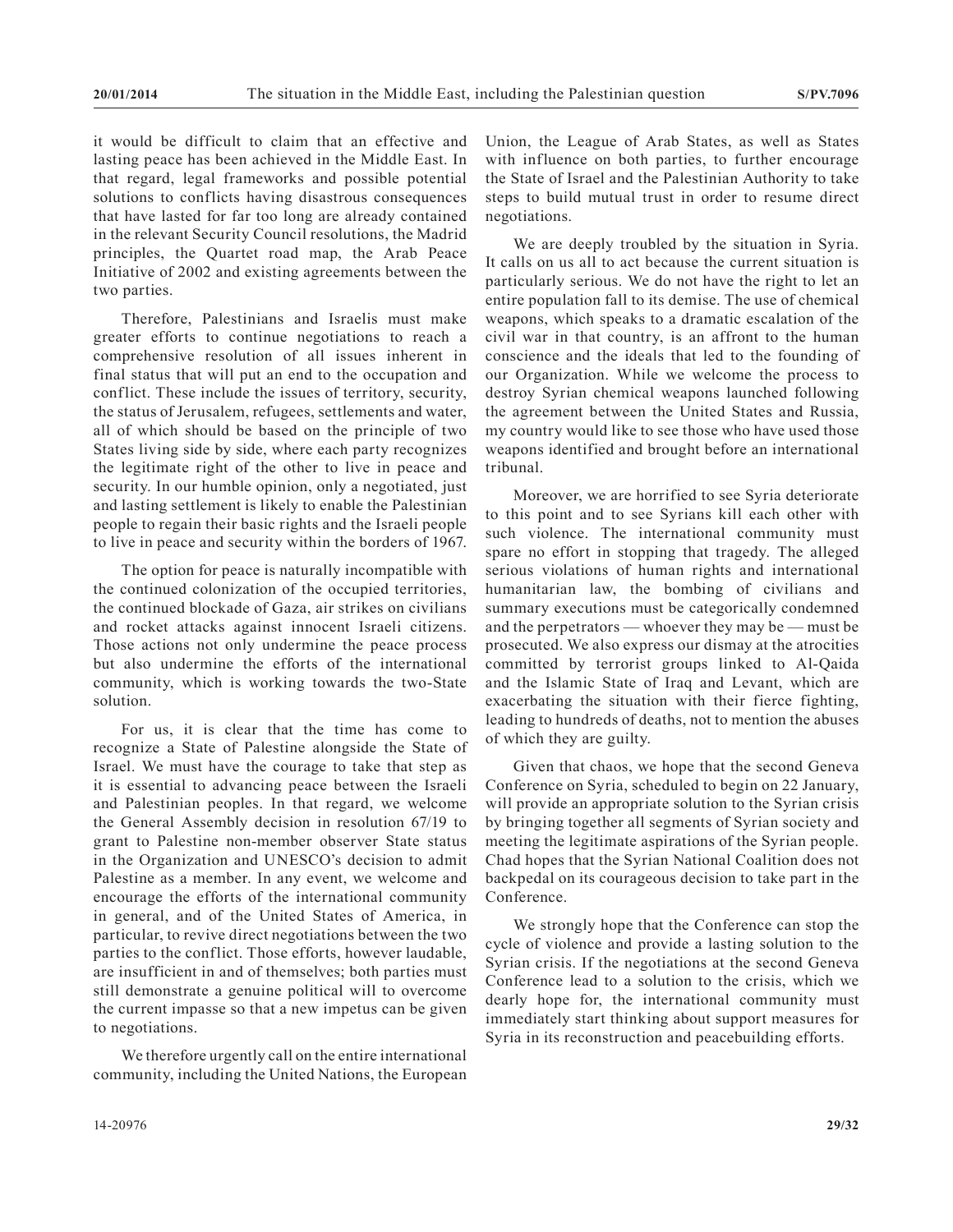Finally, I want to talk about the situation in Lebanon, which has borne the brunt of the consequences of the Syrian crisis. Recently, Lebanon has become a stage for car bombings and other deadly terrorist attacks, which we firmly condemn. In that regard, allow me to welcome the opening last Thursday in The Hague, before the Special Tribunal for Lebanon, of the trial in absentia of the alleged assassins of former Prime Minister of Lebanon Rafik Hariri and 21 other individuals.

The cycle of attacks and reprisals committed since the past summer in Lebanon could exacerbate intercommunal tensions and threaten the already fragile national unity. Besides the violence, the presence in Lebanon of more than 1 million Syrian refugees is also a source of tension, which could further complicate the situation. Given the risk of the destabilization of Lebanon, the international community must pay greater attention to the situation of that country in order to help it better withstand the consequences of the Syrian crisis and preserve its unity, cohesion and stability.

**Mr. Nibishaka** (Rwanda): Allow me to express my gratitude to Secretary-General Ban Ki-Moon for his briefing on the situation in the Middle East, including the Palestian question, as well as on the peace prospects in the region.

Rwanda wishes to express its appreciation to all stakeholders involved in the Middle East peace process, particularly the United States Government through Secretary of State John Kerry. We commend his tireless efforts in bringing both sides to direct negotiations, and we hope that the parties will seize this opportunity to chart the way forward towards a just and lasting solution to the Israeli-Palestian conflict. The current negotiations are at a critical moment that requires both sides to demonstrate not only trust, decency and sincerity, but also readiness to sacrifice some of their important positions so as to reach a genuine peace agreement.

Rwanda is confident that the two parties can reach a two-State solution for both peoples, with a viable independent State of Palestine living side by side in peace with a secure Israel. In order to reach that agreement, there must an intentional show of good will and confidence-building between Israel and the Palestinian people, such as refraining from cross-border attacks and from all provocations, including negative media propaganda and all forms of incitement to violence that would jeopardize the ongoing negotiations.

In that regard, we commend the Israeli Government for continuing to honour its commitment by releasing the third batch of 26 Palestinian prisoners, and we welcome the recent measure undertaken by the Palestinian Authority and facilitated by the Government of Israel to respond to the direct impact of the recent storm, which included permitting the delivery of water pumps, humanitarian assistance and 1.2 millions litres of industrial fuel to the Gaza power plant, as part of the Qatari donation. However, my delegation strongly condemns the continued rocket attacks into southern Israel from Gaza, which remain a significant concern of ongoing negotiations. We call on all parties concerned in Gaza to participate in the peace process, which is the only viable channel to the stability of the region. Acts of that kind threaten to worsen the already fragile situation on the ground and could derail the ongoing negotiations.

With regard to the Syrian conflict, Rwanda is extremely concerned by the deteriorating situation in that country, which makes it more urgent to put an end to the violence and to the suffering of the Syrian people, and to find a political solution. We still believe that there is no military solution to the Syrian conflict and the cost of war is too high to endure. The crisis has already claimed more than 100,000 innocent lives, with over 9 million in urgent humanitarian need. We urge all parties to respond positively to the opportunity to find a political solution through the second Geneva Conference on Syria and to cease hostilities. It is also important that the concerned States, particularly the permanent members of this body dedicated to peace and security, stop supplying weapons to conflicting parties that are responsible for gross violations of human rights.

In that connection, I extend my heartfelt appreciation to the United States and the Russian Federation, as well as to the United Nations through the Joint Special Representative of the Secretary-General, for their efforts in bringing all parties together to resolve the crisis in Syria. In that context, Rwanda is concerned about the thousands of innocent civilians, including women, children and the elderly, who have been trapped or besieged in contested areas and cut off from aid for a month now due to continued fighting between the Government and the rebel forces.

We welcome the high-level pledging conference for Syria that took place on 15 January in Kuwait, and we thank the donor community for its strong commitment.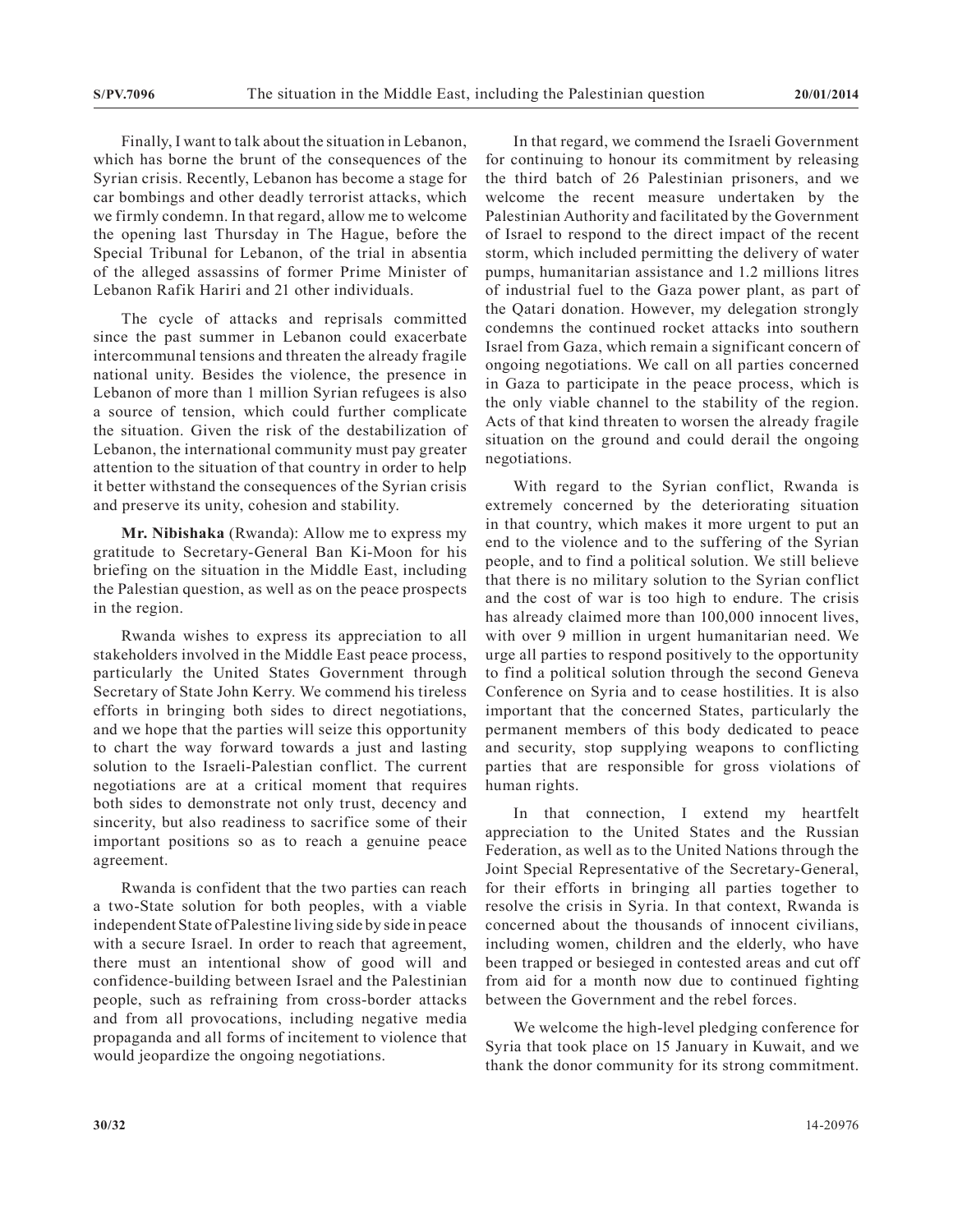We urge all those who pledged to honour their pledges in time to serve the critical conditions of the Syrians. We also call on all parties in Syria to take all appropriate measures to facilitate safe and unhindered access to populations in need of assistance, as put forward by the presidential statement of 2 October 2013 (S/PRST/2013/15). It is important that the parties to the conflict observe local ceasefires in order to help humanitarian assistance to reach the needy, and that they respect all their obligations under international law.

With regard to Lebanon, we welcome the opening of the trial by the Special Tribunal for Lebanon of four suspects nearly nine years after the heinous attacks that killed former Prime Minister Rafik Hariri and 21 other people. Nevertheless, the overall situation in Lebanon seems to be deteriorating. Rwanda strongly condemns the recent series of violent attacks in Beirut and in the northern city of Tripoli, as well as the shelling in the Bekaa Valley that resulted in several deaths and injuries. Of equal concern is the continued sectarian tension in Lebanon, which is identified as part of the spill-over from the Syrian conflict. We reiterate that the only path to ending these sectarian tensions and violence in Lebanon will entirely depend on a positive outcome of the second Geneva Conference on Syria, which is expected to end the Syrian conflict.

My delegation continues to urge the Lebanese Government to remain steadfast to the Baabda Declaration, setting out a policy of disassociation with regard to the conflict in Syria. We further encourage all parties in Lebanon to show commitment and compromise in forming a new Lebanese Government, which will facilitate the ending of tensions.

**Mr. Liu Jieyi** (China) (*spoke in Chinese*): China welcomes the presence of Mr. Nasser Judeh, Minister for Foreign Affairs of Jordan, to preside over today's open debate. I thank Secretary-General Ban Ki-moon for his briefing. China also listened carefully to the statements made by the representatives of Israel and Palestine.

The question of Palestine has always been a core issue of the situation in the Middle East. It has remained unresolved for a long time, which has not only brought severe suffering to the Palestinian people but also made it impossible to achieve peace between Palestine and Israel, much less peace and stability in the Middle East. Establishing an independent State of Palestine and the

peaceful coexistence of Palestine and Israel are the only way forward and also an important guarantee for achieving long-term peace and stability in the Middle East.

China has always maintained that the parties concerned should adhere to the relevant United Nations resolutions, the principle of land for peace, the Arab Peace Initiative and the road map for peace in the Middle East, and, on this basis and through political negotiations, establish an independent State of Palestine, with full sovereignty based on the 1967 borders and with East Jerusalem as its capital.

China supports the ongoing Palestinian-Israeli peace talks, which are at a critical juncture. If they do not forge ahead, they will suffer a setback. Palestine and Israel should recognize each other's right to exist and accommodate the other's reasonable concerns. This is indispensable for the progress of any negotiations. We sincerely hope that Palestine and Israel will seize this opportunity, seek common ground and demonstrate good will so as to promptly find a definitive solution and promote early substantive progress in the peace talks.

China is opposed to Israeli settlement activities in East Jerusalem, the West Bank and other occupied Palestinian territories. In the current circumstances, an end to settlement activities and violence against innocent civilians, as well as the full lifting of the blockade against the Gaza Strip, are of critical importance to maintaining an environment conducive to the peace talks.

The General Assembly has designated 2014 the International Year of Solidarity with the Palestinian People. With the ongoing turbulence in the Middle East, the international community should proceed on the basis of the overall goal of maintaining peace and stability in the Middle East, strengthen the sense of urgency in seeking a solution to the Palestinian-Israeli question, and enhance efforts to encourage the relevant parties to achieve peace through talks. China hopes that the Quartet will take concrete measures in that regard. We support the Security Council in playing a greater role in finding a solution to the Palestinian-Israeli question.

China has always attached great importance to the question of the Middle East and is committed to promoting the peace process. In May 2013, for the first time ever, China received simultaneous visits from